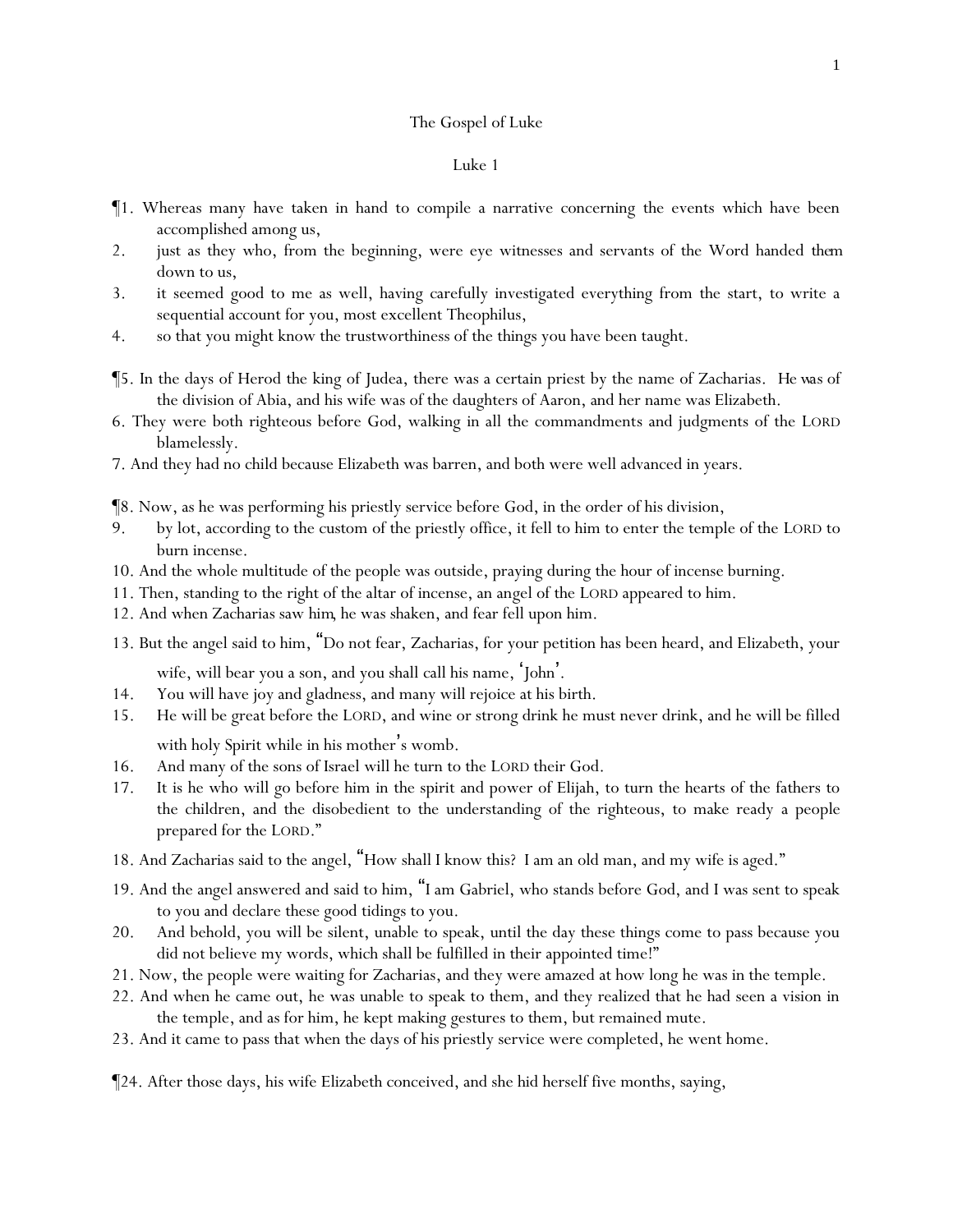- 25. "Thus the LORD has dealt with me in the days in which He looked with favor *upon me*, to take away my reproach among men."
- ¶26. In the sixth month, the angel Gabriel was sent by God to a city of Galilee called Nazareth,
- 27. to a virgin who was betrothed to a man named Joseph, of the house of David, and the virgin's name was Mariam.
- 28. And when the angel came, he said to her, "Rejoice, O favored woman! The LORD is with you! You are blessed among women!"
- 29. And when she saw *him*, she was perplexed by his speech, wondering what kind of greeting this might be.
- 30. Then the angel said to her, "Do not be afraid, Mariam. You have found favor with God.
- 31. Behold, you shall conceive and give birth to a son, and you shall call his name, "Jesus".
- 32. He will be great, and he will be called Son of the Highest. The LORD will give him the throne of David his father,
- 33. and he will rule over the house of Jacob forever, and of his kingdom, there will be no end."
- 34. Then Mariam said to the angel, "How will this be, since I do not know a man?"
- 35. And the angel answered and said to her, "*The* holy Spirit will come upon you, and the power of the Highest will overshadow you. And therefore, that holy thing which is born shall be called a son of God.
- 36. And behold, Elizabeth your kinswoman has herself also conceived a son in her old age, and this is now the sixth month with her who was called barren.
- 37. For nothing will be impossible with God."
- 38. Then Mariam said, "Behold, *I am*the LORD's slave. Let it be to me according to your word." And the angel departed from her.
- ¶39. And in those days, Mariam arose and went with haste into the hill country, to a city of Judah,
- 40. and she entered into Zacharias 'house and greeted Elizabeth.
- 41. And when Elizabeth heard Mariam's greeting, it came to pass that the baby leapt in her womb. And Elizabeth was filled with holy Spirit,
- 42. and she cried out with a loud voice and said, "You are blessed among women, and blessed *is* the fruit of your womb!
- 43. And how has this *been given* to me, that the mother of my Lord should come to me!
- 44. Behold, when the sound of your greeting came into my ears, the child in my womb leapt with gladness.
- 45. Blessed is she who believed, because there shall be a fulfillment of the things spoken to her by the LORD."
- 46. And Mariam said, "My soul magnifies the LORD,
- 47. and my spirit rejoices in God my Savior,
- 48. for He has looked on the lowly state of his slave. Behold, from now on, all generations will call me blessed.
- 49. For He who is mighty has done great things for me, and holy *is* His name!
- 50. His mercy *endures* from generation to generation to those who fear Him.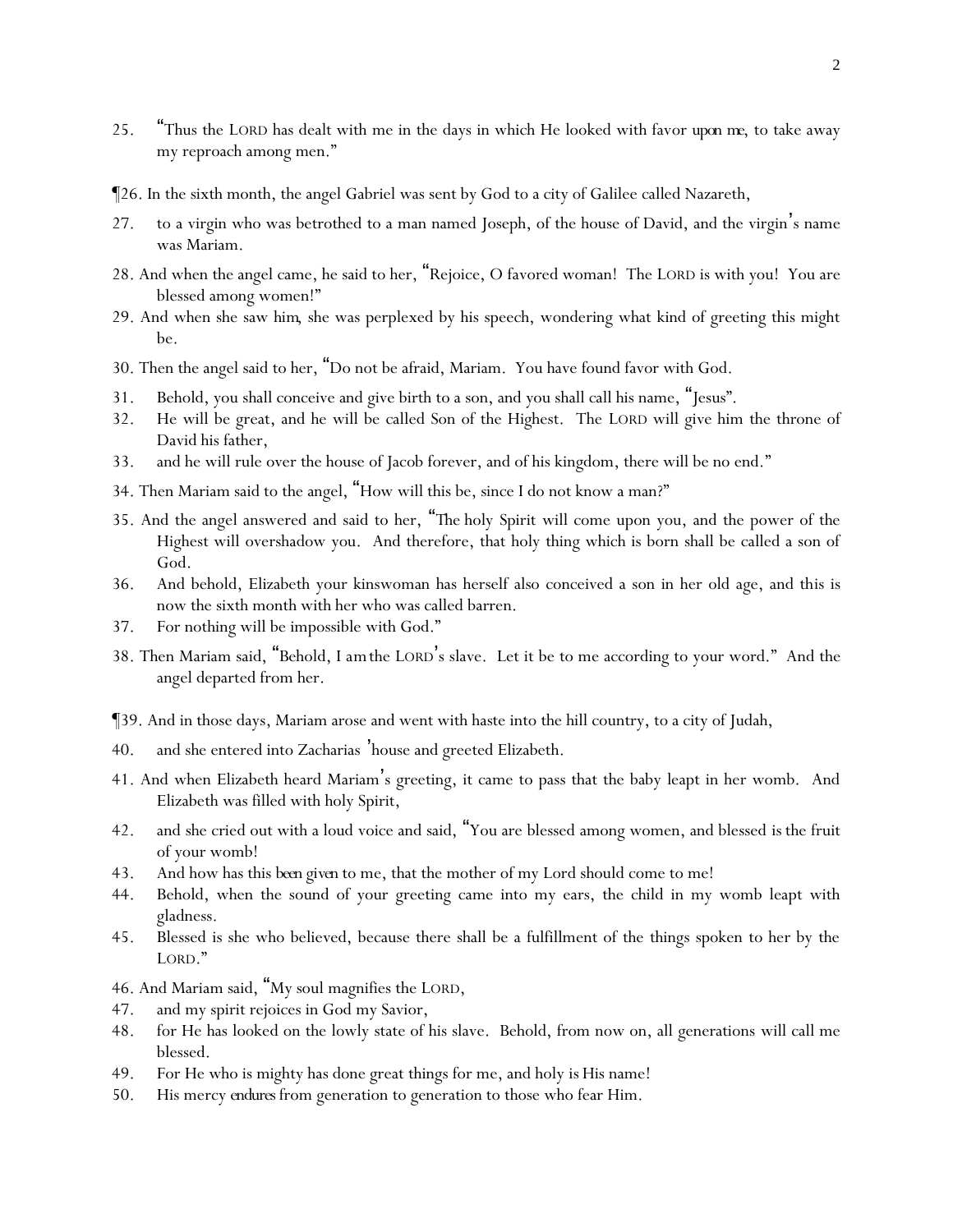- 51. With His arm, He has done mighty deeds. He has scattered the proud in the imagination of their heart.
- 52. He has brought the mighty down from thrones, and exalted the lowly.
- 53. He has filled the hungry with good things, and sent the rich away empty.
- 54. Remembering mercy, He has come to the aid of Israel His son,
- 55. as He said to our fathers, to Abraham, and to his seed forever."
- ¶56. And Mariam remained with her about three months, and then returned to her home.
- ¶57. And the time was fulfilled for Elizabeth to give birth, and she bore a son.
- 58. And her neighbors and kinsman heard that the LORD had magnified His great mercy with her, and they rejoiced with her.
- 59. And it came to pass on the eighth day, that they came to circumcise the child, and they were calling it by the name of his father Zacharias.
- 60. But his mother answered and said, "No! He will be called John."
- 61. And they said to her, "There is no one among your relatives who is called by this name."
- 62. And they motioned to his father, *to see*what he wanted him to be called.
- 63. And after he asked for a little writing tablet, he wrote, "John is his name." And they all marveled.
- 64. Then, instantly, his mouth was opened and his tongue *loosed,* and he began to speak, praising God.
- 65. And fear came on everyone who lived around them, and throughout the hill country of Judea, all these things were talked about.
- 66. And everyone who heard *these things* laid them up in their heart, saying, "What will this child be?" And the hand of the LORD was with him.

¶67. And his father, Zacharias, was filled with holy Spirit, and prophesied, saying,

- 68. "Blessed be the LORD, God of Israel, for He has visited and brought redemption to His people!
- 69. And He has raised up a horn of salvation for us in the house of David His servant,
- 70. as He spoke by the mouth of His holy prophets from of old,
- 71. *to bring us* salvation from our enemies and from the hand of all who hate us,
- 72. to perform mercy *promised* to our fathers, and to remember His holy covenant,
- 73. the oath which he swore to Abraham our father that He would grant to us
- 74. that we, being delivered out of the hand of our enemies, might serve Him without fear,
- 75. in holiness and righteousness before Him all the days of our life.
- 76. And you, child, shall be called prophet of the most High because you shall go before the face of the Lord to prepare his ways,
- 77. to give knowledge of salvation to His people by the remission of their sins,
- 78. through the tender mercy of our God, by which the dawn from on High has visited us,
- 79. to give light to those who sit in the darkness and shadow of death, to direct our feet into the path of peace."
- ¶80. And the child grew and became strong in spirit, and he was in desolate places until the day of his showing to Israel.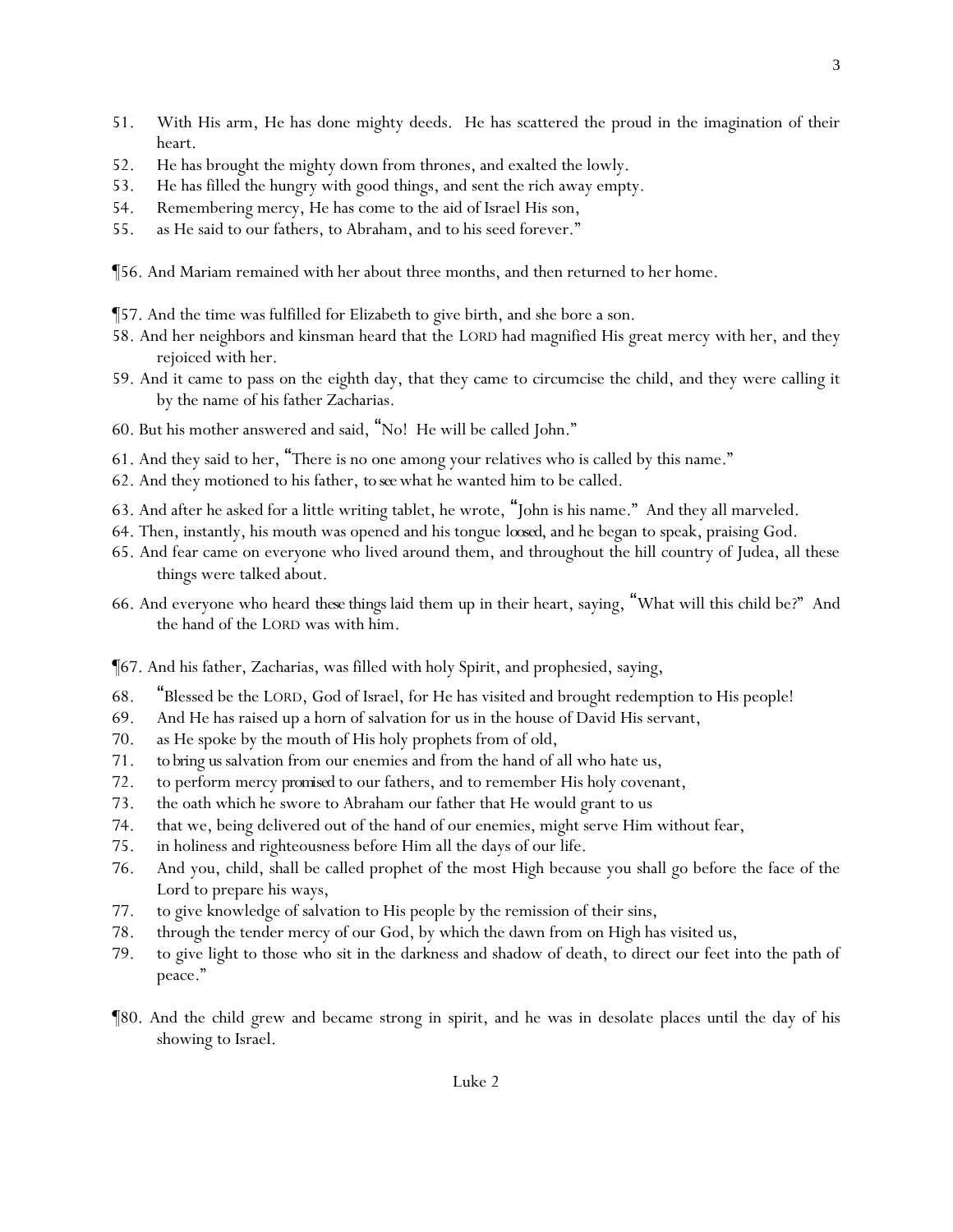- ¶1. It came to pass in those days that there went out a decree from Caesar Augustus to take a census of the whole empire.
- 2. (This first census took place when Quirinius was governor of Syria.)
- 3. And so, everyone began traveling to be registered, each to his own city.
- 4. Joseph also went up from Galilee, from the city of Nazareth, to Judea to the city of David, which is called Bethlehem, because he was of the house and lineage of David,
- 5. to be registered with Mariam, the woman who was betrothed to him and was with child.
- 6. And it came to pass that while they were there, the days were fulfilled for her to give birth,
- 7. and she gave birth to her firstborn son, wrapped him in swaddling cloths, and laid him in a manger, since there was no room for them in the inn.
- ¶8. And in the same area were shepherds, staying out in the fields and keeping watch over their flock by night.
- 9. And behold, an angel of the LORD appeared to them, and the glory of the LORD shone round about them, and they were very afraid.
- 10. But the angel said to them, "Do not be afraid! Behold, I am bringing *y*ou good news of great joy, which shall be for all the people!
- 11. For today, in the city of David, a Savior is born unto *y*ou who is Messiah and Lord!
- 12. And this *will be* the sign for *y*ou: *y*ou will find the baby wrapped in swaddling cloths, lying in a manger."
- 13. And suddenly, there was with the angel a multitude of heaven's army, praising God and saying,
- 14. "Glory to God in the highest, and upon earth, peace *and* good will to men!"
- ¶15. And it came to pass, after the angels went away from them into heaven, that the shepherds said to one another, "Let's go right now to Bethlehem and see this thing that has happened, which the LORD has made known to us!"
- 16. And they went with haste and found Mariam and Joseph, and the baby lying in a manger.
- 17. And when they had seen *them*, they made known what had been told them about this child.
- 18. And everyone who heard them wondered about the things spoken to them by the shepherds.
- 19. But Mariam treasured up all these sayings, pondering them in her heart.
- 20. And the shepherds returned, glorifying and praising God for all the things they had heard and seen, *for it had been* just as it was told them.
- ¶21. And when eight days were fulfilled for his circumcision, his name was called Jesus, the name given by the angel before he was conceived in the womb.
- ¶22. And when the days were fulfilled for their purification according to the law of Moses, they took him up to Jerusalem to present him to the LORD
- 23. (as it is written in the law of the LORD, "Every male that opens the matrix shall be called holy to the LORD"),
- 24. and to offer a sacrifice, as it is said in the law of the LORD, "A pair of turtledoves or two young pigeons."
- 25. And behold, there was a man in Jerusalem whose name was Simeon, and this man was righteous and devout, looking for the consolation of Israel, and *the* holy Spirit was upon him.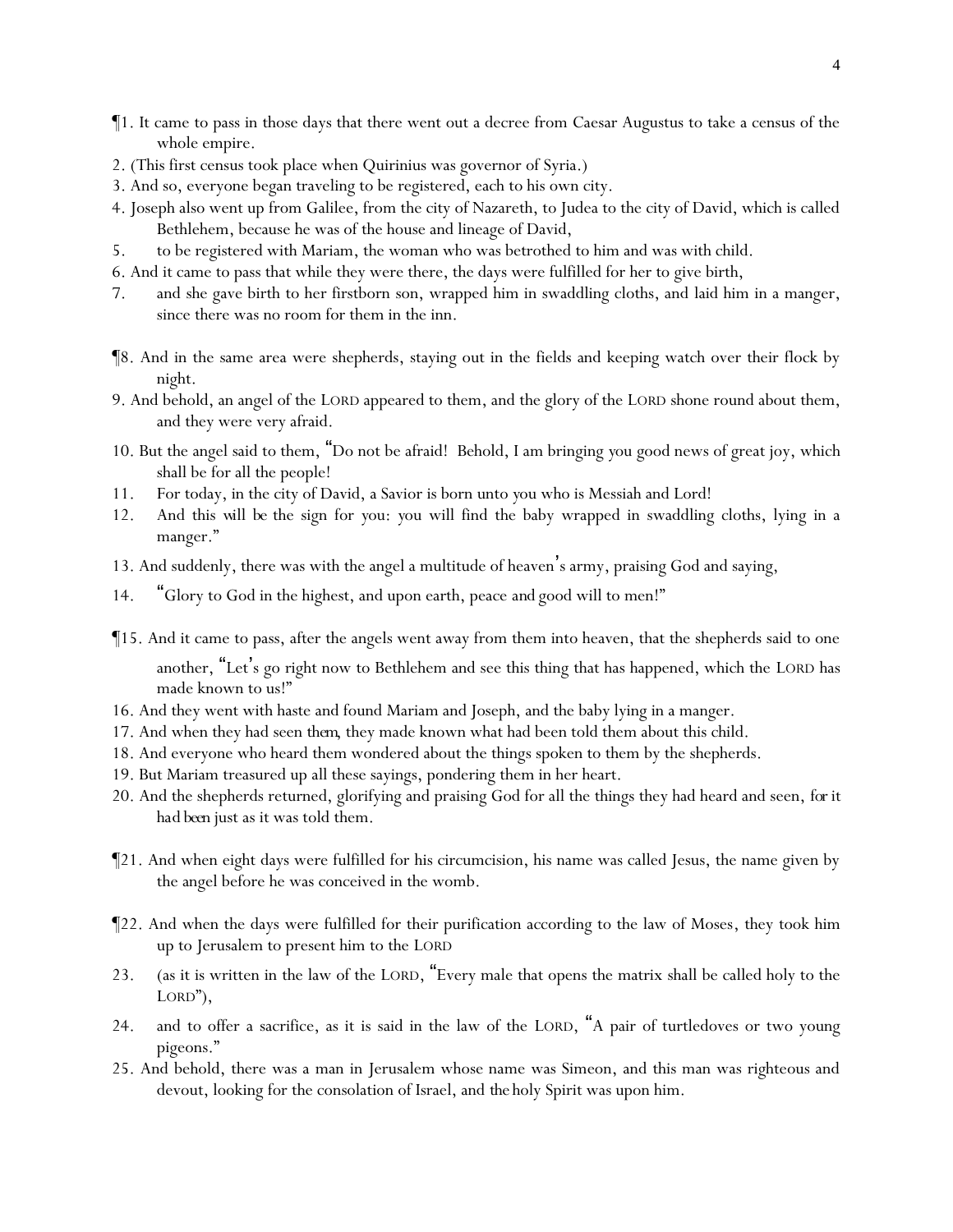- 26. And it had been revealed to him by the holy Spirit that he would not see death before he would see the LORD's Messiah.
- 27. And he came by the Spirit to the temple, and the parents brought in the child Jesus to do as was the custom of the law for him,
- 28. and he took the child into his arms, and blessed God, and said,
- 29. "Now, Master, let your slave go his way in peace, according to your word,
- 30. for my eyes have seen your salvation
- 31. which you have prepared before the face of all peoples,
- 32. a light for revelation to the Gentiles, and glory for your people Israel!"
- 33. And Joseph and the child's mother were amazed at the things spoken about him.
- 34. Then Simeon blessed them, and he said to Mariam, his mother, "Behold, this *child* is appointed for the fall and rising again of many in Israel, and for a sign spoken against –
- 35. a sword shall pierce even your own soul! so that the thoughts of many hearts may be revealed."
- 36. And Anna the prophetess was there, a daughter of Phanuel, of the tribe of Asher. She was very old, having lived with a husband seven years from her virginity,
- 37. and she was a widow of eighty-four years. She never left the temple, ministering *to the LORD* with fastings and prayers night and day.
- 38. And in that hour appearing, she began to praise the LORD and to speak to all those in Jerusalem who were looking for redemption.
- 39. And when they had completed everything according to the law of the LORD, they returned into Galilee to their own city, Nazareth.
- ¶40. And the child grew and became strong in spirit, full of wisdom, and God's grace was upon him.
- ¶41. Now, every year, his parents went to Jerusalem for the Feast of Passover.
- 42. And when he was twelve years old, they went up to Jerusalem, as was the custom for the feast,
- 43. and the days being completed, the child Jesus remained in Jerusalem when they started back, and Joseph and his mother did not know it,
- 44. but assuming him to be among those traveling with them, they went a day's journey, and then began searching for him among their relatives and acquaintances.
- 45. And when they did not find him, they returned to Jerusalem, looking for him.
- 46. And after three days, it came to pass that they found him in the temple, sitting in the midst of the teachers, listening to them and asking them questions.
- 47. And all who heard him were amazed at his understanding and his answers.
- 48. And when they saw him, they were overwhelmed, and his mother said to him, "Child, why have you done us like this? Behold, your father and I have been in anguish, looking for you!"
- 49. And he said to them, "Why were *y*ou looking for me? Didn't you know that I must be about my Father's business?"
- 50. But they did not understand what he said to them.
- 51. And he went down with them, and came to Nazareth, and he was subject to them. And his mother kept all these things in her heart.
- ¶52. And Jesus increased in wisdom and stature, and in favor with God and men.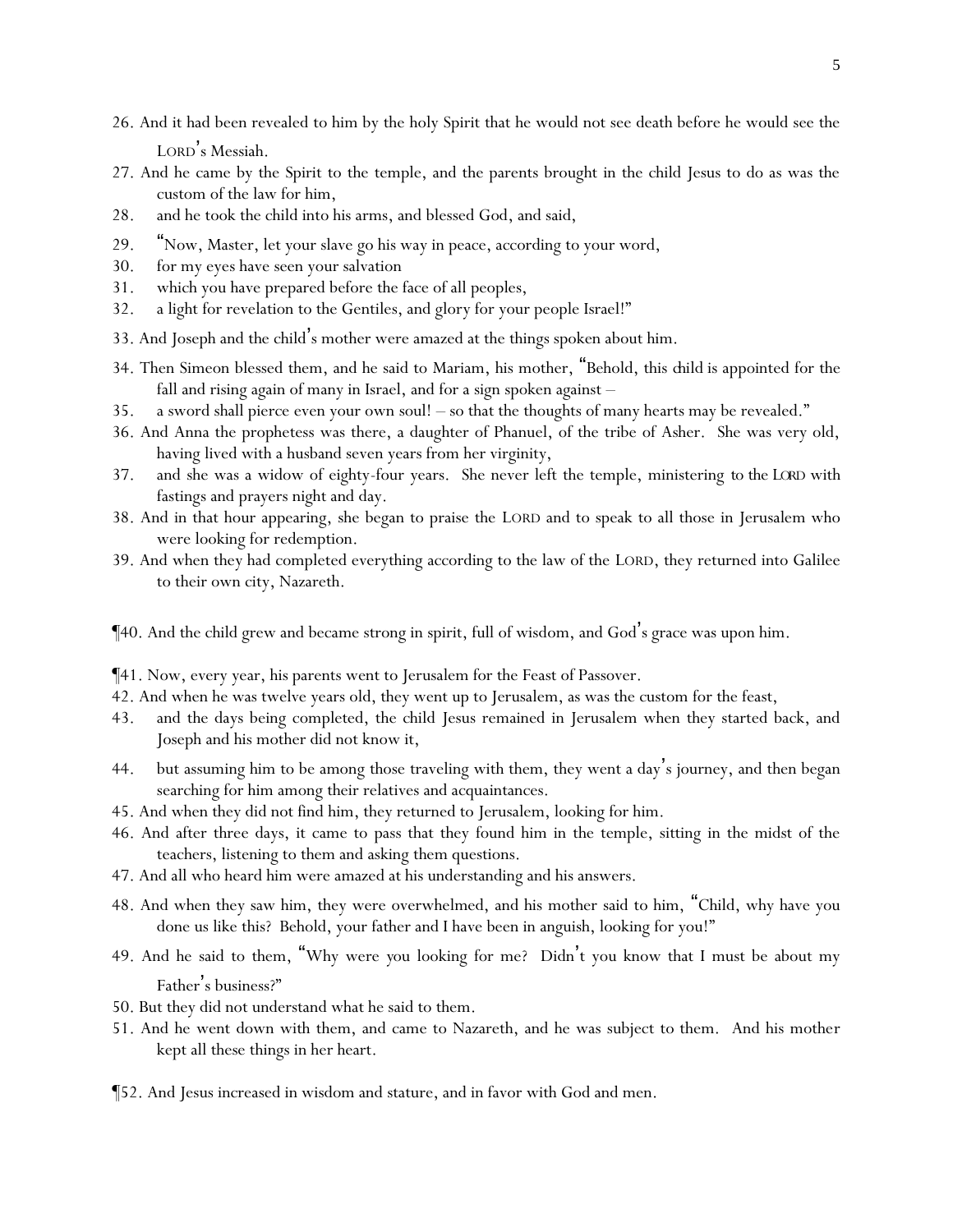- ¶1. In the fifteenth year of the reign of Tiberias Caesar, Pontius Pilate being governor of Judea, and Herod being Tetrarch of Galilee, and Philip, his brother, being Tetrarch of the region of Iturea and Trachonitis, and Lysinius being Tetrarch of Abilene,
- 2. during the priesthood of Annas and Caiaphas, the word of God came to John the son of Zacharias in the wilderness.
- 3. And he went to all the region around the Jordan, preaching a baptism of repentance for remission of sins,
- 4. as it is written in the book of the words of Isaiah the prophet:" A voice crying in the wilderness, 'Prepare the way of the LORD! Make His paths straight!
- 5. Every valley shall be filled, and every mountain and hill, brought low, and the crooked *ways* shall be straight, and the rough *ways*, smooth roads,
- 6. and all flesh shall see the salvation of GOD!'"
- ¶7. Then he said to the crowds who were coming out to be baptized by him, "You brood of vipers! Who warned *y*ou to flee from the coming wrath?
- 8. Bear fruit worthy of repentance, and don't begin to say to *y*ourselves, 'We have Abraham as our father.' I tell *y*ou that God is able to raise up children to Abraham from these stones!
- 9. Already, the ax is laid at the root of the trees. Every tree, therefore, not bearing good fruit is cut down and cast into the fire!"
- 10. And the crowds asked him, saying, "What, then, shall we do?"
- 11. He answered and said to them, "He who has two coats, let him share with him who has none*,* and let him who has food do the same."
- 12. The tax collectors also came to be baptized, and they said to him, "Teacher, what shall we do?"
- 13. And he said to them, "Exact nothing beyond what has been mandated to *y*ou."
- 14. And even the soldiers asked him, saying, "What about us? What shall we do?" And he said to them, "Don't extort money or harass anybody, but be content with *y*our wages."
- ¶15. Now, the people being in expectation of *the Messiah,* and everyone wondering in their hearts about John, whether he might be the Messiah,
- 16. John answered them all, saying, "I baptize *y*ou with water, but he who is mightier than I is coming, the strap of whose sandals I am not worthy to loosen. He will baptize *y*ou with holy Spirit and fire!
- 17. His winnowing fork *is* in his hand, and he will thoroughly clean what he has threshed and will gather the wheat into his storehouse, but he will burn up the chaff with unquenchable fire!"
- 18. And with many other exhortations, he preached to the people.
- ¶19. Now, Herod the tetrarch, being rebuked by him in the matter of Herodius, his brother's wife, and for all the evils that Herod had done,
- 20. added this, too, on top of everything: he also locked John up in prison.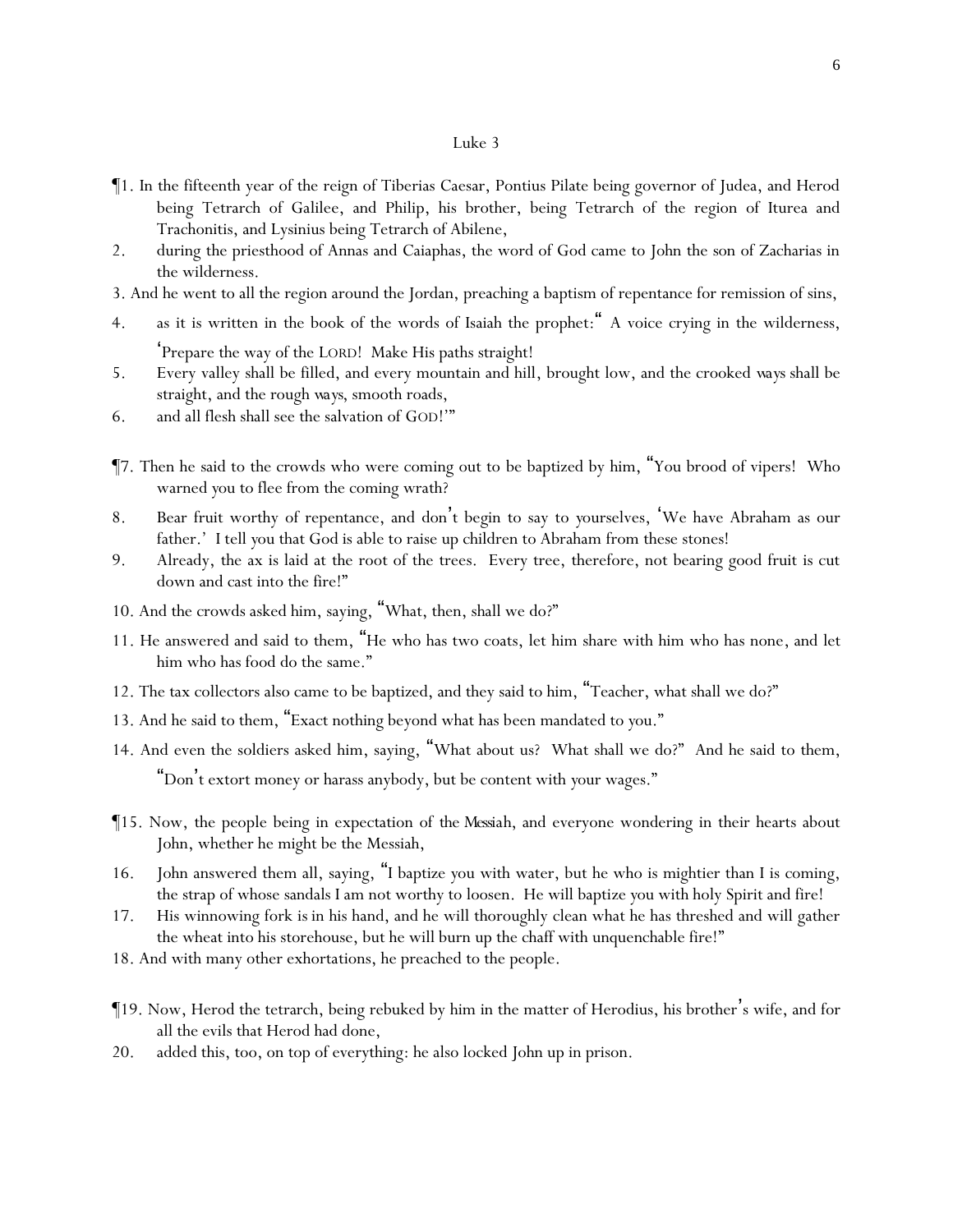- ¶21. And it came to pass that when all the people were being baptized, Jesus was also baptized, and as he was praying, heaven was opened,
- 22. and the holy Spirit descended in the bodily form of a dove upon him, and a voice from heaven came, saying*,*" You are my beloved Son; in you, I am well pleased."

¶23. And Jesus himself was about thirty years old, being, as it was thought, the son of Joseph, son of Heli,<sup>1</sup>

- 24. the son of Mathat, the son of Levi, the son of Melchi, the son of Janna, the son of Joseph,
- 25. the son of Mattathias, the son of Amos, the son of Nahum, the son of Esli, the son of Naggai,
- 26. the son of Maath, the son of Mattathias, the son of Simei, the son of Joseph, the son of Judah,
- 27. the son of Jonan, the son of Rhesah, the son of Zorobabel, the son of Salathiel, the son of Neri,
- 28. the son of Melchi, the son of Addi, the son of Chosam, the son of Elmodam, the son of Ar,
- 29. the son of Jose, the son of Eliezer, the son of Jorim, the son of Mathat, the son of Levi,
- 30. the son of Simeon, the son of Judah, the son of Joseph, the son of Jonan, the son of Eliakim,
- 31. the son of Melea, the son of Mainan, the son of Mattatha, the son of Nathan, the son of David,
- 32. the son of Jesse, the son of Obed, the son of Boaz, the son of Salmon, the son of Naasson,
- 33. the son of Aminadab, the son of Aram, the son of Esrom, the son of Pharez, the son of Judah,
- 34. the son of Jacob, the son of Isaac, the son of Abraham, the son of Thara, the son of Nahor,
- 35. the son of Serug, the son of Ragau, the son of Phalek, the son of Heber, the son of Sala,
- 36. the son of Cainan, the son of Arphaxad, the son of Sem, the son of Noah, the son of Lamech,
- 37. the son of Mathusala, the son of Enoch, the son of Jared, the son of Malaleel, the son of Cainan,
- 38. the son of Enos, the son of Seth, the son of Adam, the son of God.

- ¶1. Now, Jesus, full of *the* holy Spirit, returned from the Jordan and was led in the Spirit into the wilderness,
- 2. being tempted forty days by the Accuser, and he ate nothing during those days, and when they were ended, he was afterward hungry.
- 3. And the Accuser said to him, "Since you are the son of  $God, ^2$  command this stone to become bread."
- 4. And Jesus answered him, saying, "It is written that 'Man shall not live on bread alone, but on every word of God.'"
- 5. And then the Accuser, leading him to a high mountain, showed him all the kingdoms of the earth in a moment of time.
- 6. And the Accuser told him, "To you will I give all this power, and the glory belonging to them, for it has been entrusted to me, and I give it to whomever I will.
- 7. If you, therefore, *fall down and* worship before me, it will all be yours."
- 8. And Jesus answered him and said, "Get behind me, Satan! It is written, 'You shall worship the LORD your God, and Him only shall you serve.'"

<sup>&</sup>lt;sup>1</sup> Another genealogy for Joseph is given in Matthew 1. One of the genealogies must be Joseph's genealogy on his mother's side, beginning with Heli as her father, or Mariam's genealogy. If the latter, then Heli is Mariam 's father.

<sup>2</sup> There is no "the" before the word "son", though most translations add one. If Satan did actually say" *the* son of God", he meant that phrase only as the Jews meant it, that is, as a title for the Messiah. No one, including Satan, yet knew about the pre-existent Son of God, now walking on earth as the man, Jesus.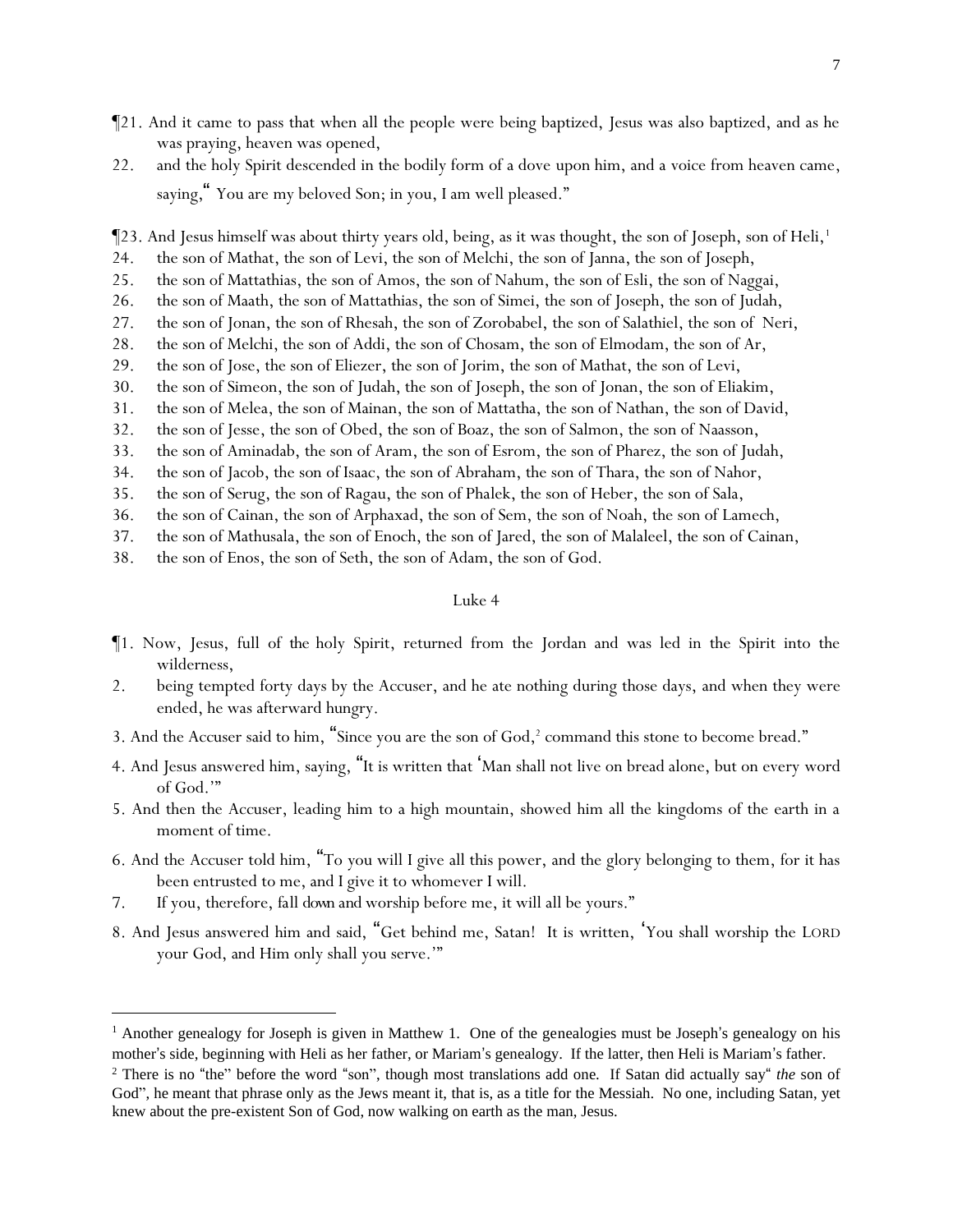- 9. And he brought him to Jerusalem and set him on the pinnacle of the temple, and he said to him, "Since you are the son of God, throw yourself down from here,
- 10. for it is written, 'He will command His angels concerning you, to protect you, '
- 11. and, 'They will bear you up with *their* hands, lest you strike your foot against a stone.'"
- 12. And Jesus answered and said to him, "It is said, 'You shall not put the LORD your God to the test.'"
- 13. And after the Accuser had finished every temptation, he departed from him for a season.
- ¶14. Then Jesus returned in the power of the Spirit into Galilee, and news about him went out over the whole region,
- 15. and he taught in their synagogues, being glorified by all.
- ¶16. And he came to Nazareth, where he had been brought up, and as was his custom, he went into the synagogue on the Sabbath day and stood up to read.
- 17. And the scroll of Isaiah the prophet was handed to him. And when he had unrolled the scroll, he found the place where it was written,
- 18. "The Spirit of the LORD is upon me because He has anointed me to proclaim good news to the poor. He has sent me to heal the brokenhearted, to preach liberty to those held captive, and recovery of sight to the blind, to send the oppressed away free,
- 19. to preach the acceptable year of the LORD."
- 20. And when he had rolled up the scroll and handed it to the attendant, he sat down. And the eyes of everyone in the synagogue were fixed on him.
- 21. Then he said to them, "Today, this scripture is fulfilled in your hearing."
- 22. And they all began speaking highly of him, and marveled at the gracious words which proceeded from his mouth, and they were saying, "Isn't this the son of Joseph?"
- 23. Then he said to them, "No doubt, you will say this parable to me: 'Physician, heal yourself! All those things we heard were done in Capernaum, do here in your home town, too.'"
- 24. Then he said, "Truly, I tell *y*ou that no prophet is accepted in his own town.
- 25. And in truth I tell *y*ou, there were many widows in Israel in the days of Elijah, when heaven was shut up for three years and six months, and a great famine was upon all the land.
- 26. But Elijah was not sent to one of them, but to a widow in Zarephath of Sidon.
- 27. And there were many lepers in Israel during the time of Elisha the prophet, but no one among them was cleansed, but Naaman the Syrian *was*."
- 28. When they heard these things, everybody in the synagogue was filled with rage,
- 29. and they rose up and threw him out of the city, and they led him to the brow of the mountain on which their city was built, to throw him off the cliff.
- 30. But he passed through their midst, and went away.
- ¶31. And he went down to Capernaum, a city of Galilee, and he was teaching them on the Sabbath,
- 32. and they were astonished at his teaching because his speech was with authority.
- 33. And in the synagogue, there was a man who had a spirit of an unclean demon, and it cried out in a loud voice,
- 34. saying, "Agh! What have we to do with you, Jesus of Nazareth? Have you come to destroy us? I know you, who you are – the holy one of God!"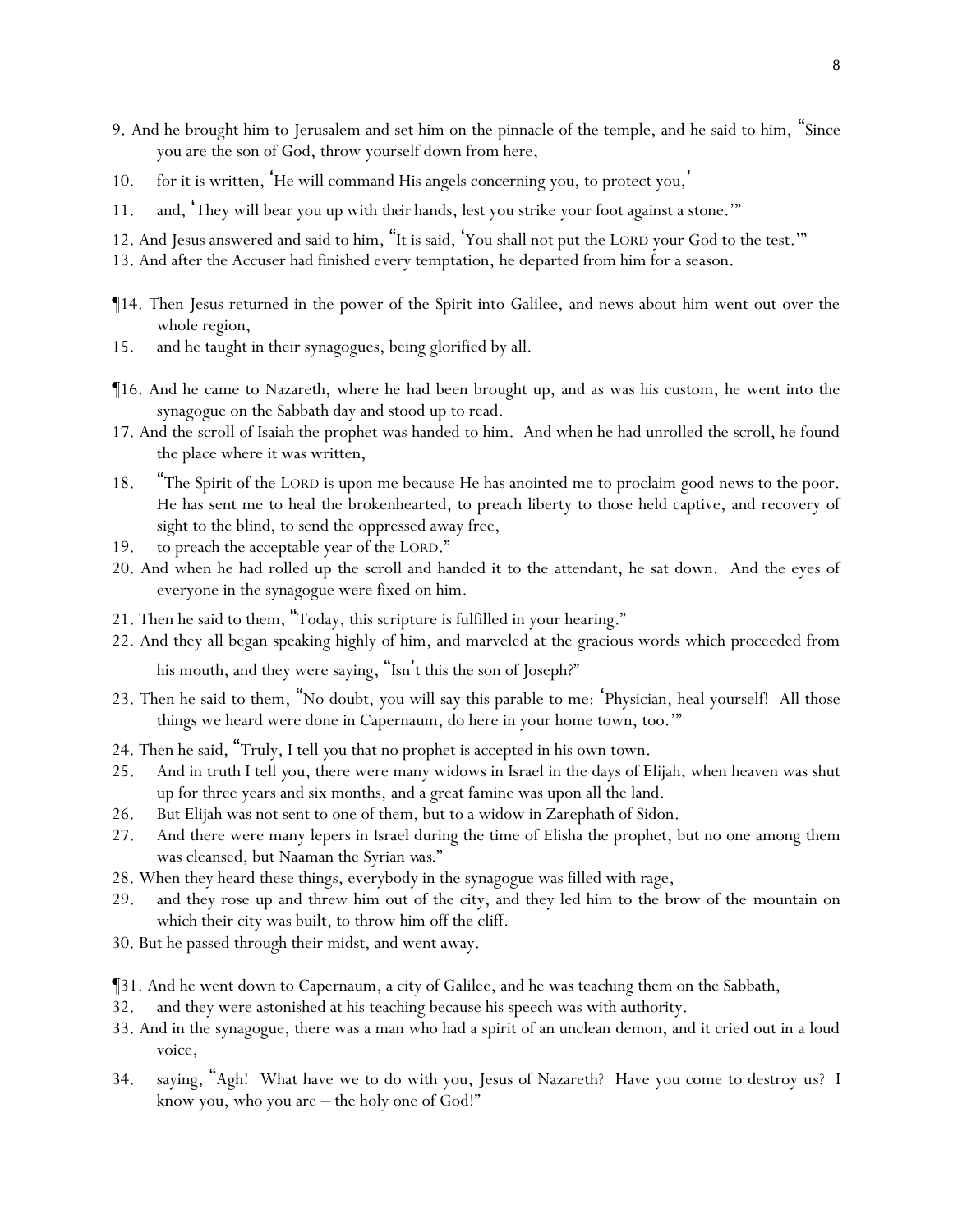- 35. But Jesus rebuked it, saying, "Shut up, and come out of him!" And after the demon threw him down in the midst, it came out of him, doing him no harm.
- 36. And astonishment came upon all, and they began talking to one another, saying, "What *new*thing is this, that with authority and power, he commands unclean spirits, and they come out!"
- 37. And the report about him was going out everywhere in that region.
- ¶38. When he arose *and went* out of the synagogue, he entered into the home of Simon, and the mother-inlaw of Simon was taken with a high fever, and they besought him for her.
- 39. And he stood over her and rebuked the fever, and it left her, and he lifted her up, and right away, she began to wait on them.
- ¶40. Now, as the sun was going down, all who had any suffering from various diseases brought them to him. And he laid hands on each one of them and healed them.
- 41. And demons came out of many, crying out and saying, "You are the Messiah, the Son of God!" But rebuking *them*, he would not permit them to say that they knew him to be the Messiah.
- ¶42. Now, when the day was come, he had gone out, and he went to a secluded place, but the multitudes looked for him, and they came to him and held on to him so that he would not leave them.
- 43. But he said to them, "I have to proclaim the good news of the kingdom of God to other cities, too; that's why I've been sent."
- ¶44. And so, he continued preaching in the synagogues of Galilee.

- ¶1. Now, it came to pass that as the people pressed on him to hear the word of God, he was standing by the lake of Gennesaret,
- 2. and he saw two boats moored at the edge of the lake, and the fishermen had gotten out of them and were washing their nets.
- 3. And when he had climbed into one of the boats, which was Simon's, he asked him to push off a bit from land. And then he sat down and started teaching the multitudes from the boat.
- 4. And when he finished speaking, he said to Simon, "Put out into the deep, and let down *y*our nets for a catch."
- 5. And Simon answered and said to him, "Master, we labored the whole night through and caught nothing, but I'll do as you say and lower the net."
- 6. And when they had done this, they closed in a large number of fish, and their nets began to tear.
- 7. And so, they signaled their partners who were in the other boat to come help them, and they came, and they filled both boats so *full* that they began to sink.
- 8. When Simon Peter saw this, he fell at Jesus 'knees, saying, "Sir, get away from me; I'm a sinful man!"
- 9. For astonishment at the catch of fish that they had taken had seized him and all those with him,
- 10. and likewise both Jacobus and John, sons of Zebedee, who were partners with Simon. Then Jesus said to Simon, "Don't be afraid. From now on, you'll be catching men."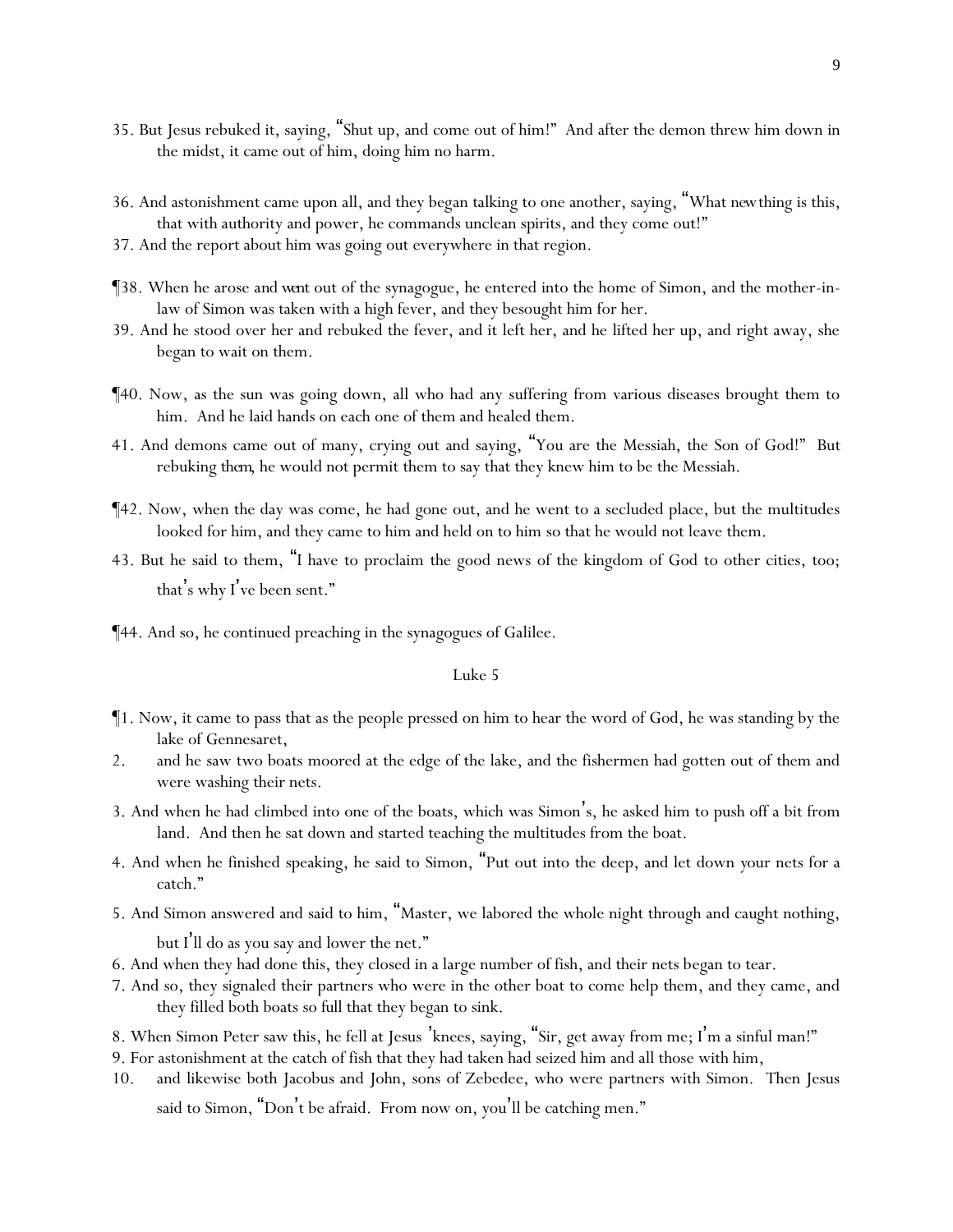- 11. And when they brought the boats to shore, they left everything and followed him.
- ¶12. And it came to pass that while he was in one of the cities, behold, a man covered with leprosy was there. And when he had seen Jesus, falling on his face, he begged him, saying, "Sir, if you want to, you can make me clean."
- 13. And he stretched forth *his* hand and touched him, and said, "I do want to. Be clean!" And the leprosy immediately departed from him.
- 14. And he ordered him to tell no one, but*,*" Leave! Show yourself to the priest, and offer *the gift* for your cleansing, just as Moses commanded, for a testimony to them."
- 15. But the word about him spread all the more, and large multitudes came together to hear *him* and be healed of their diseases by him.
- 16. But he would frequently withdraw to desolate places, and pray.
- ¶17. And it came to pass on one of those days that he was teaching, and Pharisees and teachers of the law were sitting there who were come from every village of Galilee, and from Judea and Jerusalem. And the power of the LORD was there to heal them.
- 18. And, behold, some men were carrying on a little bed a man who was paralyzed, and they kept looking *for a way* to bring him in and set *him*in front of him.
- 19. And when they found no way to bring him in because of the crowd, they climbed up on the roof and lowered him, with the little bed, through the tiles and into the midst, in front of Jesus.
- 20. And seeing their faith, he told him, "Man, your sins are forgiven you."
- 21. And the scribes and Pharisees began to reason, saying, "Who is this man who is speaking blasphemies? Who, except God only, can forgive sins?"
- 22. Then Jesus, perceiving their reasonings, answered and said to them, "Why are *y*ou reasoning in *y*our hearts?
- 23. Which is easier, to say, 'Your sins are forgiven you, 'or to say, 'Get up and walk'?
- 24. But so that *y*ou may know that the Son of man has authority on earth to forgive sins" he told the paralytic, "I tell you to get up, and take up your bed and go home."
- 25. And at once, he stood up before them, and picking up what he had been lying on, he went away to his house, glorifying God.
- 26. And astonishment gripped them all, and they began glorifying God. And they were filled with awe, saying, "We have seen incredible things today!"
- ¶27. And after these things, he went out, and he noticed a tax collector by the name of Levi sitting at the tax station, and he told him, "You follow me."
- 28. And so, leaving everything behind, he rose up and followed him.
- 29. And Levi made a great reception for him in his house, and a large crowd of tax collectors was there, and there were others who were reclining at table with them.
- 30. But their scribes and the Pharisees began complaining to his disciples, saying, "What are *y*ou eating and drinking with tax collectors and sinners for?"
- 31. And Jesus answered and told them, "Those who are healthy don't need a physician, but those who are sick.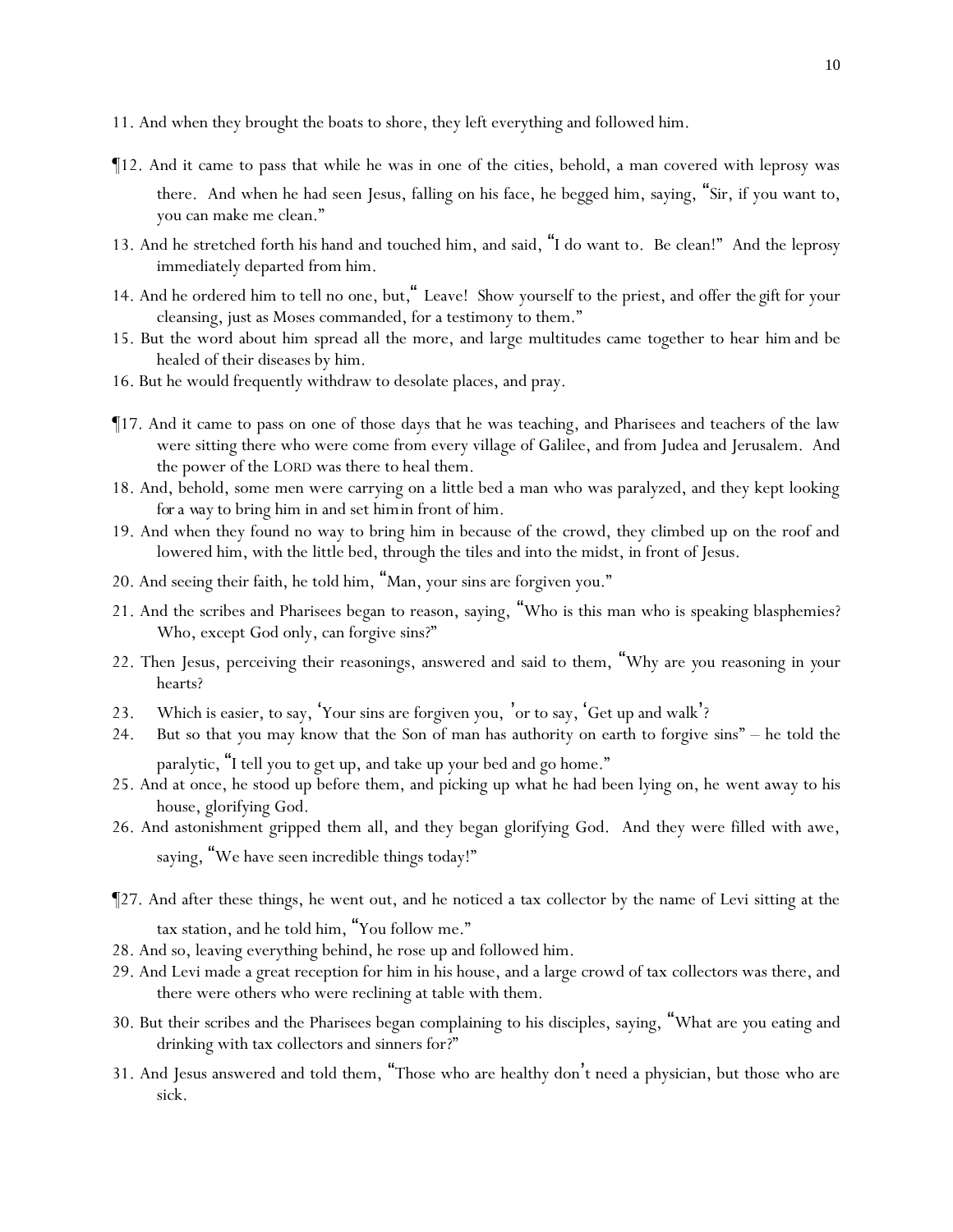- 32. I haven't come to call the righteous to repentance, but sinners."
- 33. Then they said to him, "Why is it that the disciples of John, and those of the Pharisees as well, fast frequently and make prayers, but those who belong to you eat and drink?"
- 34. He said to them, "*Y*ou can't make the bridegroom 's attendants fast while the bridegroom is with them, can *y*ou?
- 35. But the days will come when the bridegroom is taken from them; then, in those days, they'll fast."
- 36. Then he also told them a parable: "No one puts a patch from a new garment onto an old garment; otherwise, the new also makes a tear and that *patch* from the new doesn't fit the old.
- 37. And no one pours new wine into old wineskins; otherwise, the new wine will burst the wineskins and be spilled, and the wineskins will be ruined.
- 38. Instead, new wine is poured into new wineskins, and both are preserved.
- 39. No one wants new *wine* immediately after drinking the old, for he says, 'The old is better.'"

- ¶1. Now, it came to pass during a certain Sabbath<sup>3</sup> that he passed through the grain fields, and his disciples were plucking and eating heads of grain, rubbing *them*with their hands.
- 2. But certain of the Pharisees told them, "Why are *y*ou doing what is not lawful to do on the Sabbath?"
- 3. And Jesus replied to them and said, "Have *y*ou not even read this, what David did the time he was hungry, he and those who were with him,
- 4. that he entered into the house of God, and took and ate the bread of the Presence, and he even gave some to those with him, which isn't lawful to eat, except for the priests alone?"
- 5. Then he said to them, "The Son of man is Lord even of the Sabbath."
- ¶6. Now, it came to pass on a different Sabbath that he entered again into the synagogue and taught, and there was a man there, and his right hand was withered.
- 7. And the scribes and the Pharisees were watching closely *to see* if he would heal on the Sabbath, that they might find an accusation against him.
- 8. But he knew their thoughts, and he said to the man who had the withered hand, "Get up, and stand in the midst!" And he arose and stood *there*.
- 9. Jesus then said to them, "I am going to ask *y*ou something. Is it lawful to do good on the Sabbath or to do harm? To save life or to kill?"
- 10. And when he had looked around on them all, he said to him, "Stretch out your hand!" So he did, and his hand was restored, as healthy as the other one.
- 11. But they were filled with madness, and they began discussing with one another what they might do to Jesus.
- ¶12. Now it came to pass in those days that he went out to a mountain to pray, and he was in prayer to God throughout the night.

<sup>&</sup>lt;sup>3</sup> Literally, "a second-first Sabbath", but the meaning of that is unclear.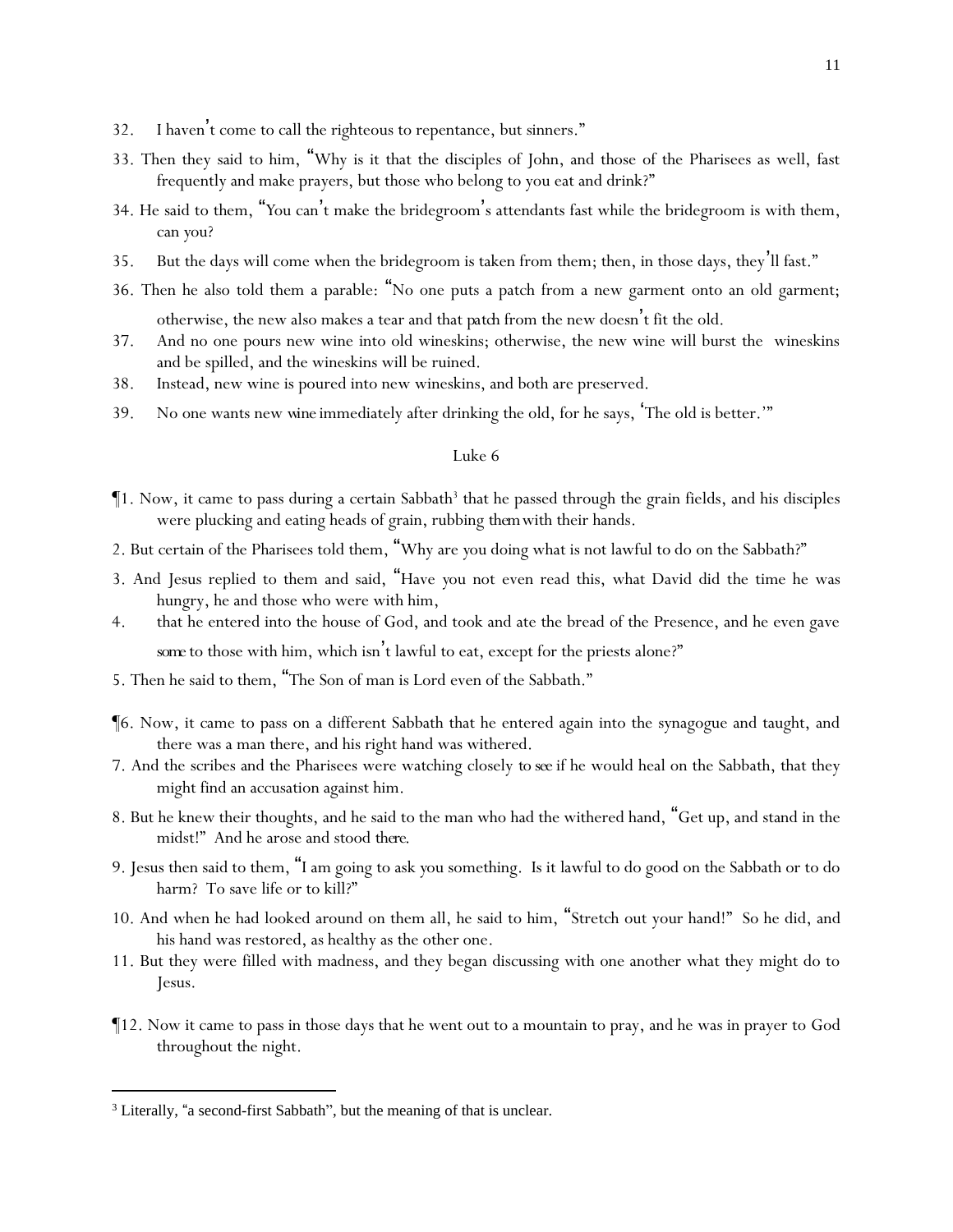- 13. And when it was day, he summoned his disciples, and from them he chose twelve, to whom he gave the name, "apostles":
- 14. Simon, whom he also named "Peter", and Andrew his brother, Jacobus and John, Philip and Bartholomew,
- 15. Matthew and Thomas, Jacobus the son of Alphaeus, and Simon who is called "the Patriot",
- 16. Judas *son of* Jacobus, and Judas Iscariot, who also was the betrayer.
- 17. And when he had come down with them, he stood on a level place with a multitude of his disciples, as well as a great number of people from all Judea, and Jerusalem, and the coastal region of Tyre and Sidon, who came to hear him and to be healed of their diseases,
- 18. and those vexed by unclean spirits were also being healed.
- 19. And the whole multitude kept trying to touch him, for power came from him and healed them all.
- ¶20. And when he lifted up his eyes on his disciples, he said, "Blessed *are you* who are poor in spirit, for the kingdom of God is *y*ours.
- ¶21. "Blessed *are you* who hunger now, for *y*ou shall be filled. Blessed *are you* who are weeping now, for *y*ou shall laugh.
- ¶22. "Blessed *are y*ou when men hate *y*ou and when they exclude *y*ou, and revile and cast out your name as evil for the sake of the Son of man.
- 23. Rejoice in that day, and dance! Behold, *y*our reward is great in heaven! For their fathers used to do such things to the prophets.
- ¶24. "Oh, but woe to *y*ou who are rich, for *y*ou have received all *y*our comfort!
- ¶25. "Woe to *y*ou who are full, for *y*ou shall hunger! Woe to *y*ou who are laughing now, for *y*ou shall mourn and weep!
- ¶26. "Woe *to you* when all men speak well of *y*ou, for their fathers used to do such things to the false prophets!
- ¶27. "Nevertheless, I say to *y*ou who hear, love *y*our enemies; do good to those who hate *y*ou;
- 28. bless those who curse *y*ou; pray for those who mistreat *y*ou.
- 29. To him who strikes you on the cheek, offer the other one, too, and from him who takes away your cloak, don't withhold *your*tunic, also.
- 30. Give to everyone who asks of you, and from him who takes your possessions, don't ask for *them back.*
- 31. Just as *y*ou would that men should do to *y*ou, do the same also to them.
- 32. If *y*ou love those who love *y*ou, what thanks is due *y*ou? Even sinners love those who love them.
- 33. And if *y*ou do good to those who do good to *y*ou, what thanks is due *y*ou? Even sinners do that.
- 34. And what thanks is due *y*ou if *y*ou lend to those from whom *y*ou hope to receive? Even sinners lend to sinners so that they might be repaid as much.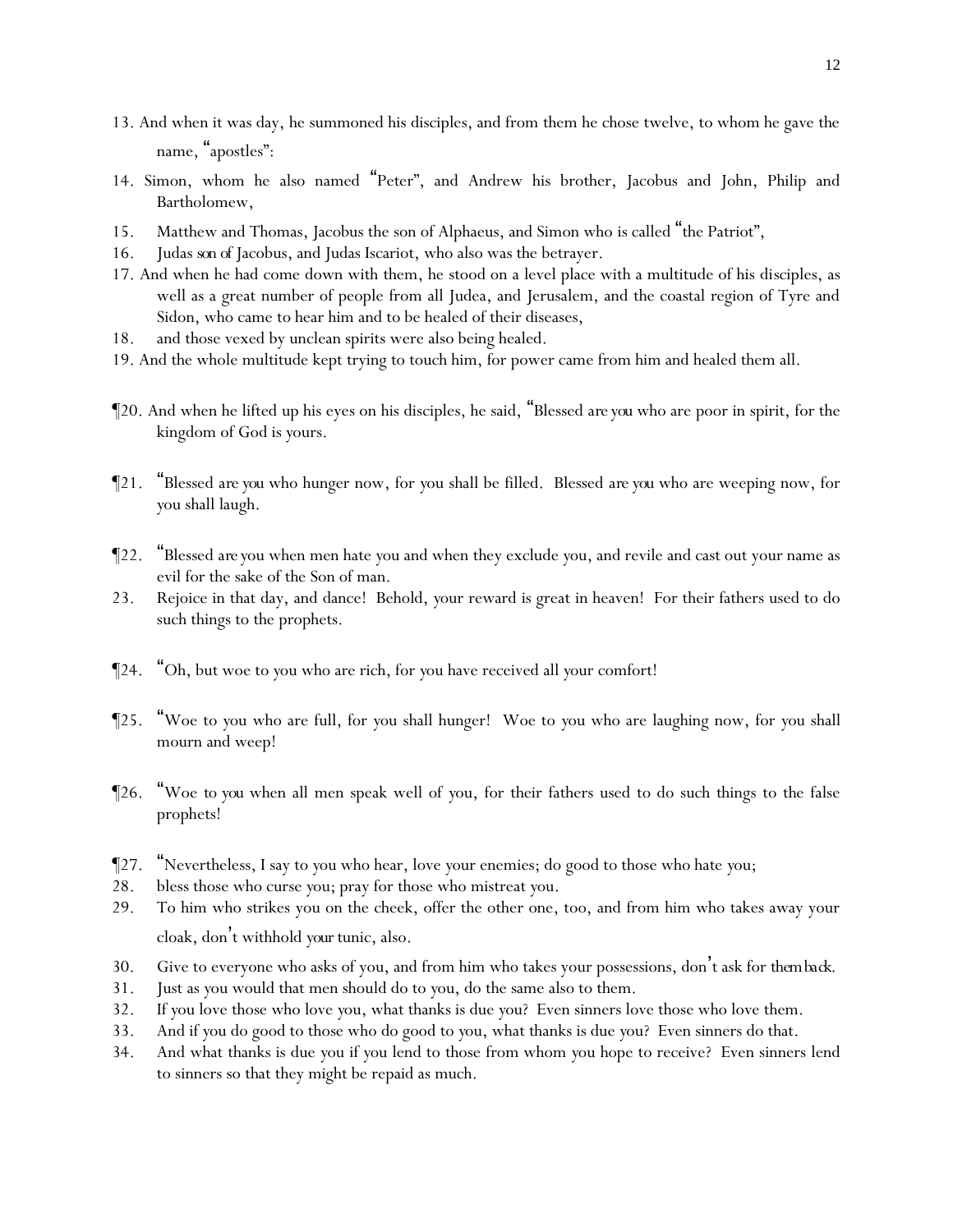- 35. But love *y*our enemies, and do good and lend, expecting nothing in return, and then *y*our reward shall be great, and *y*ou shall be sons of the Highest, for He is gracious to the ungrateful and evil.
- 36. So, be merciful, even as *y*our Father is merciful.
- 37. And stop judging, and *y*ou 'll never be judged. Don't condemn, and *y*ou'll never be condemned. Forgive, and *y*ou'll be forgiven.
- 38. Give, and it shall be given to *y*ou, good measure, pressed down, and shaken together, and overflowing, shall men give into *y*our bosom. By the same measure by which *y*ou measure, it shall be measured to *y*ou again."
- ¶39. Then he spoke a parable to them: "A blind man can't guide a blind man, can he? Won't they both fall into a pit?
- 40. A disciple is not above his teacher, but everyone who is perfected shall be like his teacher.
- 41. Why do you look at the speck that is in your brother 's eye, but don't consider the beam that is in your own eye?
- 42. Or how can you say to your brother, 'Brother, let me take out the speck that is in your eye, 'when you yourself don't see the beam in your *own* eye? Hypocrite! First, take the beam out of your eye, and then you'll see clearly to take out the speck that's in your brother's eye!
- 43. Now, a good tree doesn't bear bad fruit, nor does a bad tree bear good fruit.
- 44. Each tree is known by its own fruit. Men don't gather figs from thornbushes, nor do they harvest grapes from a briar bush.
- 45. A good man brings forth what is good out of the good treasure in his heart, and an evil man brings forth what is evil out of the evil treasure in his heart, for out of the abundance of the heart, his mouth speaks.
- ¶46. "Why do *y*ou call me, 'Master! Master! 'but don't do what I say?
- 47. Everyone who comes to me, and hears my words and does them, I will show *y*ou who he is like.
- 48. He is like a man building a house, who dug and went deep, and laid a foundation on the rock. Then, when a flood came, the river pounded against that house, but it could not shake it, for it had been founded on the rock.
- 49. But he who heard *my words*and did not do *them*is like a man who built a house on the ground without a foundation, which the river pounded, and immediately it fell, and the collapse of that house was great."

- ¶1. When he had finished all his sayings in the hearing of the people, he went into Capernaum.
- ¶2. And a certain centurion had a slave who was sick and about to die, who was dear to him.
- 3. And when he heard about Jesus, he sent elders of the Jews to him, since he had come, asking that he would come and heal his slave.
- 4. And when they came to Jesus, they entreated him earnestly, saying, "The man is worthy to have this done for him,
- 5. for he loves our nation; he even built the synagogue for us."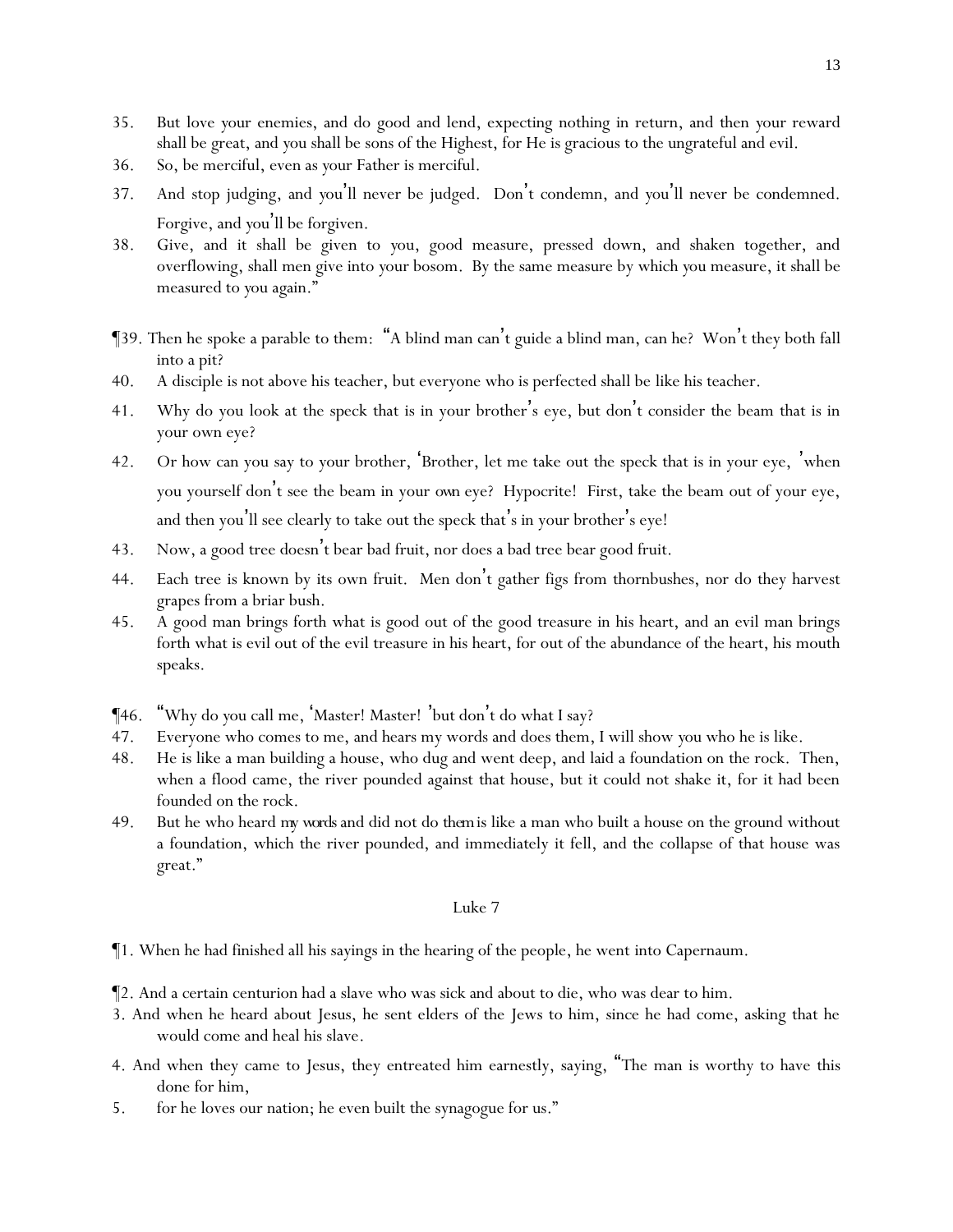- 6. Then Jesus went with them; however, when he was not far from the house, the centurion sent friends to him to tell him, "Sir, trouble yourself no further, for I am not worthy that you should enter under my roof,
- 7. nor did I consider myself worthy to come to you. Instead, speak the word, and my boy will be healed.
- 8. For I, myself, am also a man set under authority, with soldiers under me. And I say to this one, 'Go! 'and he goes, and to another, 'Come! 'and he comes, and to my slave, 'Do this! 'and he does *it*."
- 9. Now when Jesus heard these words, it amazed him, and turning to the multitude that was following him, he said, "I tell *y*ou, I have not found in Israel such great faith."
- 10. And when those who were sent returned to the house, they found the slave who was sick in good health.
- ¶11. And the next day, he went to a town called Nain, and many of his disciples went with him, as well as a large multitude.
- 12. And as he neared the town gate, then behold, a man who had died was being carried out, the only son of his mother, and she *was*a widow, and a sizable crowd from the town was with her.
- 13. And seeing her, the Lord felt compassion for her, and said to her, "Don't cry."
- 14. Then he came and touched the bier, and those bearing *it* stood still. And he said, "Young man, I say to you, get up. "
- 15. And the dead man sat up and began to talk. And *Jesus* gave him to his mother.
- 16. Then fear gripped *them*all, and they glorified God, saying, "A great prophet has arisen among us!" and, "God has visited His people!"
- 17. And this report about him spread through the whole of Judea, and in all the surrounding area.
- ¶18. And *John*'*s* disciples told John about all these things.
- 19. And John, summoning two of his disciples, sent them to Jesus, saying, "Are you the one who is coming, or should we look for another?"
- 20. So when the men came to him, they said, "John the Baptizer sent us to you saying, 'Are you the one who is coming, or should we look for another man?'"
- 21. And in that same hour, he healed many of *their* diseases, and afflictions, and evil spirits, and he gave to many blind people their sight.
- 22. Then Jesus answered and said to them, "Go tell John what *y*ou have seen and heard: the blind see again, the lame walk, lepers are cleansed, the deaf hear, the dead are raised up, *and* the poor are given good news*.*
- 23. And blessed is whoever is not offended by me."
- ¶24. Now, when John's messengers were gone away, he began to say to the multitudes about John, "What have *y*ou gone out to the wilderness to see? A reed shaken by the wind?
- 25. But what did *y*ou go out to see? A man dressed in soft garments? Behold, those who are in splendid clothes and live in luxury are in kings 'palaces!
- 26. But what did *y*ou go out to see? A prophet? Yes, I tell *y*ou, and much more than a prophet.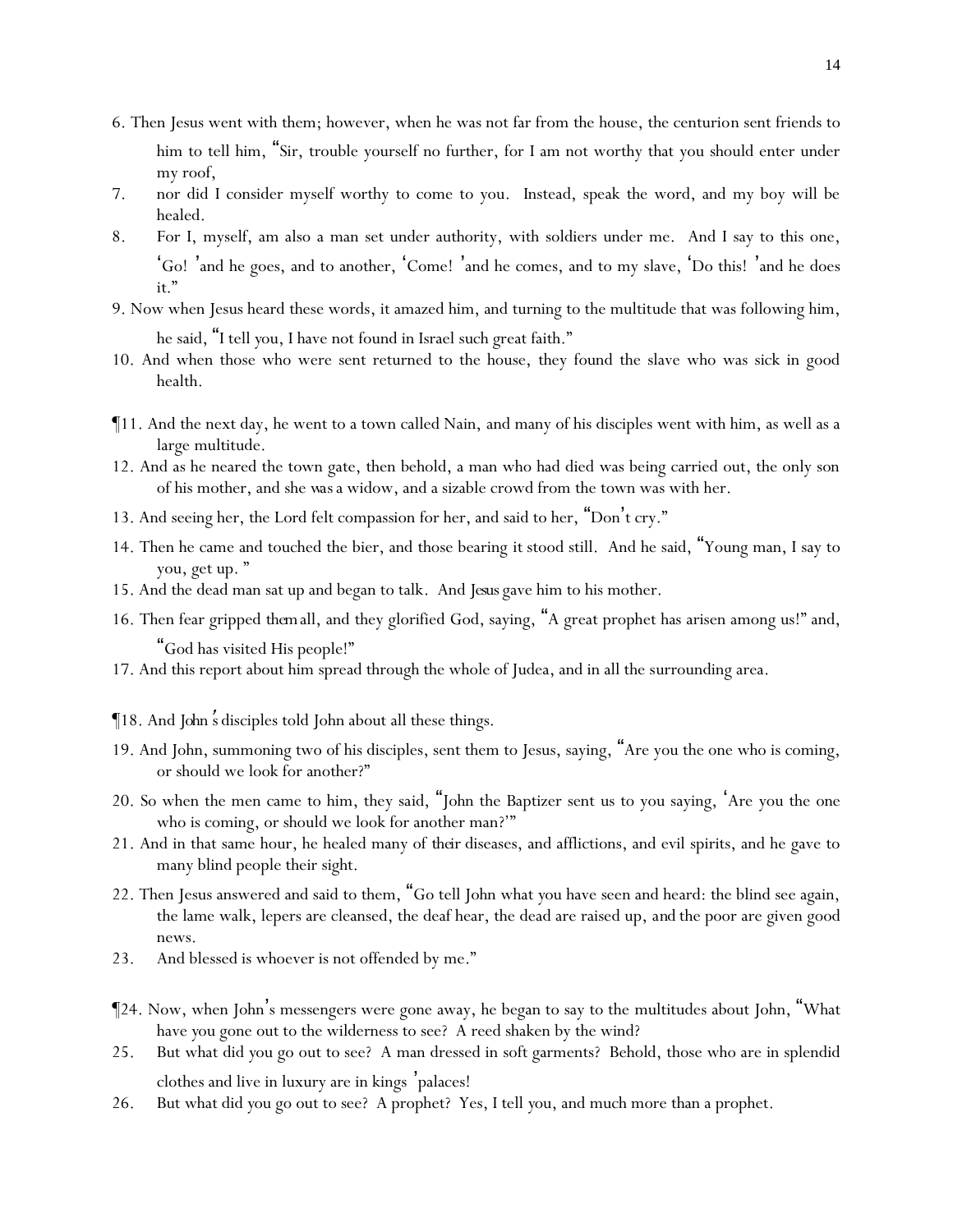- 27. This is he of whom it is written, 'Behold, I am sending my messenger before your face, who shall prepare your way before you!'
- 28. For I tell *y*ou, among those born of women, there *has arisen* no greater prophet than John the Baptizer; and yet, the least one in the kingdom of God is greater than he."
- 29. (And when all the people heard *that*, including the tax collectors, they justified God, being baptized with the baptism of John,
- 30. but the Pharisees and the experts in the law rejected the plan of God for themselves, not being baptized by him.)
- 31. "To what, then, shall I compare the men of this generation? And what are they like?
- 32. They are like children who are sitting in the marketplace and calling out to one another, and saying, 'We played the flute for *y*ou, but *y*ou didn't dance! We sang a dirge for *y*ou, but *y*ou didn't weep. '
- 33. For John the Baptizer has come, neither eating bread nor drinking wine, and *y*ou say, 'He has a demon, '
- 34. *and* the Son of man has come, both eating and drinking, and *y*ou say, 'Behold! A gluttonous man and a drunkard! A friend of tax collectors and sinners! '
- 35. But wisdom is justified by all her children."
- ¶36. Now, a certain man, one of the Pharisees, asked him to eat with him. And so, he went to the Pharisee's house and reclined at table.
- 37. And behold, a woman of the city who was a sinner, having learned that he was reclining at table in the Pharisee's house, brought an alabaster flask of perfume.
- 38. And as she stood behind, at his feet, crying, she began to wet his feet with the tears, and she wiped them dry with the hair of her head, and then she tenderly kissed his feet and anointed *them*with the perfume.
- 39. Seeing *this*, the Pharisee who had invited him said in himself, "If this man were a prophet, he would know who and what kind of woman this is who is touching him, that she is a sinner."
- 40. Then Jesus answered and said to him, "Simon, I have something to say to you." And he said, "Teacher, say on."
- 41. "There were two men in debt to a certain lender. The one owed five hundred denarii, and the other, fifty.
- 42. When they had nothing to pay, he freely forgave *them* both. So now, tell me, which of them will love him more?"
- 43. Simon answered and said, "I suppose the one to whom he forgave the more." He said to him, "You have judged rightly."
- 44. And then, turning to the woman, he said to Simon, "See this woman? When I came into your home, you provided no water for my feet, but she washed my feet with tears and dried them with the hair of her head.
- 45. You gave me no kiss, but she, from the time I came in, has not stopped kissing my feet.
- 46. You didn't anoint my head with oil, but she has anointed my feet with perfume.
- 47. I tell you, it is because her sins, which are many, have been forgiven that she has loved much, but the one who is forgiven a little, loves a little."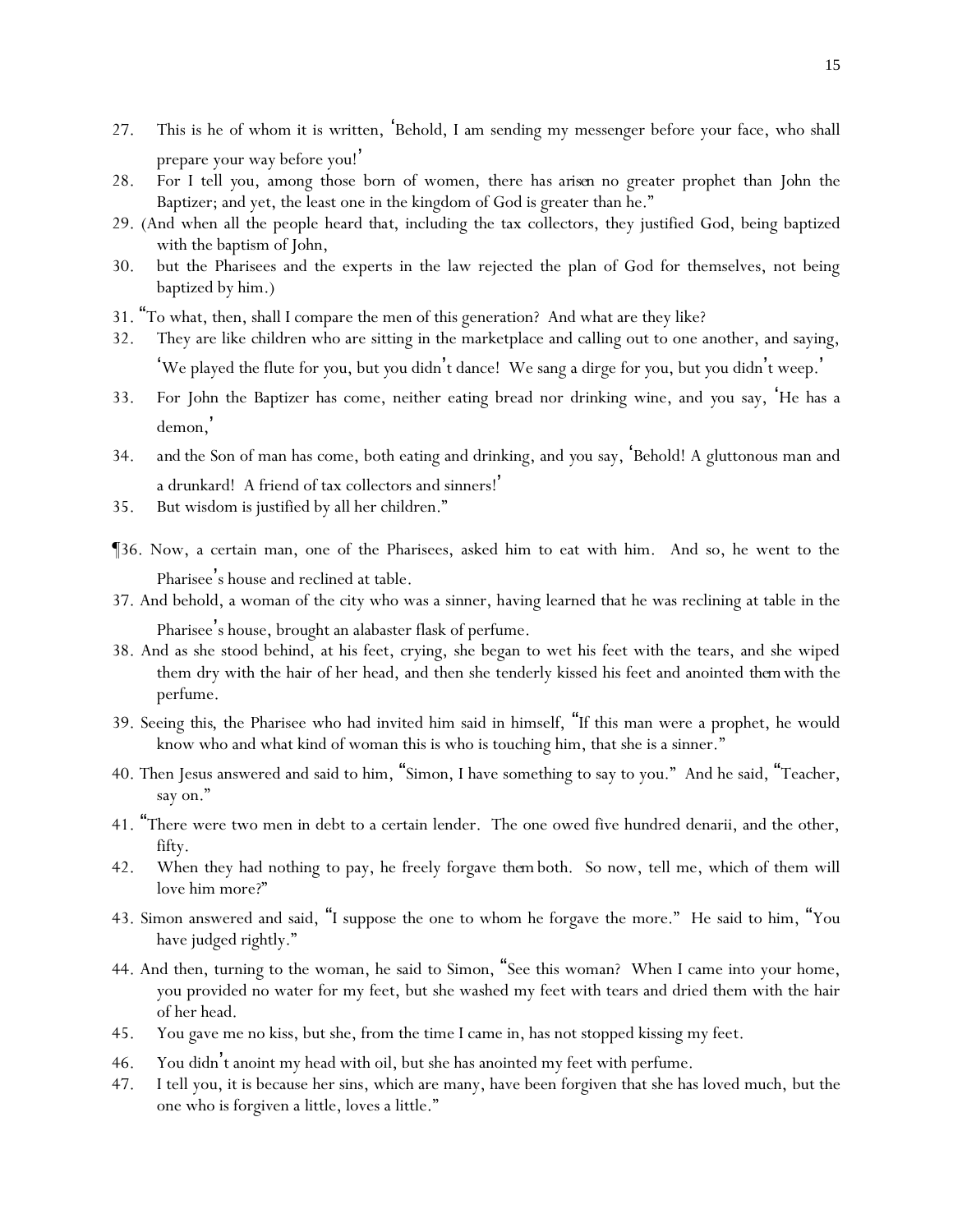- 48. Then he said to her, "Your sins are forgiven."
- 49. But those reclining with him at table began to say among themselves, "Who is this that even forgives sins?"
- 50. But he said to the woman, "Your faith has saved you. Go in peace."

- ¶1. And so it was that he traveled about, through city and village, preaching and proclaiming the good news of the kingdom of God, and the twelve *were*with him,
- 2. as well as certain women who had been delivered from evil spirits and sicknesses: Maria who is called Magdalene, from whom seven demons had gone out,
- 3. Joanna the wife of Chouza, Herod's steward, and Susanna, and many other women, who ministered to them from their own possessions.
- ¶4. And when a large crowd was gathering, and folk were coming from every city to him, he said by a parable,
- 5. "The sower went out to sow his seed, and as he sowed, it fell along the path and was trampled on, and the birds of the air gobbled it up.
- 6. And different *seed* fell on rock, and after it came up, it withered because it had no moisture.
- 7. And different *seed* fell in the midst of thorns, and the thorns, springing up with it, choked it out.
- 8. And different *seed* fell into good soil, and when it was grown up, it yielded fruit, a hundredfold."

When he said these things, he cried aloud, "He who has ears to hear, let him hear!"

- ¶9. Then his disciples began questioning him, saying, "What does this parable mean?"
- 10. And he said, "To *y*ou it is given to know the mysteries of the kingdom of God, but to the rest, *everything*  is in parables in order that seeing, they might not see, and hearing, they might not understand.
- 11. Now, this is the parable. The seed is the word of God.
- 12. The ones along the path are those who hear, but then the Accuser comes and takes the word away from their heart, lest they believe and be saved.
- 13. But the ones on rock are the ones who, when they have heard *it*, welcome the word with joy, but these have no root. They believe for a time, and yet, in time of trial they fall away.
- 14. But as for the *seeds* that fell among the thorns, these are they who, having heard *the word*, go their way and are choked out by the cares and riches and pleasures of life, and they don't bear fruit to maturity.
- 15. But as for that which *fell* on good soil, these are they who, having heard the word with a sincere and good heart, cling to *it* and bear fruit with patience.
- ¶16. "No one, having lit a lamp, covers it with a vessel or puts it under a bed; on the contrary, he puts it on a lampstand so that those who come in might see the light.
- 17. For there is nothing secret that shall not be revealed, nor concealed that shall not be made known and come to light.
- 18. Take heed, then, how *y*ou hear. For whoever has, it shall be given to him, and whoever does not have, even what he seems to have shall be taken away from him."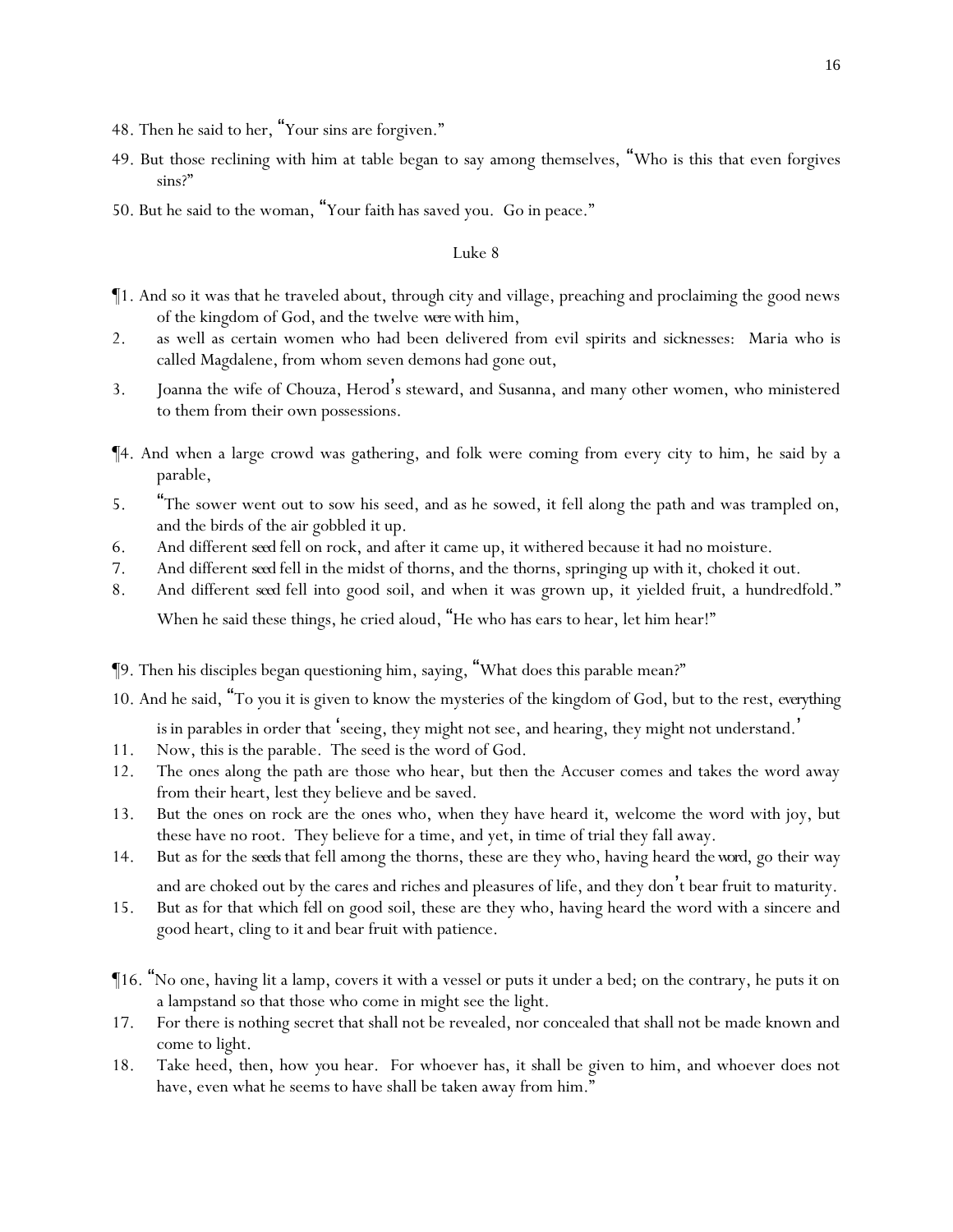- ¶19. Then his mother and his brothers came to him, but they were not able to reach him because of the crowd.
- 20. And it was told him, "Your mother and your brothers are standing outside, wanting to see you."
- 21. But he answered and said to them, "My mother and my brothers are these who hear the word of God and do it."
- ¶22. And it came to pass on one of those days that he boarded a boat with his disciples and said to them, "Let's go over to the other side of the lake." So they set sail.
- 23. And as they sailed, he dropped off to sleep, and a great windstorm descended on the lake, and they began to be swamped and were in danger.
- 24. So they went to him and woke him up, saying, "Master! Master! We're about to die!" Then, getting up, he rebuked the wind and the raging of the water, and they ceased, and there was a *great*calm.
- 25. Then he said to them, "Where is *y*our faith?" But they were afraid and amazed, saying to one another, "Who in the world is this man, that he commands even the winds and the water, and they obey him!"
- ¶26. And they sailed down to the territory of the Gadarenes, which is opposite Galilee.
- 27. Then, when he got out onto the shore, a certain man from the city met him who for a long time had been possessed by demons; he wore no clothes, and he did not live in a house but among the tombs.
- 28. And seeing Jesus, he cried out and fell before him, and with a loud voice, he said, "What have I to do
- with you, Jesus, Son of the highest God? I beg you, don't torment me!" 29. (For he had commanded the unclean spirit to come out of the man.) Now, many times it had seized
- him, and he was put under guard, bound with chains and shackles, but he would break the bonds and be driven by the demon into desolate places.
- 30. Then Jesus asked him, saying, "What is your name?" Then he said, "Legion", because many demons had entered into him.
- 31. And he implored him that he would not command them to go away into the Abyss.
- 32. Now, there was a large herd of swine there, feeding on the mountain, and so, they began pleading with him that he would permit them to enter into them. And he gave them permission.
- 33. Then, when the demons had come out of the man, they entered into the swine, and the herd rushed down the steep slope into the lake, and drowned.
- 34. And seeing what had happened, the herdsmen fled, and in the city and in the countryside, they reported *everything*.
- 35. Then they came out to see what had happened, and they came to Jesus and found the man from whom

the demons had gone out sitting at Jesus 'feet, clothed and in a right mind, and they were afraid.

- 36. And those who had seen how the demon-possessed man was set free told them,
- 37. and the whole multitude from the territory of the Gadarenes asked him to go away from them because they were seized with a great fear. So, he boarded the boat and went back.
- 38. Now, the man from whom the demons had gone out kept asking to be with him, but Jesus sent him away, saying,
- 39. "Go back home and tell what things God did for you." And so, he went away, proclaiming throughout the city what things Jesus did for him.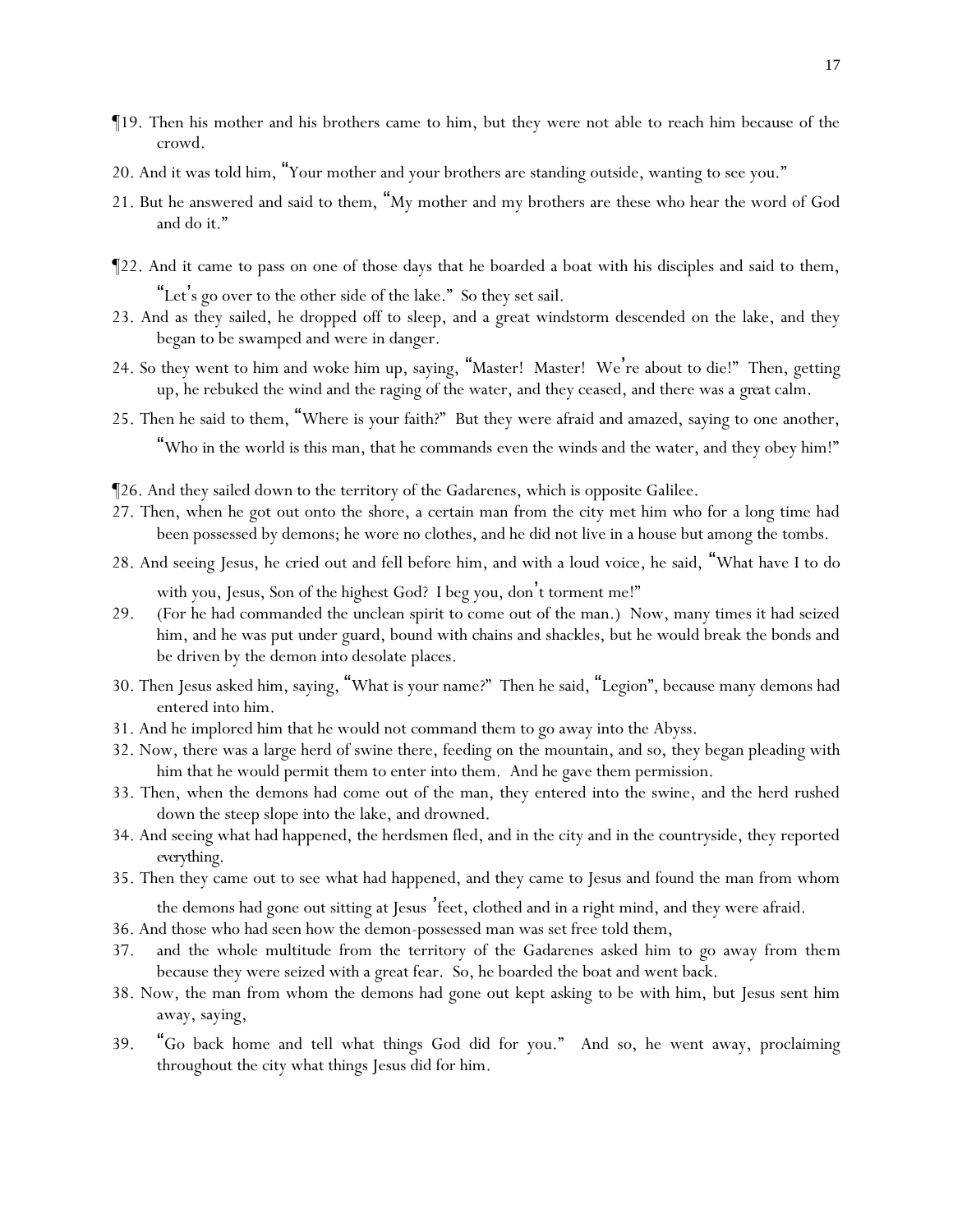- ¶40. Now, it came to pass, when Jesus returned, that the people welcomed him, for they were all waiting for him.
- 41. And behold, a man came whose name was Jairus, and he was a ruler of the synagogue, and falling down at Jesus 'feet, he begged him to come to his house,
- 42. for he had an only daughter, about twelve years old, and she was dying. And as he went along, the multitudes were pressing hard on him.
- ¶43. And there was a woman who had lived with a discharge of blood for twelve years, who, though she had spent all her living on physicians, could not be healed by anyone.
- 44. She came up from behind and touched the tassel of his garment, and at once, her discharge of blood stopped.
- 45. And Jesus said, "Who was touching me?" And when all denied *doing it*, Peter and those with him said, "Master, the multitudes are crowding in and pressing on you, and you say, 'Who was touching me?'"
- 46. But Jesus said, "Somebody touched me, for I felt power go out from me."
- 47. Then, when the woman realized that she was not hidden, she came trembling, and falling down before him, she told him in front of all the people the reason she had touched him and how she had been instantly healed.
- 48. And he said to her, "Take heart, daughter. Your faith has made you whole. Go in peace."
- ¶49. While he was still speaking, someone from the *house* of the synagogue ruler came, saying to him, "Your daughter has died. Don't bother the Teacher any more."
- 50. But when Jesus heard *it*, he answered him, saying, "Don't be afraid. Just believe, and she will be healed."
- 51. Then, when he went into the home, he allowed no one to enter except Peter, John, and Jacobus, and the father and mother of the child.
- 52. And everyone was weeping and beating their breast for her, but he said, "Stop crying. She isn't dead; she's sleeping."
- 53. And they laughed at him, knowing that she was dead.
- 54. But after putting them all outside, and then taking her hand, he spoke, saying, "Child, rise up!"
- 55. Then her spirit returned, and she stood up at once. And he ordered *that something* be given her to eat.
- 56. And her parents were beside themselves, but he charged them to tell no one what had happened.

- ¶1. Now, when he had called the twelve together, he gave them power and authority over all demons and to heal diseases.
- 2. And then he sent them out to preach the kingdom of God and to heal the sick.
- 3. And he said to them, "Take nothing for the journey, neither staves, nor a bag, nor bread, nor silver, nor yet have two tunics.
- 4. And into whichever house *y*ou enter, stay there, and leave from that place.
- 5. And whosoever will not receive *y*ou, when *y*ou leave that city, shake even the dust from off *y*our feet as a testimony against them."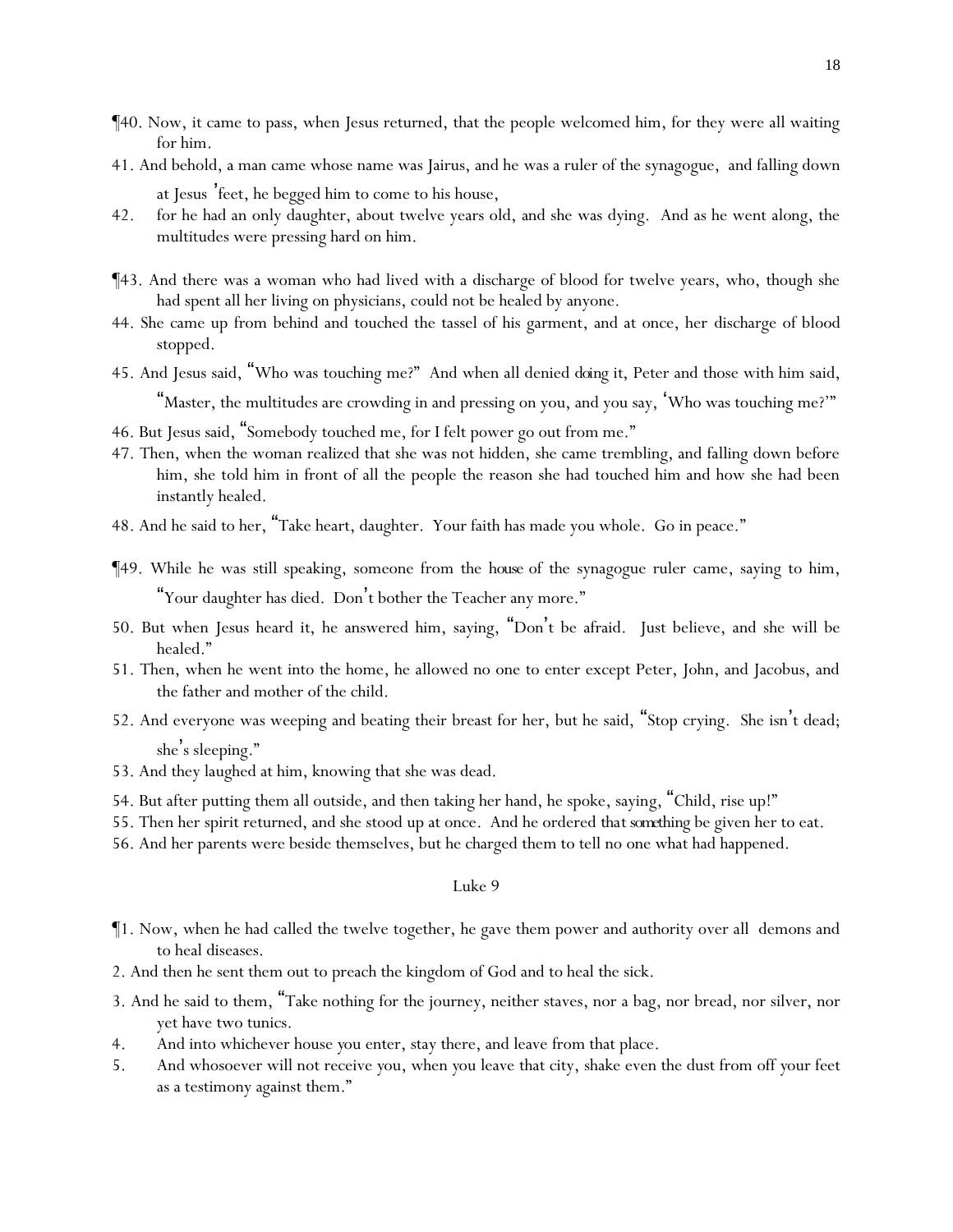- 6. Then, going out, they passed through village after village, declaring the good news and healing everywhere.
- ¶7. Now, Herod the tetrarch heard about all the things being done by him, and he was perplexed because it was said by some that John had risen from the dead,
- 8. and by some that Elijah had appeared, but by others that one of the ancient prophets had arisen.
- 9. But Herod said, "John I beheaded; so, who is this man concerning whom I hear such things?" And he wanted to see him.
- ¶10. And when the apostles returned, they gave him a detailed account of the things they had done. Then, taking them with him, he withdrew to a secluded place near the city called Bethsaida.
- 11. When the multitudes learned *of it*, they followed him, but he welcomed them, telling them about the kingdom of God and healing those who needed healing.
- ¶12. Then the day began to wane, and the twelve approached and told him, "Send the multitude away so they may go to the surrounding towns and villages and find lodging and provisions because we're in an isolated place here."
- 13. But he said to them, "*Y*ou give them *something* to eat." But they said, "There is no more than five loaves and two fish among us, unless we go buy food for all these people."
- 14. (There were about five thousand men.) But he said to his disciples, "Set them down in companies of fifty to eat."
- 15. And they did so, and they all sat for a meal.
- 16. Then, when he had taken the five loaves and the two fish, he looked up toward heaven, blessed and broke them into pieces, and then he gave *the pieces* to the disciples to be set before the multitude.
- 17. And they ate, and were all filled. And what remained of *the* broken pieces was taken up by them, twelve small baskets.
- ¶18. And it came to pass that while he was alone praying, the disciples joined him, and he put a question to them, saying, "Who are the crowds saying I am?"
- 19. And answering, they said, "John the Baptizer, but others *say* Elijah, and others, 'Some prophet of ancient times has risen.'"
- 20. Then he asked them, "And *y*ou? Who do *y*ou say I am?" Peter answered and said, "God's Messiah!"
- 21. But he gave them warning and ordered them to tell this to no one,
- 22. saying, "The Son of man must suffer many things, and be repudiated by the elders and chief priests and scribes, and be killed, and on the third day, to rise again."
- 23. And he told them all, "If anyone wants to come after me, let him deny himself, and take up his cross, and follow me!
- 24. For whoever wants to save his life will lose it, but whoever loses his life for my sake, he will save it.
- 25. For how does a man benefit if he has gained the whole world but he himself is lost, or *his soul* forfeited?
- 26. Whoever is ashamed of me and my words, of him will the Son of man be ashamed when he comes in his glory, and *that* of the Father and of the holy angels.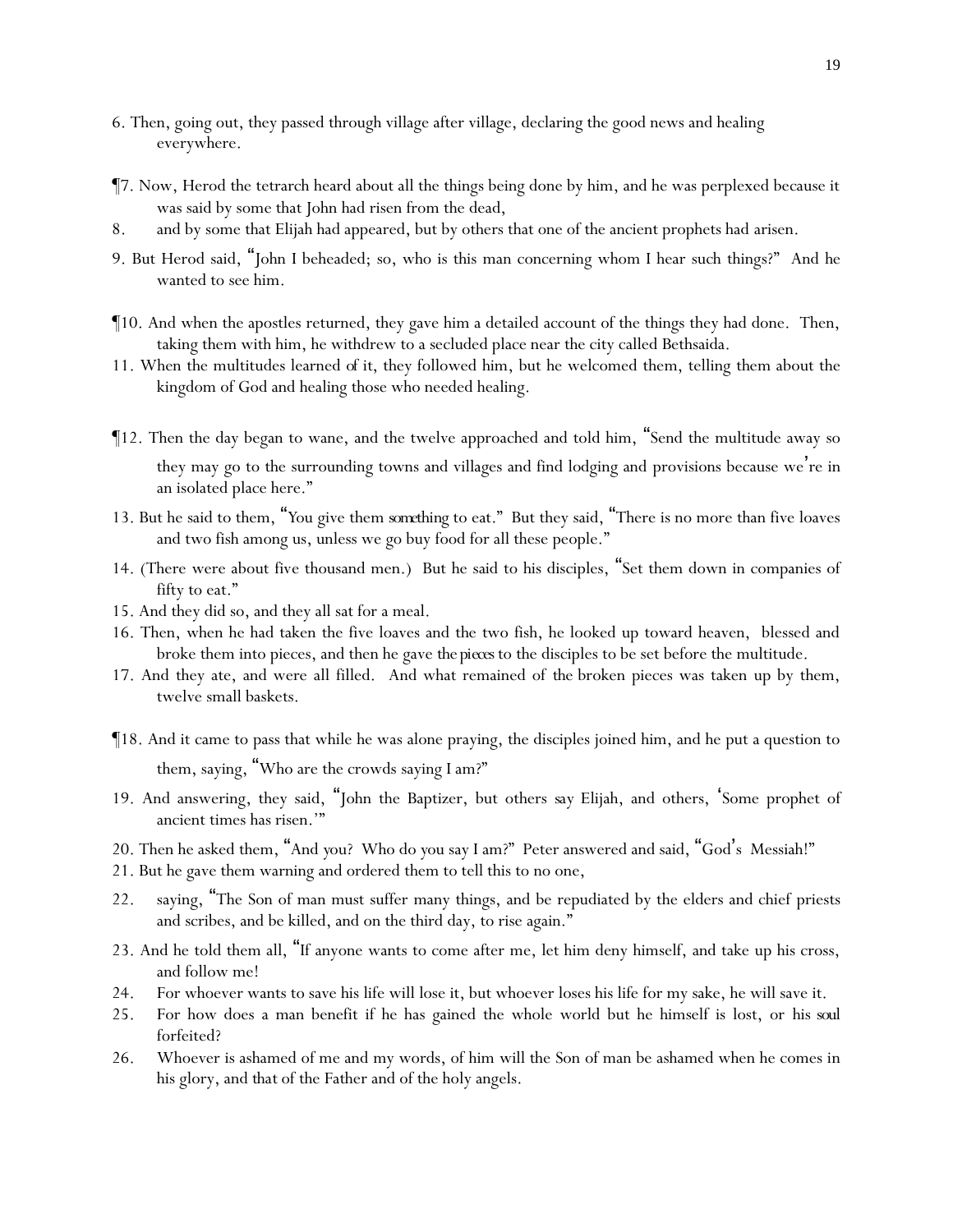- 27. But I tell *y*ou truthfully, there are some of those standing here who will not taste of death until they see the kingdom of God."
- ¶28. Now, it was about eight days after these things, and taking Peter, and John, and Jacobus, he went up on the mountain to pray.
- 29. And as he was praying, the appearance of his face changed, and his clothing became glistening white.
- 30. And, behold, two men were talking with him, who were Moses and Elijah,
- 31. who appeared in glory, speaking of his departure, which he was about to accomplish in Jerusalem.
- 32. And Peter and those with him were heavy with sleep, but when they awoke, they saw his glory and the two men who were standing by him.
- 33. And as they were being taken away from him, Peter said to Jesus, "Master, it is good for us to be here, and we will make three tabernacles; one for you, one for Moses, and one for Elijah" (not knowing what he was saying).
- 34. But as he spoke these things, a cloud appeared and overshadowed them, and they were afraid as they entered into the cloud.
- 35. And there was voice from the cloud, saying, "This is my beloved Son. Listen to him!"
- 36. And after the voice came, Jesus was found alone. And in those days, they kept silent and told no one a thing about what they had seen.
- ¶37. Now, it came to pass on the next day, when they came down from the mountain, that a large crowd met him.
- 38. And behold, a man from the crowd cried out, saying, "Teacher, I beg you, look upon my son! He is my only child!
- 39. And, behold, a spirit takes him, and all of a sudden he screams, and it convulses him, with foaming *at the mouth,* and it mauls him, and it hardly ever leaves him!
- 40. And I begged your disciples to cast it out, but they weren't able."
- 41. Then Jesus answered and said, "O faithless and perverse generation! How long shall I continue with *y*ou and put up with *y*ou! Bring your son here, to *me*!"
- 42. And as he was coming, the demon threw him down, and he went into a convulsion. Then Jesus rebuked the unclean spirit and healed the boy, and gave him back to his father.
- 43. And everyone was in awe at the majesty of God.

¶But while they were all marveling at all the things Jesus did, he said to his disciples,

- 44. "Let these words sink down into *y*our ears! The Son of man is going to be betrayed into the hands of men!"
- 45. But they did not understand this saying, and it was hidden from them so that they should not comprehend it, and they were afraid to ask him about this saying.

¶46. And there arose an argument among them as to which of them would be the greatest.

- 47. But Jesus, knowing the thoughts of their heart, took a little child and stood it by him,
- 48. and he said to them, "Whoever receives this child in my name, receives me, and whoever receives me receives the One who sent me. For the one who is least among *y*ou all, he shall be great."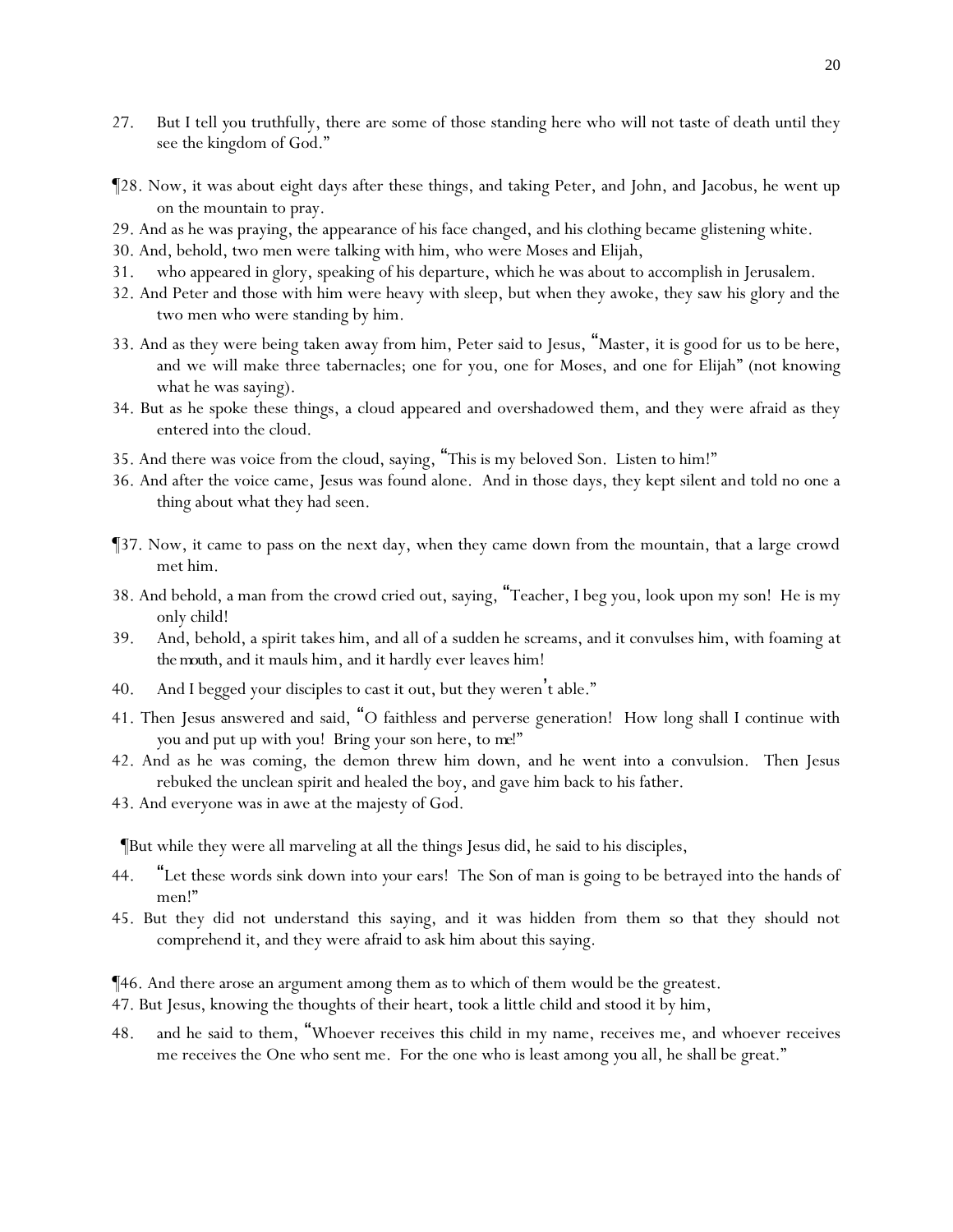- ¶49. Then John answered and said, "Master, we saw someone casting out demons in your name, but we stopped him because he's not following with us."
- 50. Then Jesus said to him, "Don't hinder him, for he who isn't against us is for us."
- ¶51. Now, when the time for him to be taken up was come, he resolutely set his face to go to Jerusalem.
- 52. And he sent messengers before his face, and they went and entered into a village of the Samaritans to make preparations for him.
- 53. But they did not welcome him because his face was set on Jerusalem.
- 54. Seeing this, his disciples Jacobus and John said, "Master, do you want us to call for fire to come down from heaven, the way Elijah did, and destroy them?"
- 55. But turning around, he rebuked them and said, "*Y*ou don't know what kind of spirit *y*ou are of!
- 56. The Son of man didn't come to destroy men's lives, but to save them." And so, they traveled on to another village.
- ¶57. Now, it came to pass that as they were walking along on the road, someone said to him, "I will follow you wherever you go, Master."
- 58. But Jesus told him, "The foxes have dens, and the birds of the air have nests, but the Son of man has nowhere to lay his head."
- 59. And he said to another, "Follow me." But he said, "Master, allow me to go bury my father first."
- 60. Then Jesus said to him, "Let the dead bury their dead; you go spread the news of the kingdom of God!"
- 61. Yet another man said, "I will follow you, Master, but first, permit me to bid farewell to those in my house."
- 62. But Jesus said to him, "No one putting his hand to the plow, and then looking at what is behind, is fit for the kingdom of God."

- ¶1. After these things, the Lord also appointed seventy others and sent them out in pairs before his face into every city and place where he himself was about to go.
- 2. Then he began to tell them, "The harvest is certainly great, but the workers are few. So, pray to the LORD of the harvest, that He might send workers out into His harvest.
- 3. Be on *y*our way. Behold, I am sending *y*ou away as lambs in the midst of wolves.
- 4. Don't take along a money pouch, or a bag, or sandals, and greet no one along the way.
- 5. Into whatever house *y*ou enter, first say, 'Peace to this house.'
- 6. And if a man of peace be there, *y*our peace will rest upon it, but if not, then it will come back on *y*ou.
- 7. Remain in the same house, eating and drinking what they have, for the worker is worthy of his pay. Don't move about from house to house.
- 8. And into whichever city *y*ou enter, and they receive *y*ou, eat what is set before *y*ou,
- 9. and heal those in *that city* who are sick, and tell them, 'The kingdom of God is come upon *y*ou! '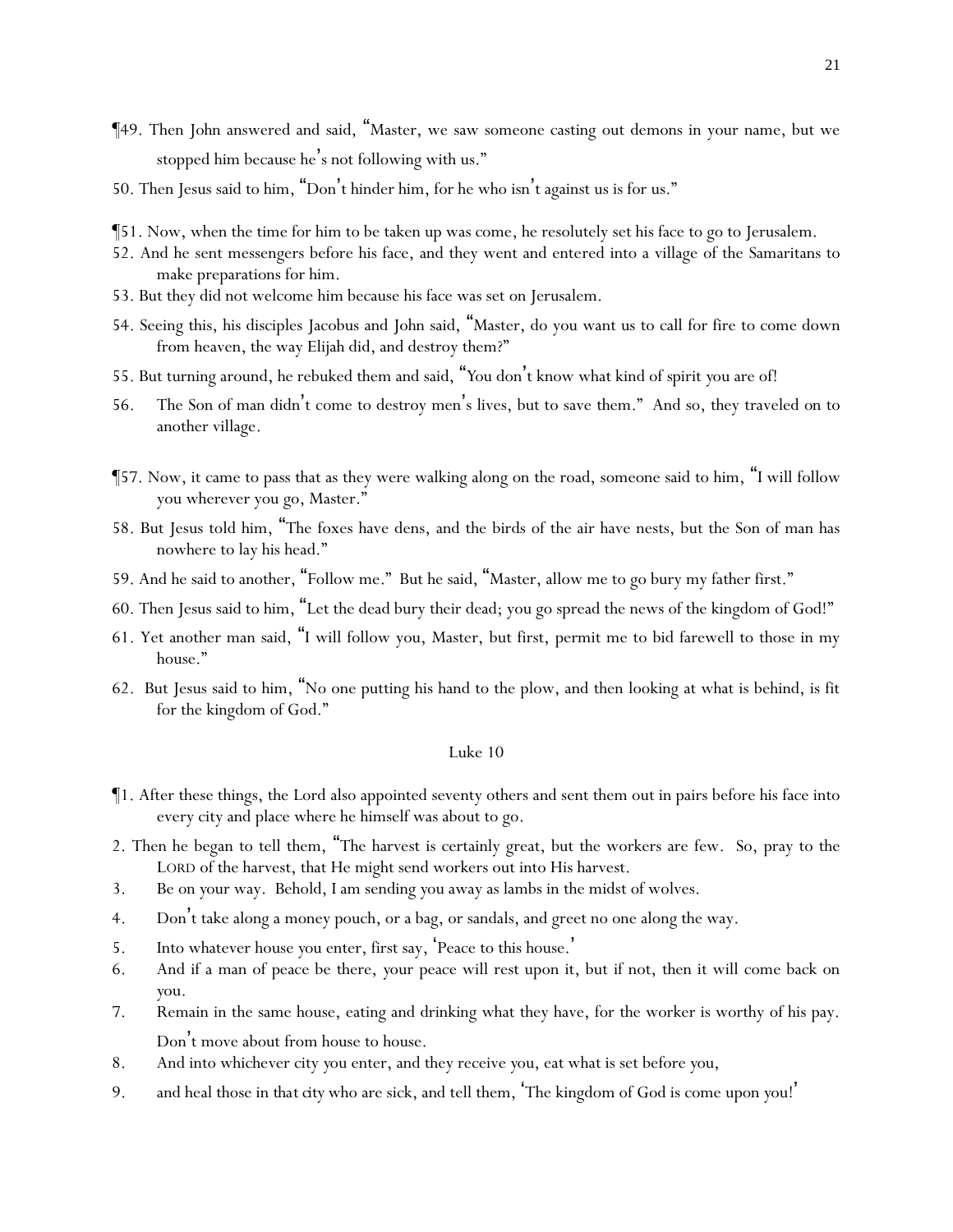- 10. But into whatever city *y*ou enter and they do not receive *y*ou, go out into its streets and say,
- 11. 'Even the dust of *y*our city that clings to us, we wipe off against *y*ou! But know this, that the kingdom of God is come upon *y*ou! '
- 12. I tell *y*ou, for Sodom in that day, it will be more tolerable than for that city.
- 13. Woe to you, Chorazin! Woe to you, Bethsaida! For if the miracles that were done in *y*ou had been done in Tyre and Sidon, they would have long ago repented, sitting in sackcloth and ashes.
- 14. Nevertheless, it will be more tolerable for Tyre and Sidon in the Judgment than for *y*ou!
- 15. And you, O Capernaum, the *city* exalted up to heaven! You shall be brought down to Hades!
- 16. He who hears *y*ou, hears me, and he who rejects *y*ou, rejects me. But he who rejects me, rejects Him who sent me."
- ¶17. And the seventy returned with joy, saying, "Master, even the demons are subject to us through your name."
- 18. But he said to them, "I watched Satan falling like lightning out of heaven.
- 19. Behold, I am giving *y*ou authority to trample on serpents and scorpions, and over all the power of the enemy, and nothing will by any means harm *y*ou.
- 20. Still, do not rejoice in this, that spirits are subject to *y*ou, but rejoice that *y*our names are written in heaven.
- ¶21. In that same hour, Jesus rejoiced in spirit and said, "I thank you, Father, Lord of heaven and earth, because you have hidden these things from the learned and intelligent, and revealed them to babes. Yes, Father! For such was pleasing in your sight."
- 22. And then he turned to the disciples and said, "All things have been handed over to me by my Father, and no one knows who the Son is except the Father, or who the Father is except the Son, and he to whom the Son may choose to reveal *Him*."
- 23. And then, turning to the disciples, he said privately, "Blessed are the eyes that see the things *y*ou're seeing.
- 24. For I tell *y*ou, many prophets and kings wanted to see the things *y*ou're seeing, but didn't see them, and to hear the things *y*ou're hearing, but didn't hear them."
- ¶25. Then a certain expert in the law rose up, putting him to the test, and saying, "Teacher, what must I do to inherit eternal life?"
- 26. And he said to him, "What is written in the law? How do you read it?"
- 27. And he answered and said, "Love the LORD your God with all your heart, and with all your soul, and with all your might, and with all your mind, and your neighbor as yourself."
- 28. And he said to him, "You have answered rightly. Do this, and you will live."
- 29. But he, wanting to justify himself, said to Jesus, "And who is my neighbor?"
- 30. Then Jesus took up on this and said, "A certain man was going down from Jerusalem to Jericho, but he fell among thieves who, after they had both stripped and beaten him, went away, leaving him as he was, half dead.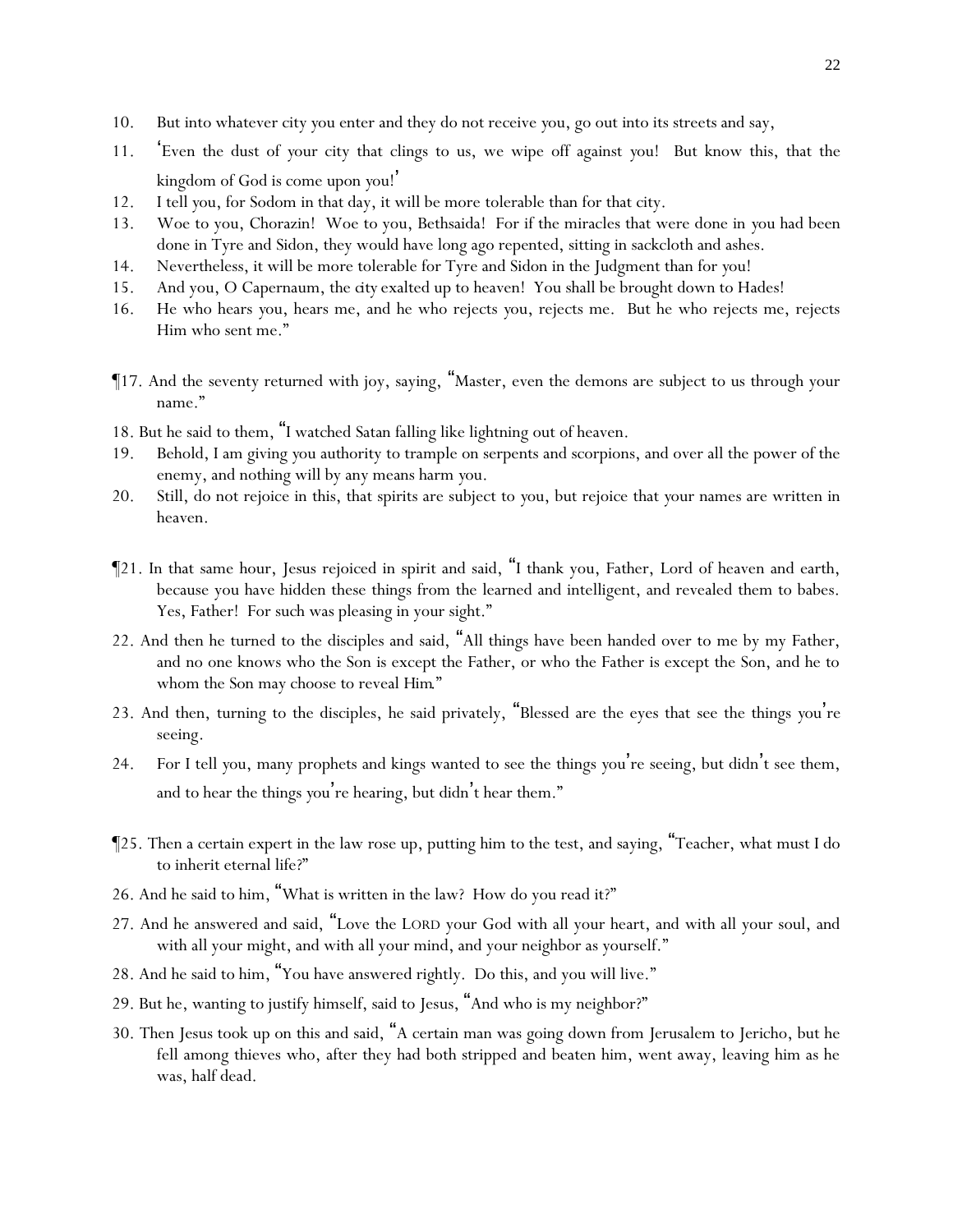- 31. Now, by chance, a certain priest was coming down that road and, when he saw him, he passed by on the opposite side.
- 32. Likewise, a Levite also came to that place, and when he saw him, he passed by on the opposite side.
- 33. But a certain Samaritan on a journey came upon him, and he was moved with compassion when he saw him.
- 34. And going to him, he bound up his wounds, pouring oil and wine on them. And putting him on his own beast, he took him to an inn and cared for him.
- 35. And as he was leaving the next morning, pulling out two denarii, he gave them to the innkeeper and said to him, Take care of him, and whatever else you might spend, I will repay you on my return.'
- 36. Now then, which of these three do you think was a neighbor to the man who fell among the thieves?"
- 37. And he said, "The one who showed him mercy." Then Jesus said to him, "You go, and do the same."
- ¶38. And it came to pass, as they went on their way, that he entered into a certain village, and a woman named Martha welcomed him into her house.
- 39. She had a sister named Maria, who also sat at Jesus 'feet, listening to his message,
- 40. but Martha was distracted with much serving. Then she stopped and said, "Master, don't you care that my sister has left me alone to serve? Tell her that she should help me!"
- 41. But Jesus answered and said to her, "Martha, Martha, you worry and get upset about many things,
- 42. but one thing is necessary, and Maria has chosen that good part, which will not be taken from her."

- ¶1. Now, as he was praying in a certain place, when he finished, one of his disciples said to him, "Master, teach us to pray, the way John taught his disciples."
- 2. And he said to them, "When *y*ou pray, say, 'Our Father who *is* in heaven, hallowed be your name. Let your kingdom come! Let your will be done on earth as it is *done* in heaven!
- 3. Give us each day our daily bread,
- 4. and forgive us our sins, for we ourselves also forgive everyone indebted to us. And don't lead us into temptation, but deliver us from the Evil One.'"
- ¶5. And then he said to them, "Which of *y*ou has a friend, and will go to him at midnight and say to him, 'Friend, lend me three loaves
- 6. because a friend on a journey has come to me, and I have nothing to offer him'?
- 7. And from inside, he answers and says, 'Don't bother me. The door is already closed, and my children are with me in bed. I can't get up to give you bread. '
- 8. I tell you that even though he will not rise and give him bread because he is his friend, yet, because of his persistence, he will get up and give him whatever he needs.
- 9. So, I say to *y*ou, ask, and it shall be given to *y*ou; seek, and *y*ou shall find; knock, and it shall be opened to *y*ou.
- 10. For everyone who asks receives; and he who seeks, finds; and to him who knocks, it shall be opened.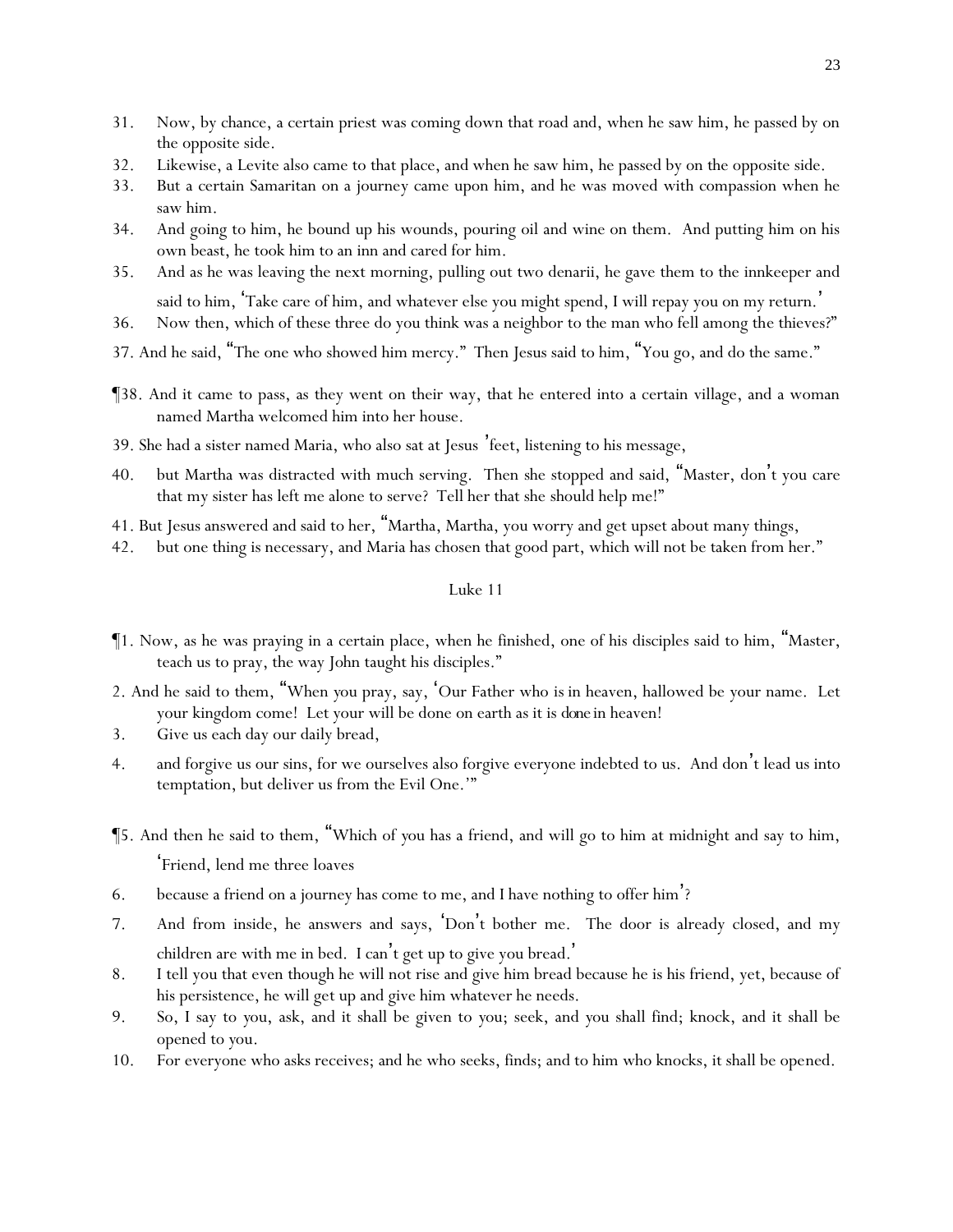- 11. What father among *y*ou, when a son asks for bread, will give him a stone? Or also a fish, he won't give him a snake instead of a fish, will he?
- 12. Or if he asks for an egg, will he give him a scorpion?
- 13. If *y*ou, then, being evil, know to give good gifts to *y*our children, how much more will the Father who is in heaven give the holy Spirit to those who ask Him?"
- ¶14. And he was casting out a demon, and it was dumb, but it came to pass that when the demon had gone out, the dumb man spoke. And the people marveled,
- 15. but some of them said, "He is casting out demons by Beelzebul, ruler of the demons."
- 16. And others, testing him, sought from him a sign out of heaven.
- 17. But knowing their thoughts, he said to them, "Every kingdom divided against itself is laid waste, and a house *divided* against a house falls.
- 18. And if Satan be divided against himself, how will his kingdom stand, since *y*ou say I am casting out demons by Beelzebul?
- 19. Furthermore, if I cast out demons by Beelzebul, by whom do *y*our sons cast them out? Therefore, they shall be *y*our judges.
- 20. But if I cast out demons by the finger of God, then the kingdom of God is now upon *y*ou!
- 21. When a fully armed strong man guards his house, his possessions are safe,
- 22. but when a stronger than he attacks and overcomes him, he takes away all his armor that he trusted in and divvies up his plunder.
- 23. He who is not with me is against me, and he who does not gather with me scatters.
- 24. When the unclean spirit comes out of a man, it passes through dry places seeking rest, and finding none, it says, 'I'll return to my house that I came out of.'
- 25. And when it comes, it finds *the house* swept and decorated.
- 26. Then it goes and brings seven other spirits more evil than itself, and they come and dwell there. And so, the last state of that man is worse than the first."
- ¶27. Now, it came to pass that as he was saying these things, a certain woman in the crowd lifted up her voice and said to him, "Blessed is the womb that bore you and the breasts which you nursed!"
- 28. But he said, "Rather, blessed are those who hear the word of God, and obey it!"
- ¶29. Now, as the crowds were increasing, he began to say, "This is an evil generation. It seeks a sign, but no sign shall be given to it except the sign of Jonah the prophet.
- 30. For just as Jonah was a sign to the Ninevites, so also will the Son of man be to this generation.
- 31. The Queen of the South will rise up in the Judgment with the men of this generation and condemn them, for she came from the ends of the earth to hear the wisdom of Solomon, but, behold, something greater than Solomon is here.
- 32. The men of Nineveh shall stand up in the Judgment against this generation and condemn it because they repented at the preaching of Jonah, but, behold, something greater than Jonah is here."
- ¶33. "No one, having lit a lamp, puts it in a secret place or under a basket, but on a lampstand, so that those who come in might see the light.
- 34. The lamp of the body is the eye. Therefore, whenever your eye is single, your whole body is also full of light, but as soon as it becomes evil, then your body also is dark.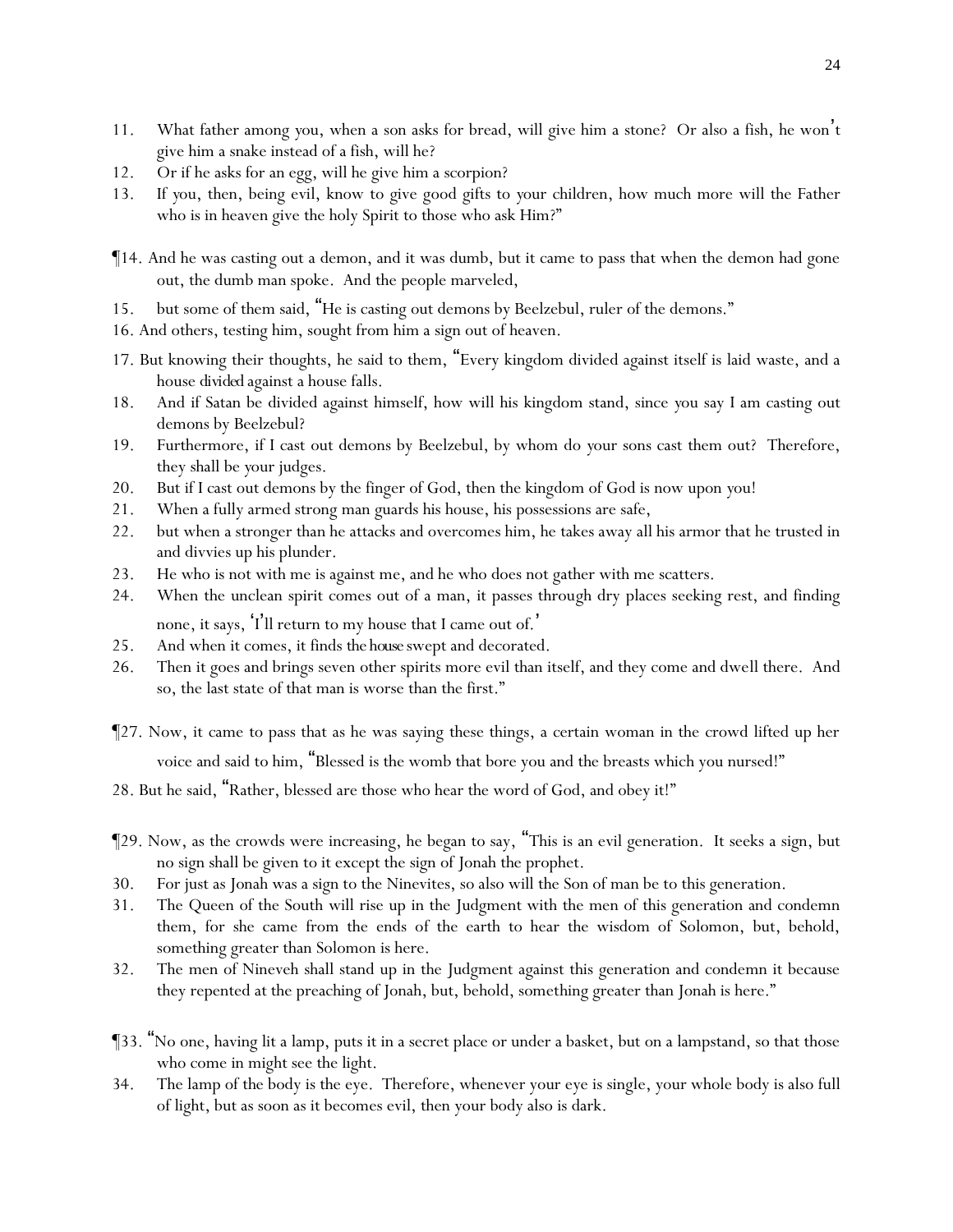- 35. Take heed, then, lest the light in you become darkness.
- 36. If your whole body is full of light, not having any part darkened, it will be completely illuminated, as when a lamp gives you light with *its* brightness."
- ¶37. And as he spoke, a certain Pharisee asked him to dine with him, and he went in and reclined at table.
- 38. And the Pharisee marveled when he saw that he did not first wash before dinner.
- 39. Then the Lord said to him, "Nowadays, *y*ou Pharisees clean the outside of the cup and the dish, but *y*our insides are full of extortion and wickedness.
- 40. Fools! Didn't the One who made the outside also make the inside?
- 41. But rather, give alms *from*what is within, and everything about *y*ou will then be clean."
- ¶42. "But woe to *y*ou Pharisees! *Y*ou tithe the mint and the rue, and every other herb, but *y*ou pass over the justice and the love of God! *You* must do these things, and not leave those off !
- 43. Woe to *y*ou Pharisees! *Y*ou love the seat of honor in the synagogues and greetings in the marketplaces.
- 44. Woe to *y*ou scribes and Pharisees! Hypocrites! *Y*ou're like unmarked graves, and the men walking over them don't realize *it.*"
- ¶45. Then one of the experts in the law answered and said to him, "Teacher, in saying these things, you reproach even us."
- 46. But he said, "Woe to *y*ou experts in the law, as well! *You* burden men down with burdens hard to bear, but *y*ou *y*ourselves don't touch the same burdens with one of *y*our fingers!
- 47. Woe to *y*ou! *Y*ou build the sepulchers of the prophets, and *y*our fathers killed them.
- 48. So then, *y*ou bear witness *against yourselves*, that *y*ou condone the deeds of *y*our fathers, for they killed them, and *y*ou build their sepulchers!
- 49. This is also why the wisdom of God said, 'I will send them prophets and apostles, and they will kill and persecute some of them,<sup>4</sup>
- 50. in order that all the blood of all the prophets shed since the foundation of the world may be required of this generation,
- 51. from the blood of Abel to the blood of Zachariah, who perished between the altar and the temple. Yes, I tell *y*ou, it shall be required of this generation!
- 52. Woe to *y*ou experts in the law! *Y*ou took away the key of knowledge! *Y*ou *y*ourselves don't enter in, and *y*ou hinder those who are entering."
- ¶53. As he was saying these things to them, the scribes and the Pharisees began to be very hostile and to provoke him to talk about more things,
- 54. lying in wait for him, trying to catch *him in* something from his mouth so that they might accuse him.

<sup>4</sup> This statement is not found in the Old Testament books as we have them.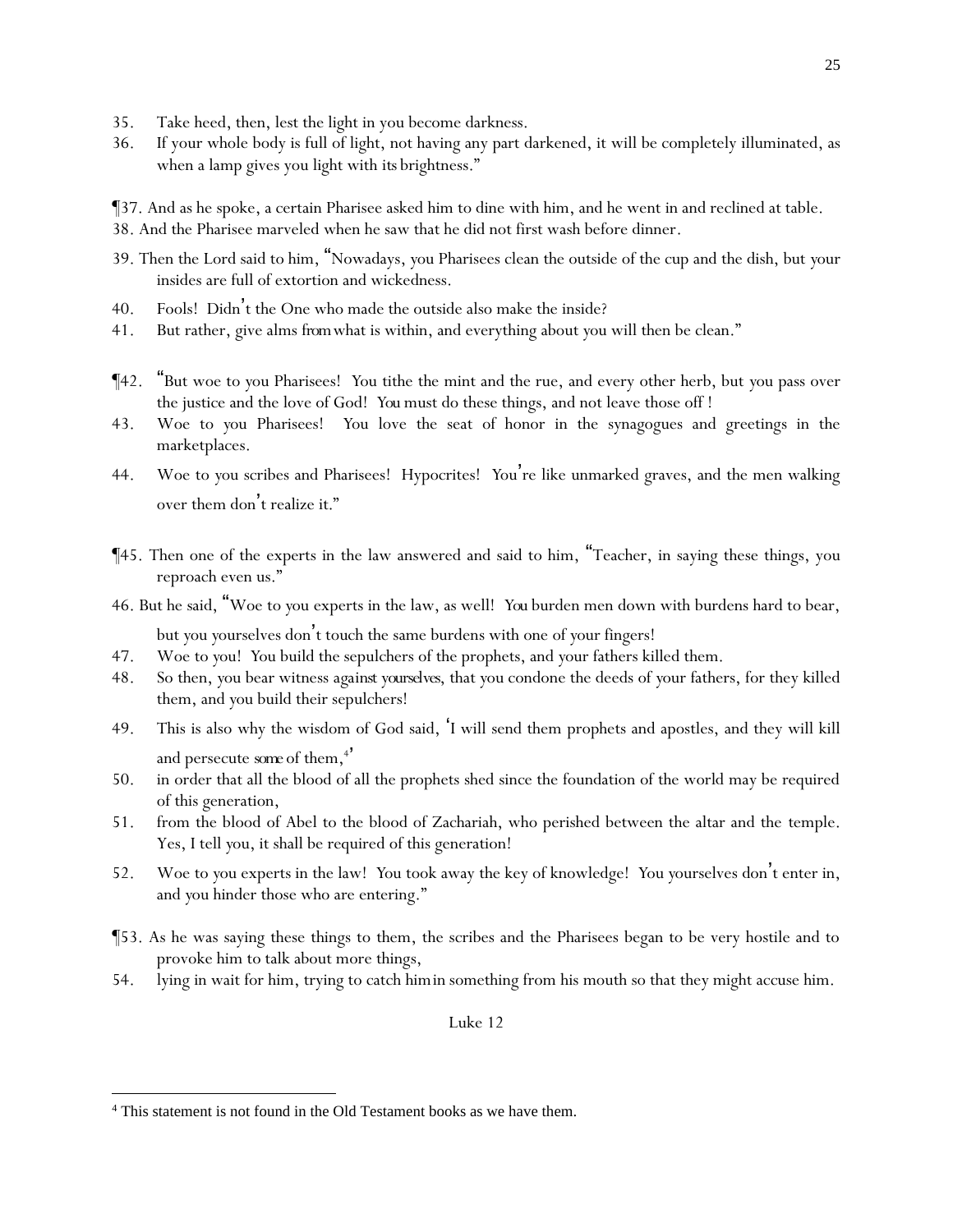- ¶1. Meanwhile, when so many thousands of people had gathered together that they were trampling one another, he began to say to his disciples first of all, "Keep *y*ourselves away from the leaven of the Pharisees, which is hypocrisy.
- 2. There is nothing concealed that will not be revealed, or secret that will not be made known.
- 3. Therefore, whatever *y*ou say in the dark will be heard in the light, and what *y*ou have spoken in the inner rooms will be proclaimed on the housetops.
- 4. I tell *y*ou, my friends, don't fear those who kill the body, but after that, have nothing more they can do.
- 5. But I will warn *y*ou whom *y*ou should fear. Fear Him who, after He has killed, has power to cast into Gehenna. Oh, I tell *y*ou, fear Him!
- 6. Aren't five sparrows sold for two assarii,<sup>5</sup> and yet not one of them is forgotten before God.
- 7. Why, even the hairs of *y*our head have all been numbered! So don't be afraid; *y*ou're more valuable than many sparrows.
- 8. And I tell *y*ou, whoever confesses me before men, the Son of man will also confess him before the angels of God,
- 9. but he who denies me before men will also be denied before the angels of God.
- 10. And everyone who will speak a word against the Son of man, it will be forgiven him, but he who blasphemes the holy Spirit will not be forgiven.
- 11. Now, when *y*ou're brought before the synagogues, and the rulers, and the authorities, don't be anxious about how or what *y*ou might offer in defense of *y*ourselves, or what *y*ou should say,
- 12. for the holy Spirit will teach *y*ou at that very moment what needs to be said."
- ¶13. Then someone from the crowd said to him, "Teacher, tell my brother to divide the inheritance with me!"
- 14. But he said to him, "Man, who appointed me judge or arbitrator between *y*ou?"
- 15. Then he said to them, "Watch out, and keep *y*ourselves from covetousness. For a man's life does not consist in the abundance of his possessions."
- 16. And he spoke a parable to them, saying, "A certain rich man's land produced an abundant crop,
- 17. and he thought to himself, 'What am I to do, since I have nowhere to store my crops? '
- 18. Then he said, 'I'll do this. I'll pull down my barns and build bigger ones, and store all my produce and my goods there. '
- 19. And then I will say to my soul, 'O soul, you have many goods laid up for many years. Relax. Eat, drink, and enjoy yourself !'
- 20. But God said to him, 'Foolish man! Tonight, they are demanding your soul from you! Now, whose will be the things you have prepared? '
- 21. This is how it is with the one who lays up treasure for himself but is not rich toward God."

<sup>5</sup> An *assarius* was a Roman coin worth 1/10 of a denarius, which was a day's wage for a laborer.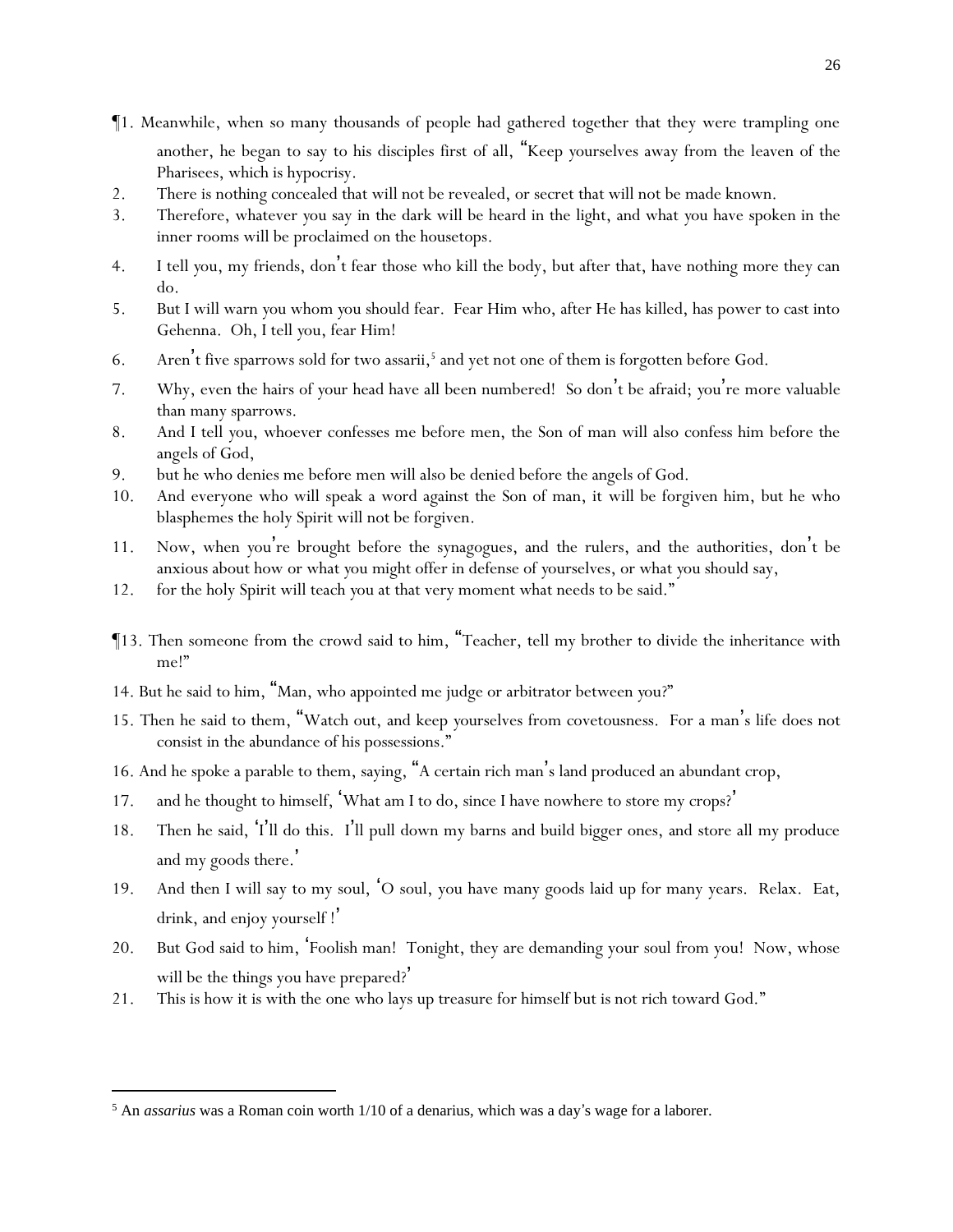- ¶22. Then he told his disciples, "This is why I say to *y*ou, don't be anxious about *y*our life, what *y*ou will eat, neither for the body, what *y*ou will wear.
- 23. Life is more than food, and the body, more than clothing.
- 24. Consider the ravens, that they neither sow nor reap, which have neither storeroom nor barn, and yet, God feeds them. How much more valuable are *y*ou than birds!
- 25. Who among *y*ou by worrying can add a single minute to his lifespan?
- 26. So, if *y*ou cannot do even the smallest thing, why do *y*ou worry about the rest?
- 27. Consider the lilies, how they grow. They neither labor nor spin, but I tell *y*ou, not even Solomon in all his glory was clothed like one of these.
- 28. And if God clothes the grass in the field like this, which is here today, but tomorrow is thrown into a furnace, how much more *will He clothe y*ou, little-faiths?
- 29. So stop seeking after what *y*ou'll eat or what *y*ou'll drink, and stop *y*our worrying.
- 30. For all the Gentiles in the world seek after these things, but *y*our Father knows that *y*ou need these things.
- 31. *Y*ou seek, instead, the kingdom of God, and all these things will be added to *y*ou.
- 32. Don't be afraid, little flock; *y*our Father is very pleased to give *y*ou the kingdom.
- 33. Sell *y*our possessions and give alms. Make *y*ourselves moneybags that don't grow old, an unfailing treasure in heaven where no thief comes near, nor a moth destroys,
- 34. for where *y*our treasure is, there *y*our heart will be also."

¶35. "Keep *y*our loins girded and *your*lamps burning.

- 36. Be like men waiting for their master to return from a wedding, so that when he comes and knocks, they open to him immediately.
- 37. Blessed are those servants whom the master finds watching when he comes! Truly, I say to *y*ou that he will gird himself and have them to recline at table, and will come by and serve them.
- 38. And if he comes in the second watch, or if he comes in the third watch, and finds them so doing, those servants are blessed.
- 39. But this *y*ou know, that if the steward of the house had known at what hour the thief was coming, he would have watched and would not have left his house to be broken into.
- 40. So then, *y*ou be ready, for at an hour *y*ou don't expect, the Son of man is coming!"
- ¶41. Then Peter said to him, "Master, are you speaking this parable to us, or to everybody?"
- 42. And the Lord said, "Who, then, is a faithful and prudent steward, whom the master will put in charge over his servants to issue rations at the appropriate time?
- 43. Blessed is that servant whom his master will find so doing when he comes.
- 44. Truly, I tell *y*ou that he will set him over all his possessions.
- 45. But if that servant says in his heart, 'My master is delaying his coming, 'and begins to beat the men servants and women servants, and to eat and drink and get drunk,
- 46. the master of that servant will show up on a day that he doesn't expect, and in an hour that he doesn't know, and he will cut him off  $^6$  and him his portion with the faithless.

27

 $6$  Or" cut him in two".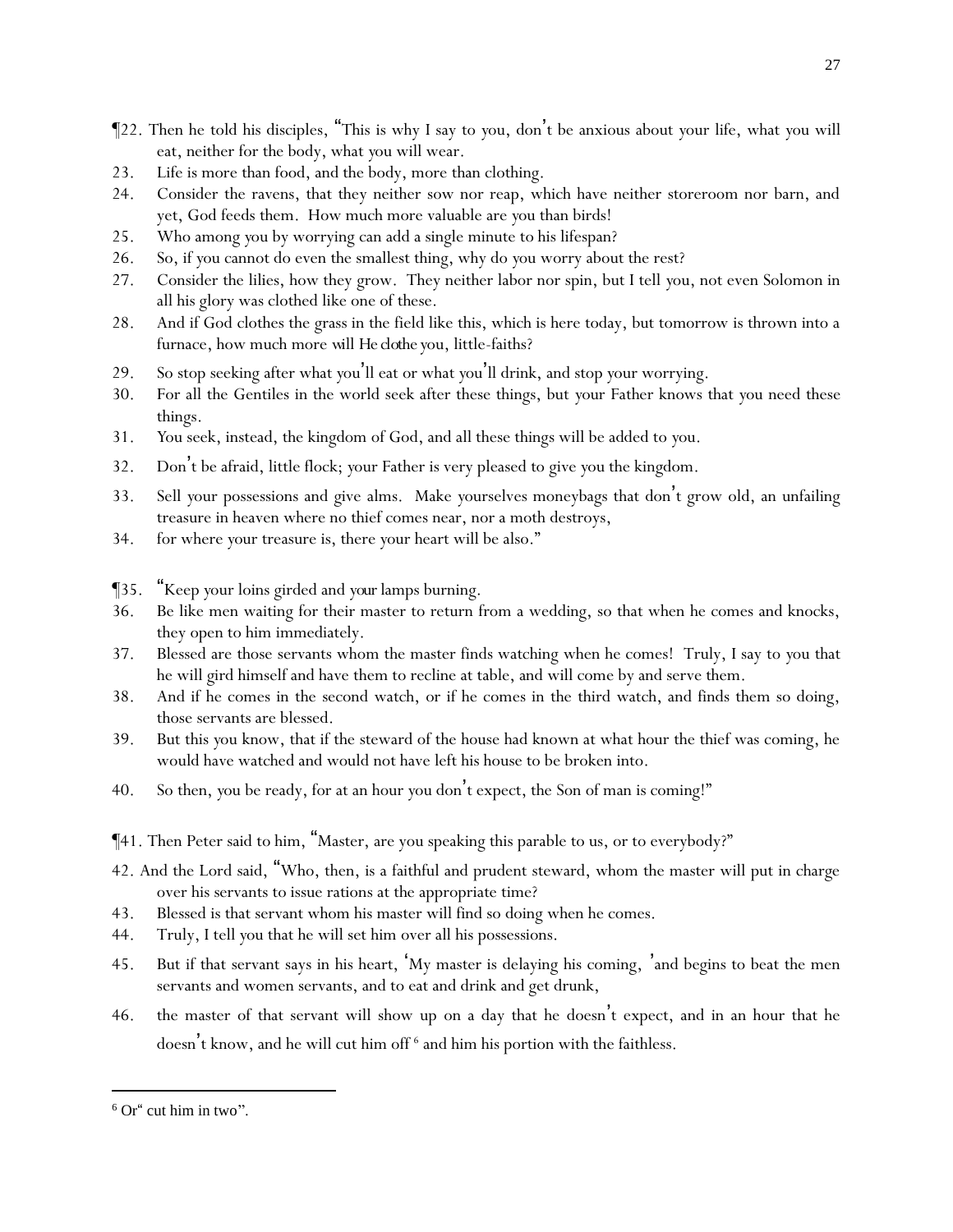- 47. That servant who knew his master's will, but did not prepare nor do his will, shall receive many stripes,
- 48. but the one who didn't know, and did things worthy of stripes, shall receive just a few. From everyone to whom much is given, much will be required, and from him to whom men have committed much, they will ask the more.
- ¶49. "I have come to bring fire on the earth, and I would that it was already lit!
- 50. But I have a baptism to be baptized with, and how I am constrained until it be done!
- 51. Do *y*ou think that I have come to give peace to the land? No, I tell *y*ou, but rather division!
- 52. For from now on, there will be five divided in one house, three against two, and two against three.
- 53. Father will be divided against son, and son against father; mother against daughter, and daughter against mother; and mother-in-law against daughter-in-law, and daughter-in-law against her motherin-law.
- 54. Then he also said to the people, "When *y*ou see a cloud rising up from the west, immediately *y*ou say, 'A storm is coming, 'and so it is.
- 55. And when the south wind blows, *y*ou say, 'It will be hot, 'and it is.
- 56. *You* hypocrites! *Y*ou know how to discern the face of the earth and sky, but how is it that *y*ou don't discern this time?
- 57. And why do *y*ou not even judge for *y*ourselves what is right?
- 58. When you go with your accuser before a ruler, on the way *there*, make an effort to be delivered from him, lest he drag you before the judge, and the judge hand you over to the magistrate, and the magistrate throw you into prison.
- 59. I tell you, you will never get out of there until you've paid the very last cent."

- ¶1. There were some present at that time who told him about the Galileans whose blood Pilate had mingled with their sacrifices.
- 2. Jesus answered and said to them, "Do *y*ou think it's because these Galileans were more sinful than all the *other* Galileans that they suffered such things?
- 3. Not at all, I tell *y*ou, but unless *y*ou repent, *y*ou all will likewise perish!
- 4. Or those eighteen on whom the tower in Siloam fell, and killed them, do *y*ou think that they were worse offenders than all the people living in Jerusalem?
- 5. Not at all, I tell *y*ou, but unless *y*ou repent, *y*ou all will likewise perish!"
- 6. Then he told this parable: "A certain man had a fig tree planted in his vineyard, and he came looking for fruit on it, but found none.
- 7. So, he said to the vinedresser, 'Behold, for three years, I've come looking for fruit on this tree and find nothing! Chop it down! What's the point of it using up the soil?'
- 8. But he answered and said to him, 'Sir, leave it this year, too; meanwhile, I will dig around it and put on manure,<sup>7</sup>

<sup>&</sup>lt;sup>7</sup> That is, put fertilizer around the tree.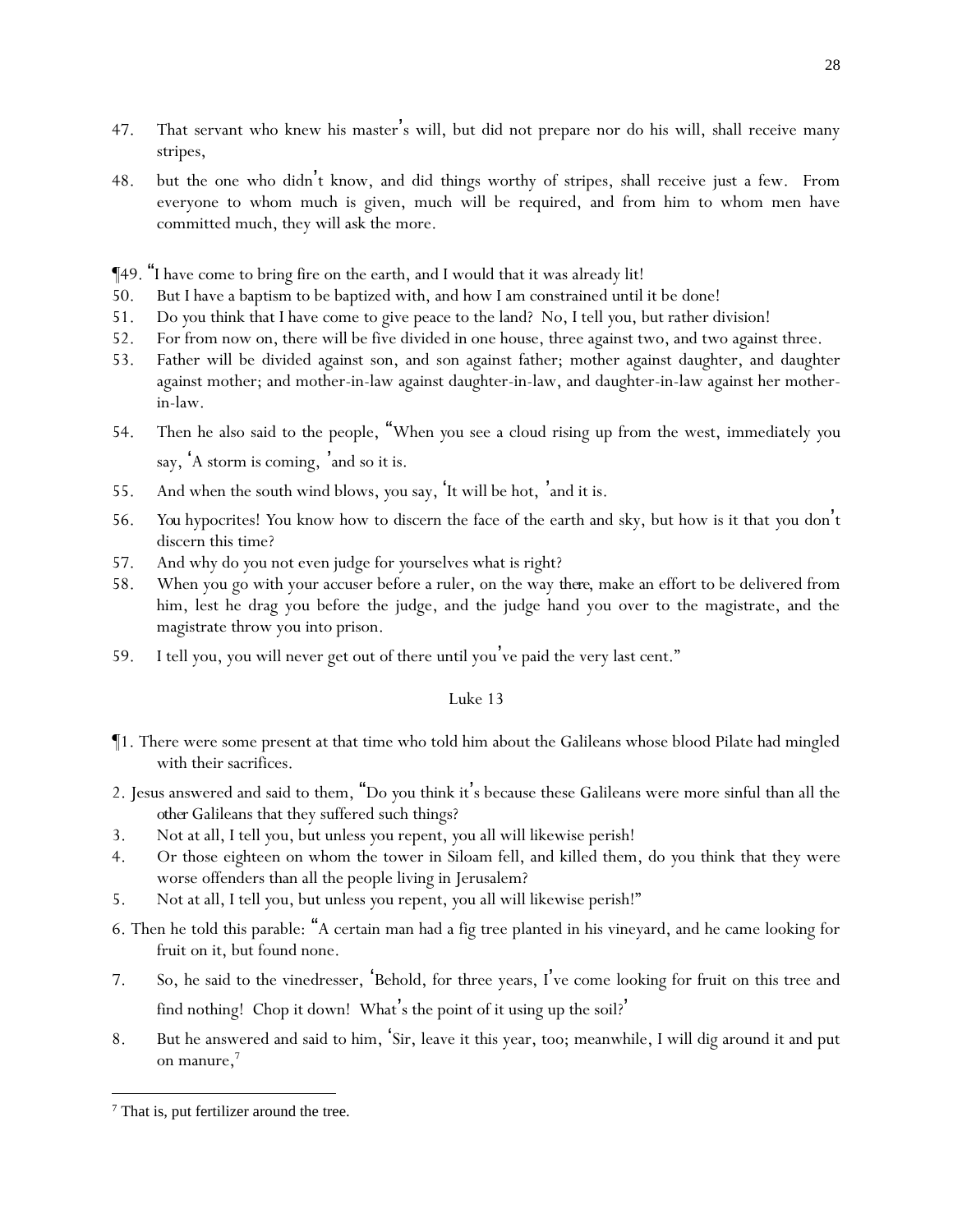- 9. and if it bears fruit, *good*; and if not, cut it down then.'"
- ¶10. Now, he was teaching in one of the synagogues on the Sabbath,
- 11. and behold, a woman was there who for eighteen years had had a spirit of infirmity. And she was bent over double and was completely unable to straighten herself up.
- 12. And when Jesus saw her, he called her over and said, "Woman, you are freed from your infirmity!"
- 13. And then he placed his hands on her, and instantly, she was made straight, and she began glorifying God.
- 14. But the ruler of the synagogue, indignant that Jesus had healed on the Sabbath, answered and said to the people, "There are six days in which one ought to work! Therefore, *y*ou are to come to be healed on those days, and not on the Sabbath!"
- 15. Then the Lord answered him and said, "*Y*ou hypocrites! Doesn't each of *y*ou on the Sabbath day loose his ox or ass from the manger and lead it away to give it water?
- 16. And this woman a daughter of Abraham whom Satan has bound, behold, these eighteen years! shouldn't she be loosed from this bondage on the Sabbath day?"
- 17. And when he said these things, all who opposed him were put to shame, but all the people were rejoicing at all the glorious things done by him.
- ¶18. Then he said, "What is the kingdom of God like, and to what shall I compare it?
- 19. It is like a mustard seed, which a man took and put in his garden, and it grew and became a great tree, and the birds of the air nested in its branches."
- 20. Again, he said, "To what will I compare the kingdom of God?
- 21. It is like leaven, which a woman took and hid within three measures of flour until it was all leavened."
- 22. And he journeyed on, teaching in towns and villages, making his way to Jerusalem.
- 23. And someone said to him, "Master, are *only* a few saved?" And he said to them,
- 24. "Strive to enter by the strait gate, for many, I tell *y*ou, will seek to enter in and will not be able.
- 25. Once the master of the house has risen and closed the door, then *y*ou will begin to stand outside and knock on the door, saying, 'Master! Master! Open for us!' Then he will answer and say to *y*ou, 'I don't know where you're from.'
- 26. Then *y*ou'll begin to say, 'We ate and drank in your presence, and you taught in our streets!'
- 27. But he'll say, 'I tell *y*ou, I don't know where *y*ou're from! Depart from me, all *of you* who work iniquity! '
- 28. There shall be weeping and gnashing of teeth in that place when *y*ou see Abraham and Isaac and Jacob, and all the prophets, in the kingdom of God, but *y*ou *y*ourselves are cast out.
- 29. And people will come from east and west, and from north and south, and will recline at table in the kingdom of God.
- 30. And, behold, there are last who shall be first, and there are first who shall be last."
- ¶31. The same day, certain Pharisees came to him, saying, "Go away! Leave here, for Herod wants to kill you!"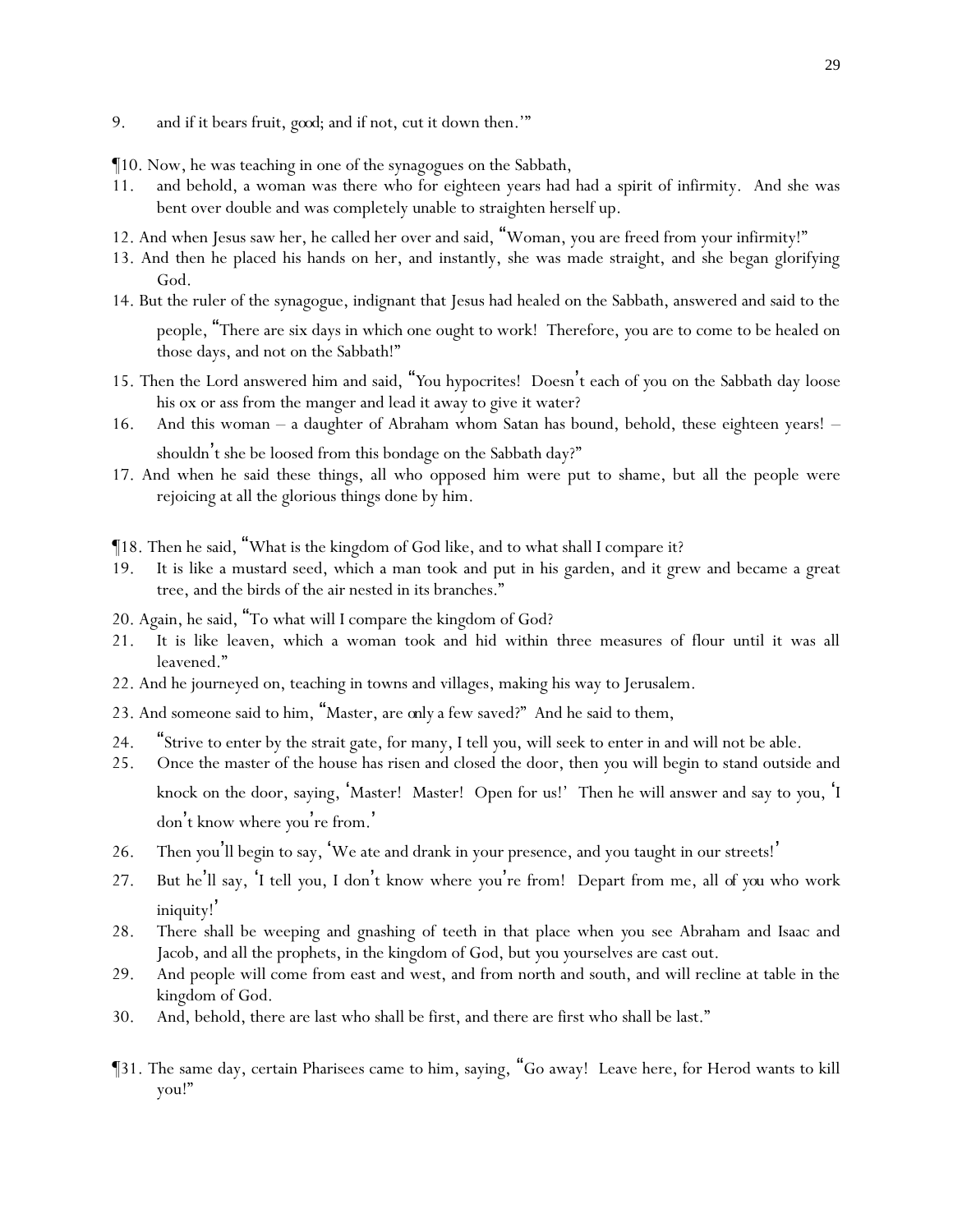- 32. And he said to them, "*Y*ou go tell that fox, 'Behold, I am casting out demons and performing healings today and tomorrow, and I 'll be finished on the third day.
- 33. Yet, I must continue today, tomorrow, and the next day, for it's unthinkable for a prophet to perish outside Jerusalem.
- 34. O Jerusalem! Jerusalem, who kills the prophets and stones those who are sent to her! How many times I wanted to gather your children together, the way a hen *gathers* her chicks under her wings, but *y*ou would not!
- 35. Behold! *Y*our house is left to *y*ou, desolate. And I tell *y*ou that *y*ou will by no means see me until *the time* comes when *y*ou say, 'Blessed is he who comes in the name of the LORD.'"

- ¶1. And it came to pass on a Sabbath day that he went into the house of one of the leaders of the Pharisees to eat bread, and they were watching him closely.
- 2. And there was a certain man before him suffering from dropsy.
- 3. And Jesus answered and said to the law experts and Pharisees, "Is it lawful to heal on the Sabbath?"
- 4. But they were silent. Then he took him, healed him, and let him go.
- 5. And he answered them, saying, "Which of *y*ou, if *y*our son or ox fell into a well, would not immediately pull him up on the Sabbath day?"
- 6. And they could not reply to him about these things.
- ¶7. And then he spoke a parable to those who had been invited, when he noticed how they were picking out the most prominent places at the table, saying to them,
- 8. "When you're invited by someone to a wedding banquet, don't recline in the most prominent place, lest someone more distinguished than you be invited by him,
- 9. and he that invited you and him come and tell you, 'Give up this place, 'and then you begin with shame to take the lowest place.
- 10. But when you are called, go recline at the lowest place, so that when the one who invited you comes, he might say to you,'Friend, move up higher.' Then you will have honor in the presence of those dining with you.
- 11. Everyone who exalts himself will be humbled, and the one who humbles himself will be exalted."
- ¶12. Then he said to the one who invited him, "When you host a meal or a feast, don't call your friends, or your brothers, or your relatives, or rich neighbors, lest they return the invitation, and you be repaid.
- 13. Instead, when you make a banquet, call the poor, crippled, lame, and blind,
- 14. and then you will be blessed, for they have nothing *with which* to repay you. It shall be repaid to you in the resurrection of the righteous."
- ¶15. Then, when one of them reclining with him heard these things, he said to him, "Blessed is he who eats bread in the kingdom of God!"
- 16. But he said to him, "A certain man hosted a feast, and he invited many*.*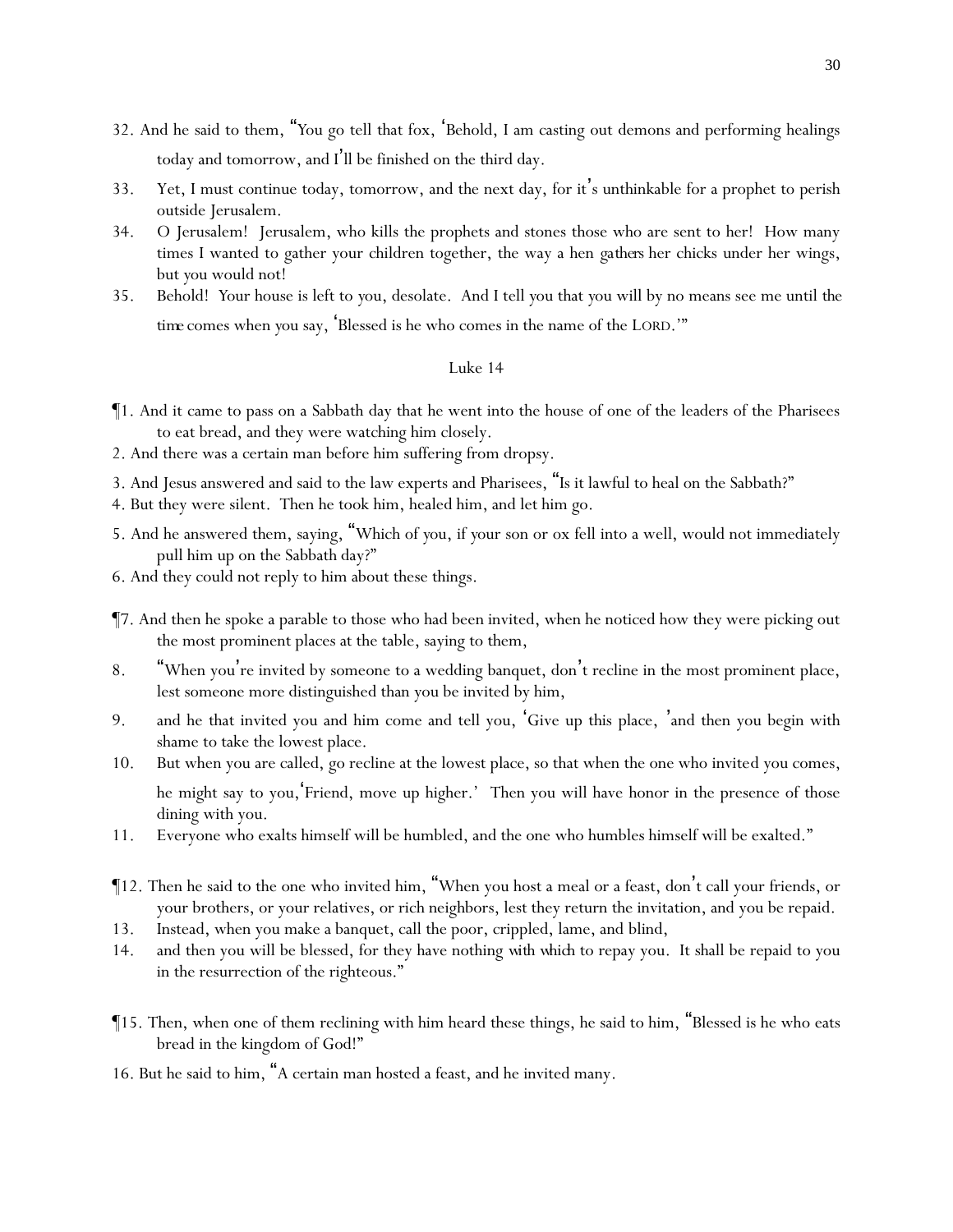- 17. And when it was time for the feast, he sent his slave to tell those who had been called, 'Come, because everything is now ready! '
- 18. And they all, as one, began to make excuses. The first one told him, 'I 've bought a field, and I need to go out and see it. I beg you, have me excused. '
- 19. And the second said, 'I've bought five yoke of oxen, and I'm on my way to try them. I beg you, have me excused.'
- 20. And another said, I've taken a wife, and so, I cannot come.'
- 21. And when that slave returned, he reported these things to his master. Angered, the master of the house then told his slave, 'Go out quickly into the streets and alleys of the city and bring in here the poor, and crippled, and lame, and blind! '
- 22. And the slave said, 'Master, it is done as you commanded, and yet, there still is room.'
- 23. And the master told the slave, 'Go out to the highways and hedges, and compel them to come in, so that my house might be filled.
- 24. For I tell *y*ou that not one of those men who were invited will taste of my banquet!' Many are called, but few are chosen."
- ¶25. Now, large crowds were traveling with him, and he turned and said to them,
- 26. "If any man comes to me and does not hate his father and mother, and his wife and children, and his brothers and sisters, and even his own life, he cannot be my disciple.
- 27. And whoever doesn't bear his cross and follow me cannot be my disciple.
- 28. Who among *y*ou, wanting to build a tower, doesn't first sit down and calculate the cost, if he has the wherewithal for its completion?
- 29. Otherwise, when he has laid the foundation, but is not able to finish *the work*, all who are watching begin to mock him,
- 30. saying, 'This man started to build, but wasn't able to finish*.*'
- 31. Or what king, going to confront another king in battle, doesn't first sit down and consider whether he's able with ten thousand to meet the twenty thousand coming against him?
- 32. And if not, then while he is yet at a distance, he will send an ambassador and request terms of peace.
- 33. Likewise, everyone among *y*ou who doesn't renounce all things that are his cannot be my disciple.
- 34. Salt is good, but if the salt loses its flavor, with what will it be seasoned?
- 35. It's no good for either the soil or the dunghill, but men throw it out. He who has ears to hear, let him hear!"

- ¶1. Now, all the tax collectors and sinners were drawing near him, to hear him.
- 2. And the Pharisees and the scribes began to complain, saying, "This man welcomes sinners, and eats with them!"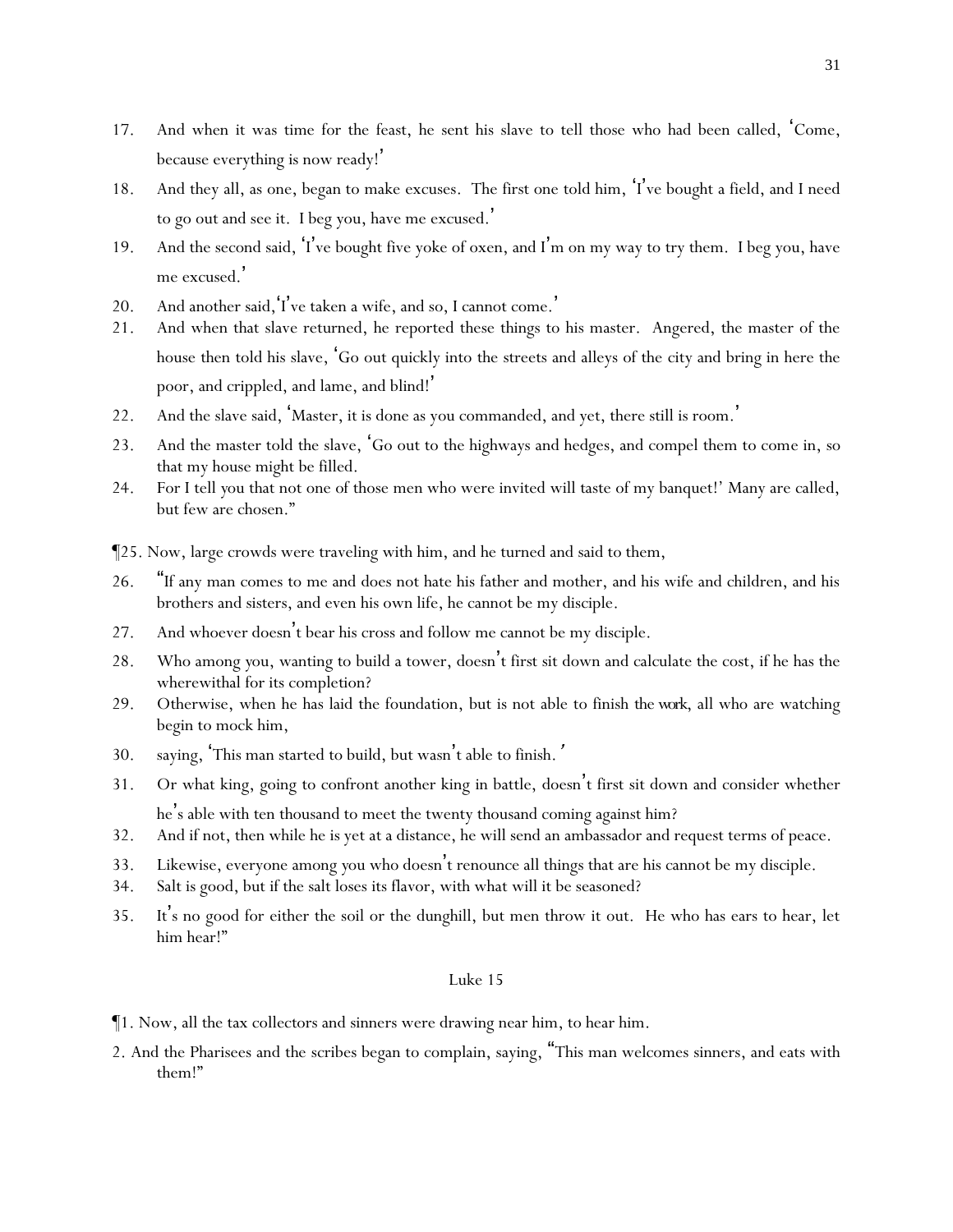¶3. So he spoke this parable to them:

- 4. "What man among *y*ou, having a hundred sheep, but loses one of them, would not leave the ninetynine in the field and go after the one that is lost until he finds it?
- 5. And when he has found it, he puts it on his shoulders, rejoicing.
- 6. And after he comes home, he calls his friends and neighbors, saying to them, 'Rejoice with me because I found my lost sheep!'
- 7. I tell *y*ou that, likewise, there will be more joy in heaven over one sinner who repents than over ninety-nine righteous people who have no need of repentance.
- $\P8.$  "Or what woman who has ten drachmas $^8,$  if she lose one drachma, does not light a lamp, and sweep the house, and search diligently until she finds it?
- 9. And when she finds it, she will call her friends and neighbors, saying, 'Rejoice with me because I found the lost drachma! '
- 10. Likewise, I say to *y*ou, there is joy among God's angels over one sinner who repents."
- ¶11. Then he said, "A certain man had two sons,
- 12. and the younger of them said to the father, 'Father, give me the portion of property that is coming *to me.*' So, he divided his estate between them.
- 13. Not many days later, the younger son gathered everything and traveled to a distant country, and there he squandered his wealth, living recklessly.
- 14. And when he had spent everything, there came a severe famine throughout that land, and he began to be in want.
- 15. And he went and joined himself to one of the citizens of that country, and he sent him into his fields to feed the pigs.
- 16. And he longed to fill his belly with the fodder that the pigs were eating, but no one gave him *anything*.
- 17. But when he came to himself, he said, 'How many of my father's hired servants have plenty of bread, and I am dying with hunger!
- 18. I will get up and go to my father, and I will say to him, "Father, I have sinned against heaven and in your sight,
- 19. and I am no longer worthy to be called your son. Treat me as one of your hired servants." '
- 20. So he arose and went to his father. But when he was still afar off, his father saw him and was moved with compassion, and he ran and fell upon his neck and kissed him affectionately.
- 21. And then the son said to him, 'Father, I have sinned against heaven and in your sight, and I am no longer worthy to be called your son.'
- 22. But the father said to his slaves, 'Bring out the best robe and put it on him! And put a ring on his finger and sandals on his feet!
- 23. And bring the fattened calf, slaughter *it*, and let us eat and be merry!

<sup>&</sup>lt;sup>8</sup> The drachma, a Greek coin, is thought to be the equivalent to the Roman denarius.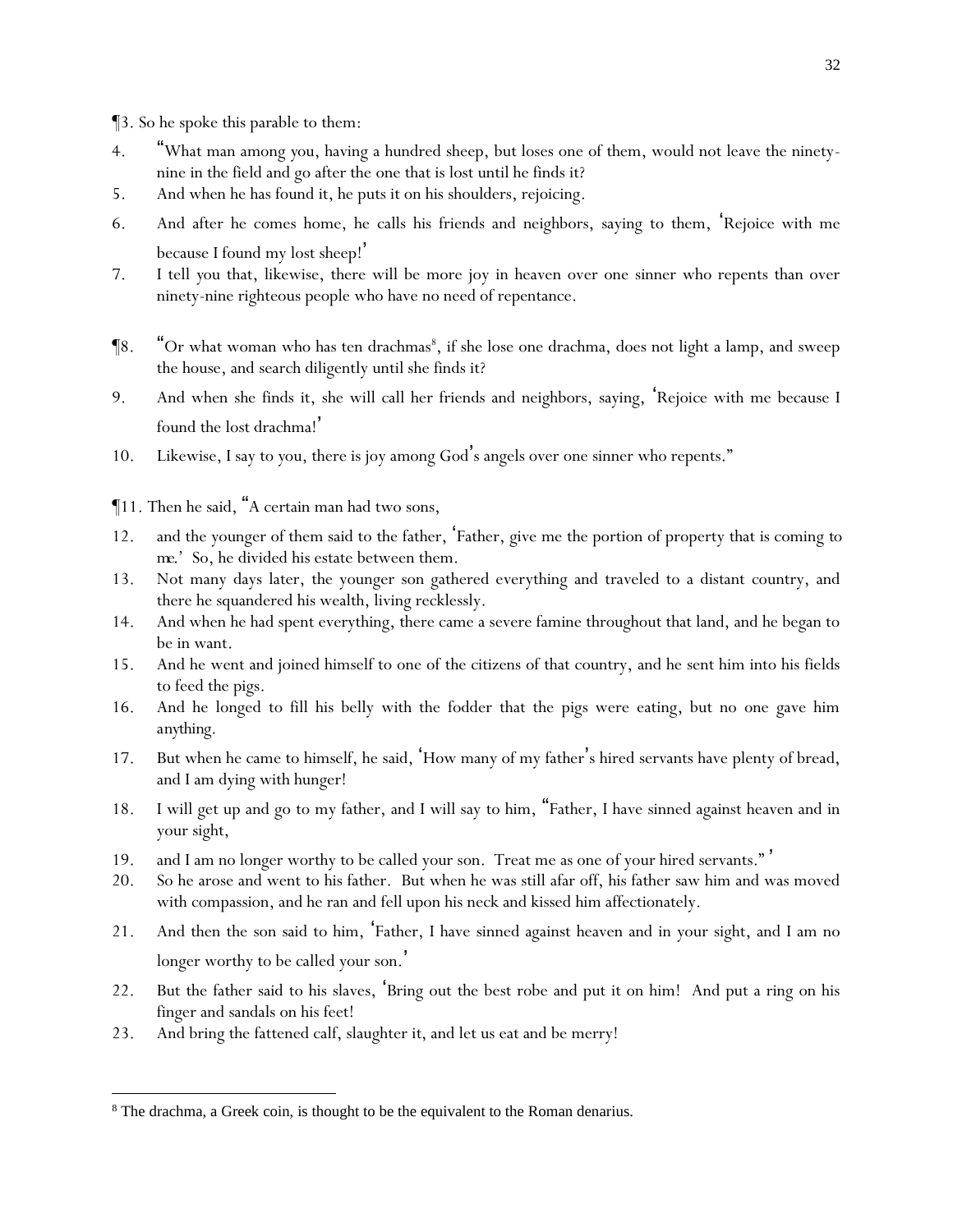- 24. For this, my son, was dead, but is alive again; he was lost, and is found!' And they began to celebrate.
- 25. Now, his elder son was in the field, and when he came near the house, he heard music and dancing.
- 26. And when he had called one of the servants to him, he inquired as to what these things might be.
- 27. And he said to him, 'Your brother is here, and your father has slaughtered the fattened calf because he has gotten him back, safe and sound. '
- 28. And he became angry, and would not go in. So, his father came out and entreated him.
- 29. But he answered and said to his father, 'Look, I have slaved for you these many years, and I have never transgressed your commandment, and you have never given me a kid so that I could have a good time with my friends.
- 30. But when this son of yours comes who devoured your wealth with harlots, you slaughter the fattened calf for him! '
- 31. And he said to him, 'Son, you are always with me, and all that I have is yours.
- 32. But it was fitting to celebrate and rejoice because this your brother was dead and is alive again, and was lost but is found.'"

- ¶1. Then he said to his disciples, "There was a certain rich man who had a steward who was accused to him of squandering his goods.
- 2. And so he called him and said to him, 'What is this I hear about you? Give an account of your stewardship, for you may no longer be steward.'
- 3. Then the steward said to himself, 'What am I to do, now that my master is taking the stewardship away from me? I am not able to dig, and I am ashamed to beg.
- 4. I know what I will do, so that when I am removed from the stewardship, men might receive me into their houses! '
- 5. So, when he had summoned every one of his master's debtors, he said to the first, 'How much do you owe my master?'
- 6. And he said, 'A hundred measures of oil.' And he said to him, 'Take your bill, and sit down quickly, and write fifty. '
- 7. And to another he said, 'How much do you owe?' And he said, 'A hundred measures of wheat.' And he said to him, 'Take your bill and write eighty. '
- 8. Then the master praised the dishonest steward because he had acted shrewdly, for the children of this world are shrewder in their generation than the children of light.
- 9. And so, I say to *y*ou, make for *y*ourselves friends apart from *the realm of* unrighteous mammon, so that when *y*ou come to the end, they might receive *y*ou into eternal dwellings.
- 10. He who is faithful in little is also faithful in much, and he who is dishonest in little is also dishonest in much.
- 11. If, therefore, *y*ou haven't been faithful with the unrighteous mammon, who will trust *y*ou with the true?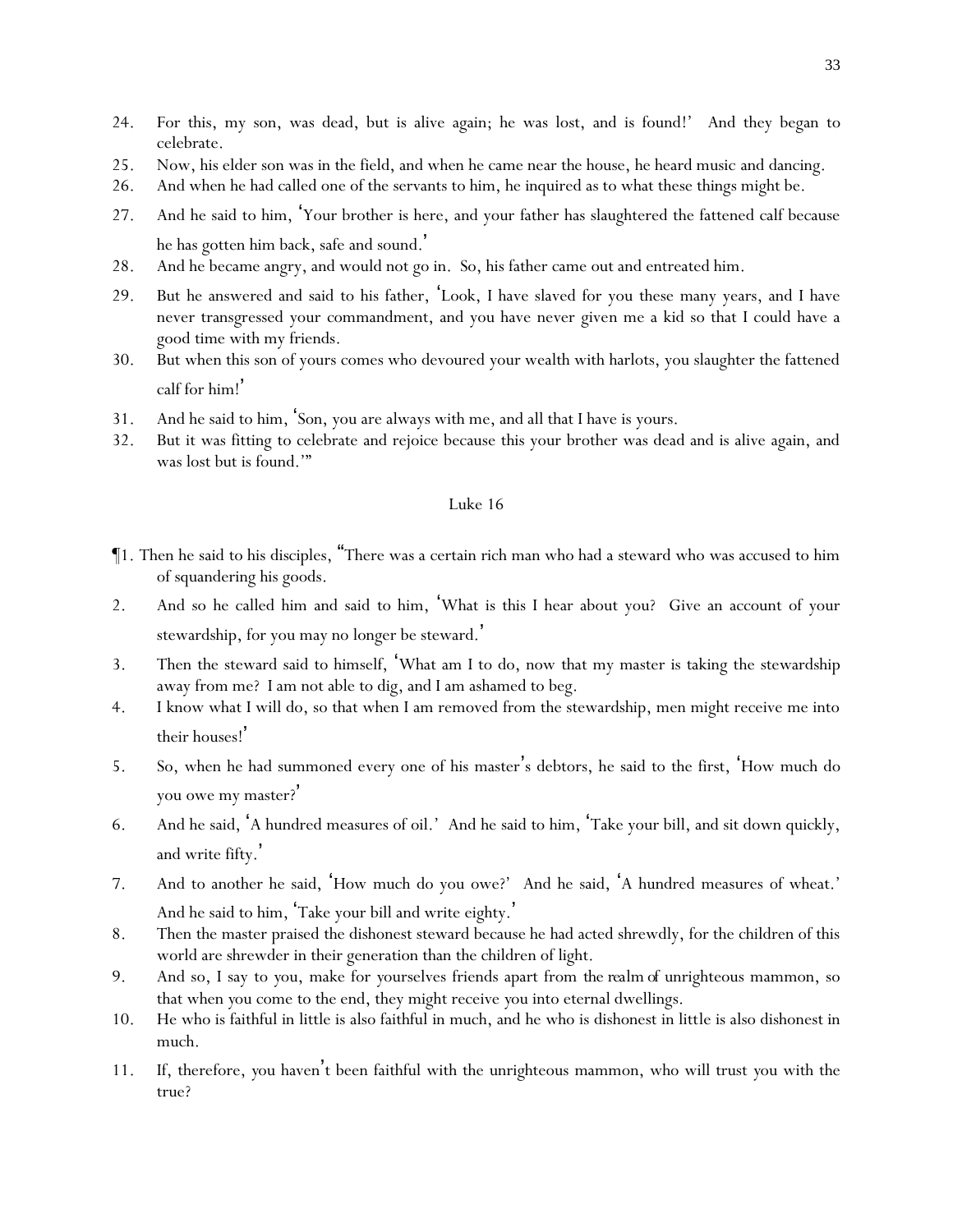- 12. And if *y*ou haven't been faithful with what belongs to another, who will give *y*ou that which is *y*our own?
- 13. No servant can be a slave to two masters; either he will hate the one and love the other, or he will be devoted to one and despise the other. *Y*ou cannot serve God and Mammon."
- ¶14. The money-loving Pharisees were listening to all these things as well, and they began sneering at him.
- 15. But he said to them, "*Y*ou are they who justify *y*ourselves before men, but God knows *y*our hearts! That which is highly esteemed among men is an abomination in the sight of God.
- 16. The law and the prophets were until John. Since then, the kingdom of God is preached, and everyone presses into it.
- 17. It is easier for heaven and earth to pass away than for one tiny serif of the law to fail.
- 18. Every man who divorces his wife and then marries another woman commits adultery. And every man who marries a woman who is divorced from a husband commits adultery.
- ¶19. "There was a certain rich man, and he was clothed in purple and fine linen, feasting sumptuously every day.
- 20. And there was a certain beggar by the name of Lazarus, covered with sores, who had been laid at his gate,
- 21. and he longed to be filled with the crumbs which fell from the rich man's table. And dogs even came and licked his sores.
- 22. And it came to pass that the beggar died, and he was carried away by the angels to Abraham's bosom. And then the rich man also died, and was buried,
- 23. and he, being in torment in Hades, lifted up his eyes and saw Abraham far off, with Lazarus in his bosom.
- 24. And he cried out and said, 'Father Abraham, have mercy on me! Send Lazarus so he can dip the tip of his finger in water and cool my tongue! I am in agony in this flame! '
- 25. But Abraham said, 'Son, remember that you received your good things during your lifetime, and Lazarus, bad things. But now, he is here, comforted, and you are in agony.
- 26. And besides all this, a great chasm has been fixed between us and *y*ou, so that those who would cross over from here to *y*ou cannot, nor can people cross from there to us. '
- 27. But he said, 'I beg you, father, that you would send him to my father's house –
- 28. I have five brothers! so that he might warn them, lest they also come to this place of torment! '
- 29. Abraham said to him, 'They have Moses and the prophets. Let them hear them. '
- 30. But he said, 'O father Abraham, no! But if one came from the dead to them, they would repent! '
- 31. But he said to him, 'If they do not hear Moses and the prophets, neither will they be persuaded if someone rises from the dead.'"

¶1. Then he said to the disciples, "It is impossible for offenses not to come, but woe to him through whom they come!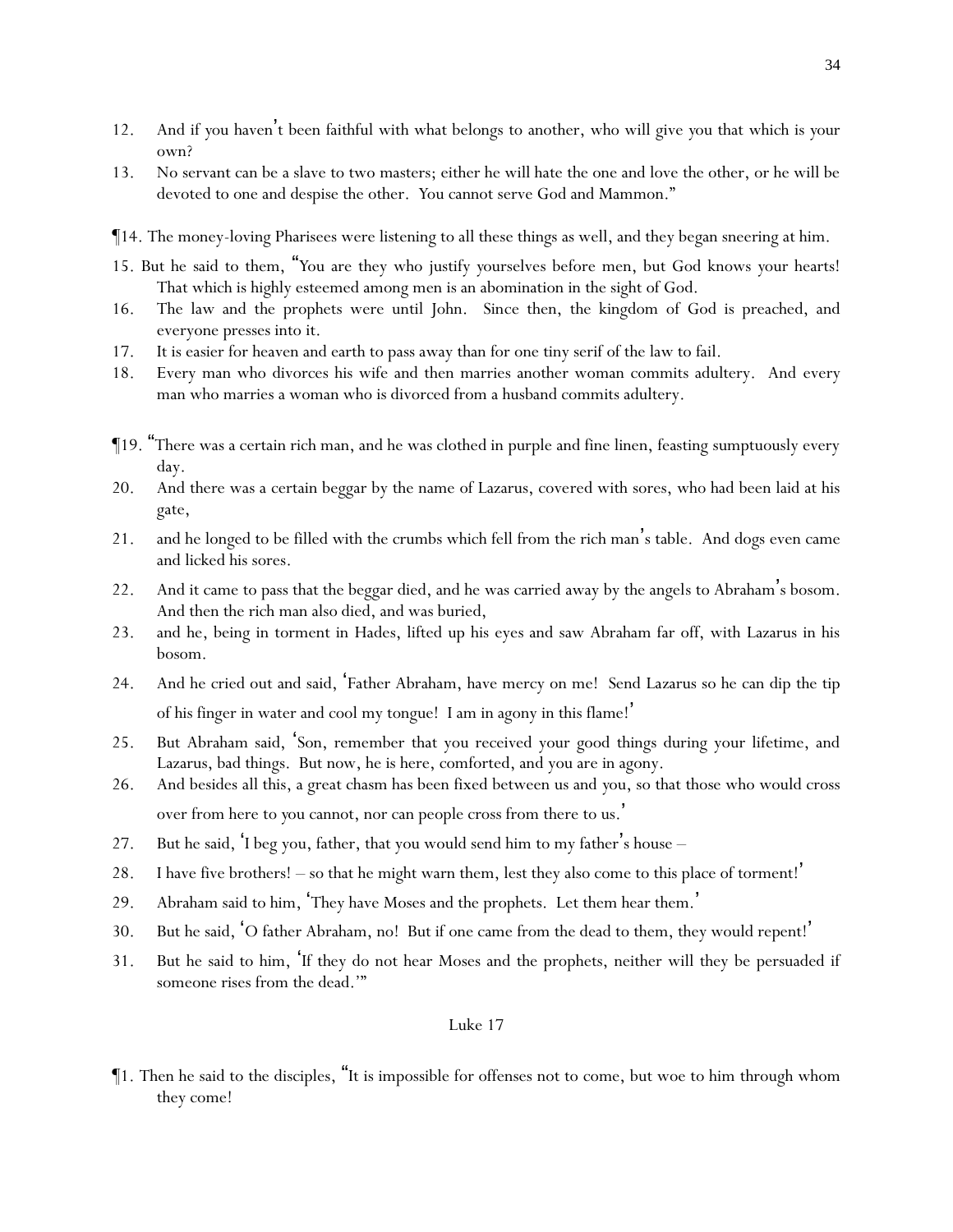- 2. It is preferable for him if a millstone is placed around his neck and he is hurled into the sea than that he should offend one of these little ones.
- 3. Watch *y*ourselves! If your brother sins against you, rebuke him; and if he repents, forgive him.
- 4. Even if he sins against you seven times a day, and seven times returns and says, 'I repent, 'you shall forgive him!"
- ¶5. Then the apostles said to the Lord, "Give us more faith!"
- 6. But the Lord said, "If *y*ou have faith like a grain of mustard seed, *y*ou could say to this mulberry tree, 'Be uprooted and planted in the sea! 'and it would obey *y*ou.
- 7. For which of *y*ou, having a slave plowing or tending sheep, when he comes in out of the field, will say right then, 'Come here, and recline to eat'?
- 8. Instead, won't he tell him, 'Fix something for me to eat; get yourself dressed and wait on me while I eat and drink. After that, you may eat and drink'?
- 9. He doesn't thank that slave because he does the things commanded *of him*, does he? I think not!
- 10. Likewise, *y*ou also, when *y*ou have done all that is commanded *y*ou, say, 'We are unprofitable slaves; we have done *only* what we are required to do.'"
- ¶11. Then he continued to make his way to Jerusalem, and he passed through the area between Samaria and Galilee.
- 12. As he entered into a certain village, ten leprous men, who stood at a distance, met him,
- 13. and they raised a cry, saying, "Jesus! Master! Have mercy on us!"
- 14. And when he saw *them*, he said to them, "Go and show *y*ourselves to the priests." And it came to pass, as they were going away, that they were cleansed.
- 15. Now, one of them, when he saw that he was healed, turned back, glorifying God with a loud voice,
- 16. and he fell on his face at his feet, thanking him. And he was a Samaritan.
- 17. Then Jesus answered and said, "Weren't there ten who were cleansed? So, where are the nine?
- 18. Were there none found who returned to give glory to God, except this foreigner?"
- 19. Then, he said to him, "Get up, *and* go. Your faith has made you whole."
- ¶20. Now, when the question was put to him by the Pharisees as to when the kingdom of God was coming, he answered them and said, "The kingdom of God is not coming with observation.
- 21. Nor will they say, 'Look, here! 'or 'Look, there!' For behold, God's kingdom is within *y*ou."
- ¶22. Then he said to the disciples, "The days shall come when *y*ou will long to see one of the days of the Son of man, but *y*ou will not see it.
- 23. And they will say to *y*ou, 'Behold, here! or 'Behold, there!' Don't follow or chase after them*.*
- 24. For as the lightning that flashes sends light from one horizon to the other, so will the Son of man be in his day.
- 25. But first, he must suffer many things and be repudiated by this generation.
- 26. Just as it was in the days of Noah, so will it also be in the days of the Son of man.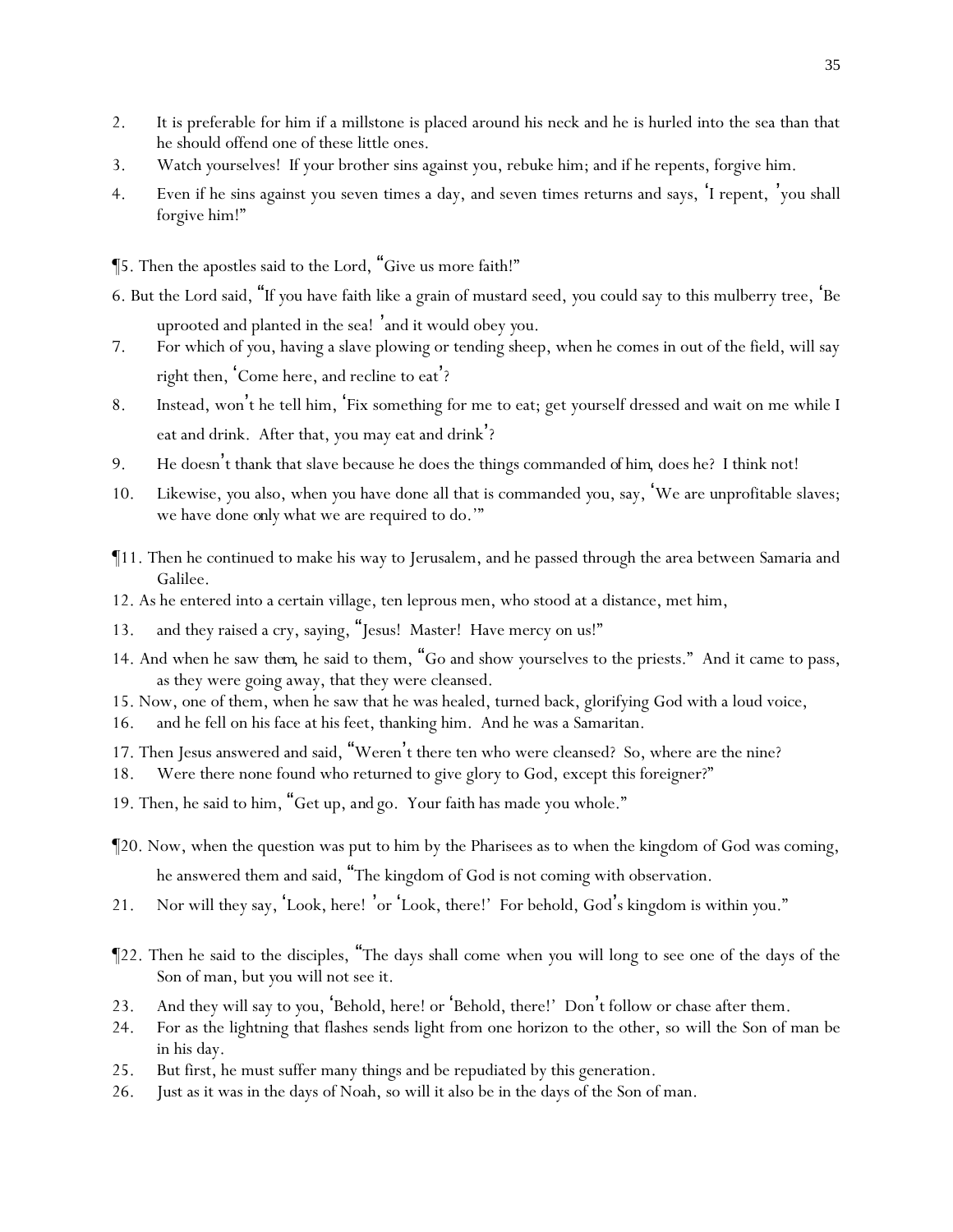- 27. They were eating, drinking, marrying, and being given in marriage until the day that Noah entered the ark, and the flood came and killed them all.
- 28. Likewise, just as it was in the days of Lot they were eating, drinking, buying, selling, planting, building houses,
- 29. but the day Lot went out from Sodom, fire and brimstone rained down from heaven and killed them all –
- 30. it will be just like that on the day the Son of man is revealed.
- 31. On that day, let the one who will be on the housetop, with his goods inside the house, not come down to take them, and likewise, let not the one in the field turn back for things *left* behind.
- 32. Remember Lot's wife.
- 33. Whoever seeks to save his life will lose it, and whoever loses it will preserve it.
- 34. I tell *y*ou, in that night, there will be two on one bed; one shall be taken away, and the other, left behind.
- 35. Two women will be grinding together; one will be taken away, and the other, left behind."
- 36. Two will be in the field; one who will be taken away, and the other one, left behind.<sup>9</sup>
- 37. They answered and said to him, "Where, Master?" And he told them, "Where the body is, there will the eagles be gathered together."

- ¶1. Then he told them a parable regarding the need to pray always and not be discouraged:
- 2. "In a certain city, there was a judge who neither feared God nor regarded man.
- 3. And there was a widow in that city, and she kept coming before him, saying, 'Avenge me of my adversary! '
- 4. And for a while, he would not. But later on, he said to himself, 'Though I neither fear God nor regard man,
- 5. yet because this widow keeps pestering me, I will avenge her so that she won't come and pester me forever!'"
- 6. Then the Lord said, "Hear what the unjust judge said!
- 7. Will not God avenge His chosen, who cry out to Him day and night while He delays *acting* for them?
- 8. I tell *y*ou that He will avenge them swiftly. In any case, when the Son of man comes, will he find any faith on earth?"
- ¶9. And to certain ones who trusted in themselves, that they were righteous, and viewed others with contempt, he spoke this parable:
- 10. "Two men went up to the temple to pray, the one a Pharisee and the other a tax collector.
- 11. The Pharisee stood by himself, praying these things: 'O God! I thank you that I am not like the rest of men, robbers, crooks, adulterers, or even like this tax collector.
- 12. I fast twice a week; I render tithes on everything I gain.'

<sup>&</sup>lt;sup>9</sup> This verse is omitted in the Byzantine text.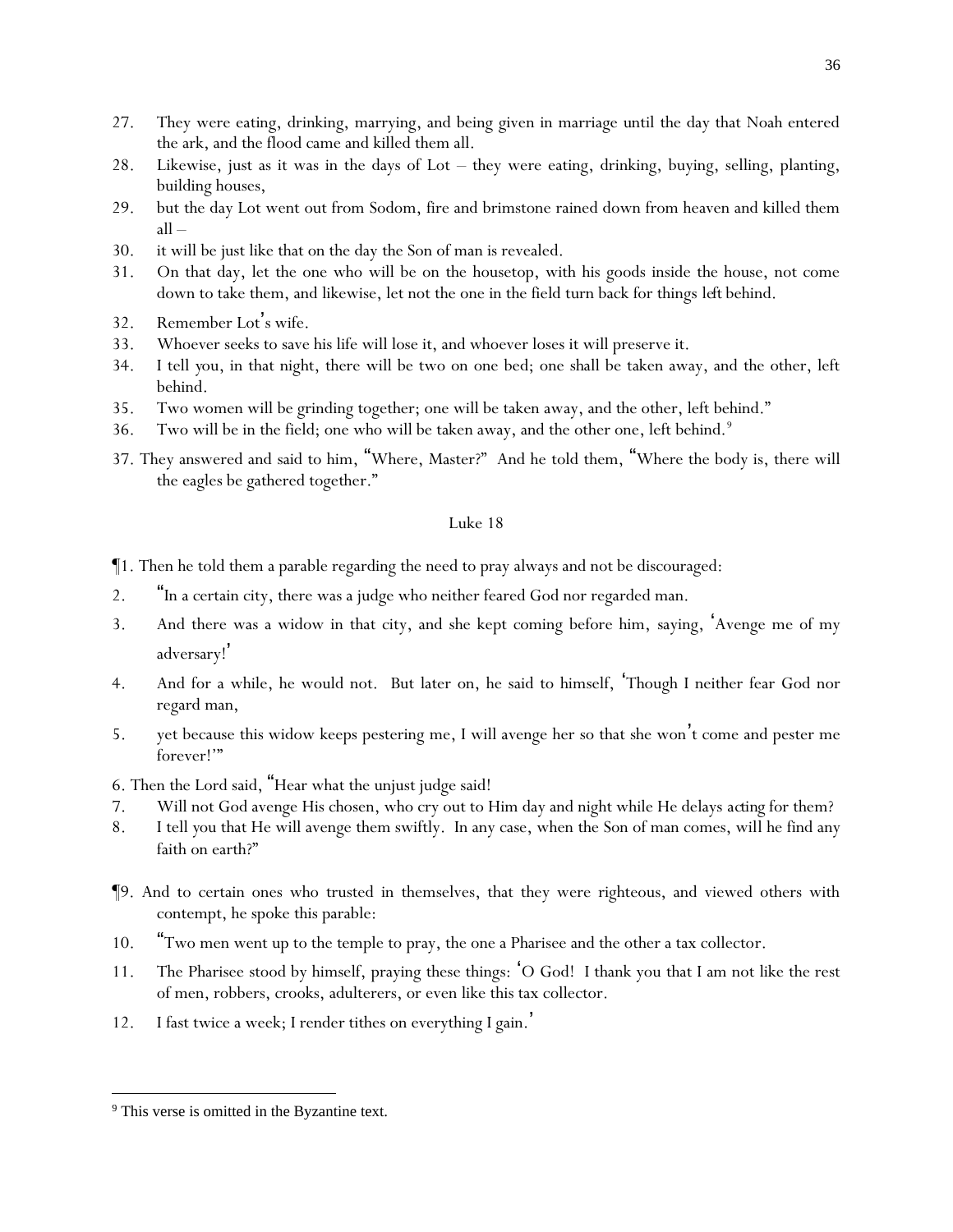- 13. But the tax collector stood far off and would not even lift his eyes up to heaven. Instead, he beat his breast, saying, 'God, be merciful to me, a sinner!'
- 14. I tell *y*ou, this man went down to his house justified rather than that one, for everyone who exalts himself will be abased, but he who humbles himself will be exalted."
- ¶15. Now, they were also bringing infants to him, that he would touch them, but when the disciples saw it, they rebuked them.
- 16. But Jesus called them to him and said, "*Y*ou let the children come to me, and don't *y*ou stop them! For of such is the kingdom of God.
- 17. Truly, I tell *y*ou, whoever does not receive the kingdom of God as a little child will never enter into it."
- ¶18. Then a certain ruler asked him, saying, "Good teacher, what must I do, that I might inherit eternal life?"
- 19. But to him, Jesus said, "Why do you call me good? No one is good except One, *that is*, God.
- 20. You know the commandments: Do not commit adultery; Do not murder; Do not steal; Do not bear false witness; Honor your father and your mother."
- 21. Then he said, "I have kept all these things from my youth."
- 22. When Jesus heard these *words*, he said to him, "There is still one thing missing in you. Sell everything you have, and distribute to the poor, and you will have treasure in heaven; and then come, follow me."
- 23. But upon hearing these things, he was sad, for he was very rich.
- 24. Then Jesus, seeing that he was made sad, said, "How hard it is for those who have riches to enter into the kingdom of God!
- 25. Indeed, it is easier for a camel to enter into an eye of a needle than for a rich man to enter into the kingdom of God."
- 26. And those who heard *this* said, "Who, then, can be saved?"
- 27. And he said, "Things impossible with men are possible with God."
- 28. And Peter said, "Behold, we've left everything and followed you."
- 29. He said to them, "Truly, I tell *y*ou that there is no one who has left home, or parents, or brothers, or wife, or children for the sake of the kingdom of God,
- 30. who will not receive many times more in this time, and in the world that is coming, eternal life."
- ¶31. Then, taking the twelve aside, he said to them, "Behold, we're going up to Jerusalem, and everything written by the prophets concerning the Son of man will be accomplished.
- 32. For he'll be turned over to the Gentiles, and he'll be mocked and shamefully treated and spat on.
- 33. And after they scourge him, they will kill him, and on the third day, he'll rise again."
- 34. And they understood none of these things, and this saying was hidden from them; neither did they comprehend the things that were spoken.
- 35. Now, it came to pass when he was near Jericho that a certain blind man was sitting beside the road, begging.
- 36. And hearing the crowd passing by, he began to ask what was going on.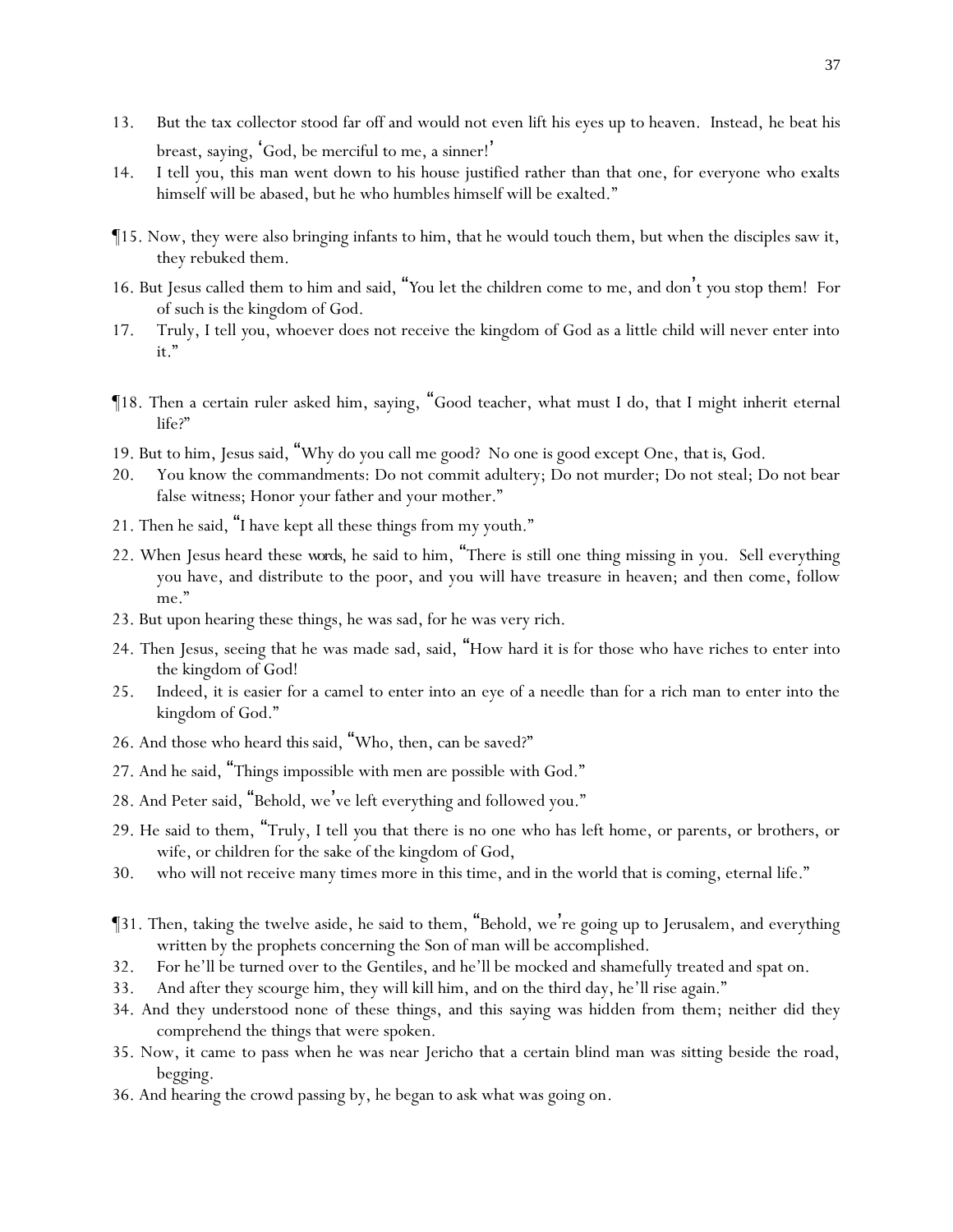- 37. And they told him that Jesus the Nazarene was passing through.
- 38. Then he called out, saying, "Jesus! Son of David! Have mercy on me!"
- 39. And those going ahead of *Jesus* rebuked him, to make him quiet, but he cried out all the more, "Son of David! Have mercy on me!"
- 40. Then Jesus stopped and commanded him to be brought to him. And when he came near, he asked him
- 41. saying, "What do you want me to do for you?" And he said, "Master, that I might see again."
- 42. And Jesus said to him, "Receive sight! Your faith has made you whole."
- 43. And instantly, he received sight and began following him, glorifying God. And seeing this, all the people gave praise to God.

- ¶1. And he entered and was passing through Jericho,
- 2. and behold, a man called by the name of Zacchaeus *was there*, and he was a chief tax collector, and he was wealthy.
- 3. And he was trying to see Jesus, who he was, but he could not because of the crowd, for he was small in stature.
- 4. So he ran ahead and climbed up a sycamore tree so that he might see him, for he was going to pass through *there*.
- 5. And when Jesus came to that place, he looked up and saw him, and he said to him, "Zacchaeus, hurry and come down, for I must stay in your house today."
- 6. Then he hurried and came down, and welcomed him, rejoicing.
- 7. And everyone seeing this began to grumble, saying, "He went in to lodge with a sinner man!"
- 8. Then Zacchaeus stood up and said to the Lord, "Behold, Master, half of my goods I give to the poor, and if I have cheated anyone, I pay him back fourfold."
- 9. Then Jesus said to him, "Salvation has come to this house today, inasmuch as he, too, is a son of Abraham.
- 10. For the Son of man came to seek and to save that which has been lost."
- ¶11. Then, while they were listening to these things, he went on to tell a parable because he was nearing Jerusalem, and they were thinking that the kingdom of God was immediately about to appear.
- 12. He said, therefore, "A certain nobleman was going to a distant country to receive a kingdom for himself, and then return.
- 13. And he called ten of his servants and gave them ten minas<sup>10</sup>, and he told them, Take care of things until I come. '
- 14. Now, his citizens hated him, and so they sent an ambassador after him, saying, 'We don't want this man to reign over us!'
- 15. And it came to pass that when he returned from receiving the kingdom, he commanded that those servants be called to him, the ones to whom he had given the money, to find out who had gained what by trading.

<sup>&</sup>lt;sup>10</sup> There were 60 minas in a talent. In weight, a mina weighed a little over 1 pound.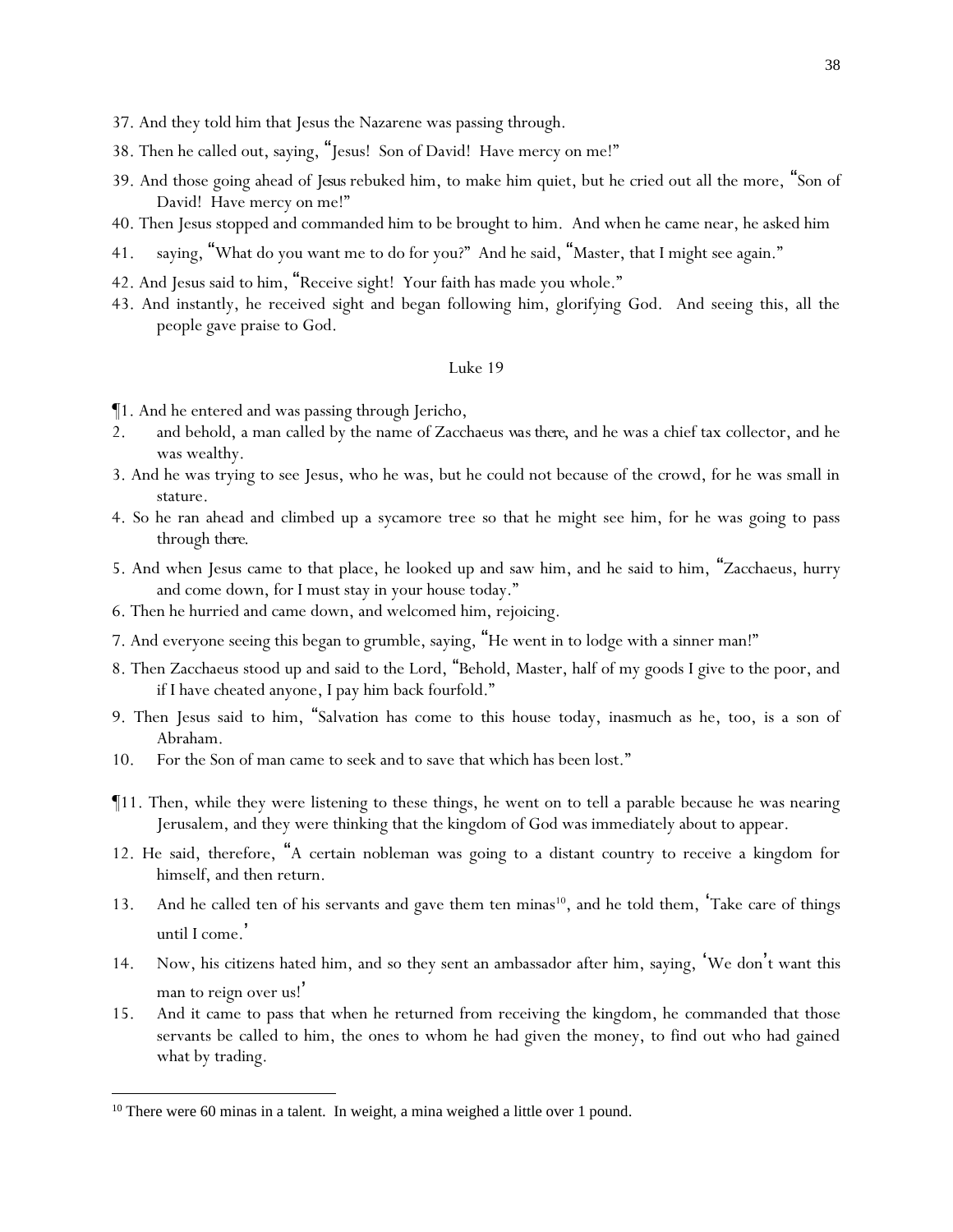- 16. And the first arrived and said, 'Master, your mina has earned ten minas. '
- 17. And he said to him, 'Well done, good servant! Since you have been faithful with a little, you are to have authority over ten cities.'
- 18. Then the second came and said, 'Master, your mina has made five minas.'
- 19. And he said to him, 'You are to be over five cities.'
- 20. And then the other one came and said, 'Master, behold your mina, which I kept stored in a handkerchief,
- 21. for I feared you because you are an austere man. You take up what you didn't put down, and you reap what you didn't sow. '
- 22. Then he said to him, 'Out of your own mouth will I judge you, you wicked servant! You know me to be an austere man, taking up what I didn't put down, and reaping what I didn't sow.
- 23. Why, then, did you not put my money in the bank so that when I came, I might receive it with interest?'
- 24. Then he told those standing by, 'Take the mina away from him, and give it to the one who has ten minas!'
- 25. But they said to him, 'Master, he has ten minas!'
- 26. 'Do it! I tell *y*ou that to everyone who has, it shall be given, and from him who does not have, even what he has shall be taken from him.
- 27. And now, bring here those enemies of mine who did not want me to rule over them, and butcher them in front of me.'"
- ¶28. After saying these things, he pressed on, going up to Jerusalem.
- ¶29. And it came to pass that as he drew near to Bethsphage and Bethany, at the hill called *the Mount* of Olives, he sent two of his disciples,
- 30. saying, "Go on to the village that's ahead. In it, as *y*ou go in, *y*ou'll find a colt tied, on which no man ever sat. Untie him, and bring *him to me*.
- 31. And if anyone asks *y*ou, 'What are *y*ou untying him for?', say this to him: 'The Master has need of him."
- 32. So, when those who were sent had gone, they found it just as he told them.
- 33. And as they were untying the colt, his owners said to them, "Why are *y*ou untying the colt?"
- 34. They answered, "The Master has need of him."
- 35. Then they brought him to Jesus, and they threw their own garments on the colt, and then put Jesus on him.
- 36. And as he went, they began spreading out their garments in the road.
- 37. Then, as he neared *Jerusalem*, now on the descent from the Mount of Olives, the whole company of disciples began rejoicing, praising God with a loud voice because of all the mighty works they had seen,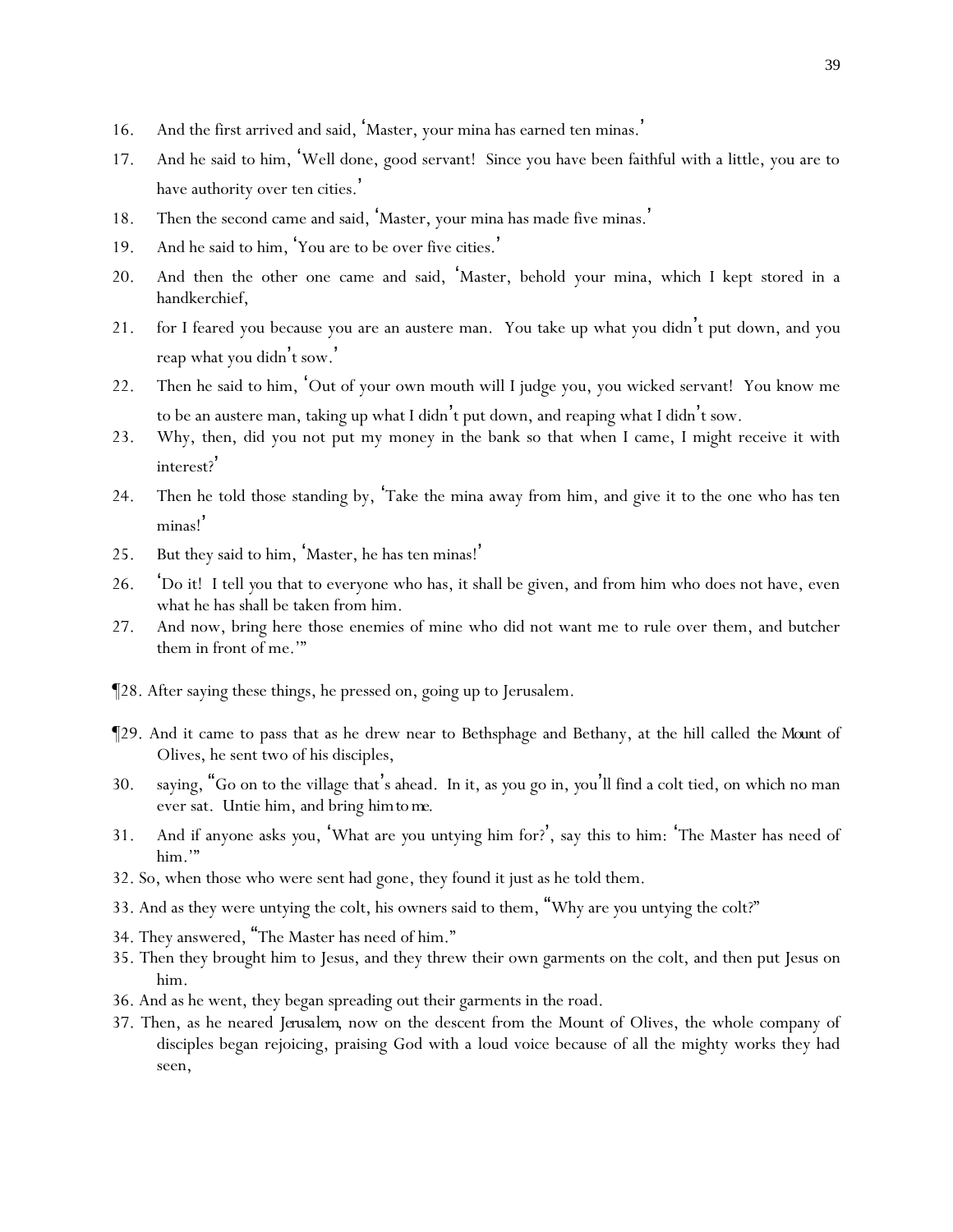- 38. saying, "Blessed is the King who comes in the name of the LORD! Peace in heaven, and glory in the highest!"
- ¶39. Now, some of the Pharisees in the crowd said to him, "Teacher, rebuke your disciples!"
- 40. But he answered and said to them, "I tell *y*ou that if these were to be silent, the stones themselves would cry out!"
- ¶41. And as he drew near, when he looked on the city, he wept over it,
- 42. saying, "Oh, if you had known yes, you! at least in this, your day, the things which would lead to your peace! But now, they are hidden from your eyes.
- 43. For the days shall come upon you, when your enemies will build a barricade around you and encircle you, and they'll hem you in on every side.
- 44. And they'll tear you down to the ground, and your children within you, and they'll not leave in you one stone upon another because you didn't recognize the time of your visitation!"
- ¶45. And when he had gone into the temple, he began to cast out those who were buying and selling in it,
- 46. saying to them, "It is written, 'My house is a house of prayer, but *y*ou have made it a den of thieves! ' "
- 47. And daily, he would teach in the temple. But the chief priests and the scribes, as well as the leaders of the people, kept looking *for a way* to destroy him,
- 48. and yet they could not find a way to do it, for the people were all hanging on him, listening.

- ¶1. And it came to pass on one of those days that the priests and the scribes, along with the elders, confronted him as he was teaching the people and preaching in the temple,
- 2. and they spoke to him, saying, "Tell us, by what authority do you do these things? Or who is it who gave you this authority?"
- 3. Answering, he said to them, "I will also ask *y*ou one thing, and *y*ou tell me:
- 4. The baptism of John was it from heaven or from men?"
- 5. Then they conferred with each other, saying that, "If we say, 'from heaven', he will say, 'Why didn't *y*ou believe him?'
- 6. But if we say, 'from men', all the people will stone us, for they are convinced John was a prophet."
- 7. And so, they answered that they did not know where it was from.
- 8. And Jesus said to them, "Neither do I tell *y*ou by what authority I do these things."
- ¶9. Then he began to speak this parable to the people: "A man planted a vineyard and leased it to vinedressers, and then went on an extended journey.
- 10. And in due season, he sent a servant to the tenants so that they might give him some of the fruit of the vineyard, but they beat him and sent him off, empty-handed.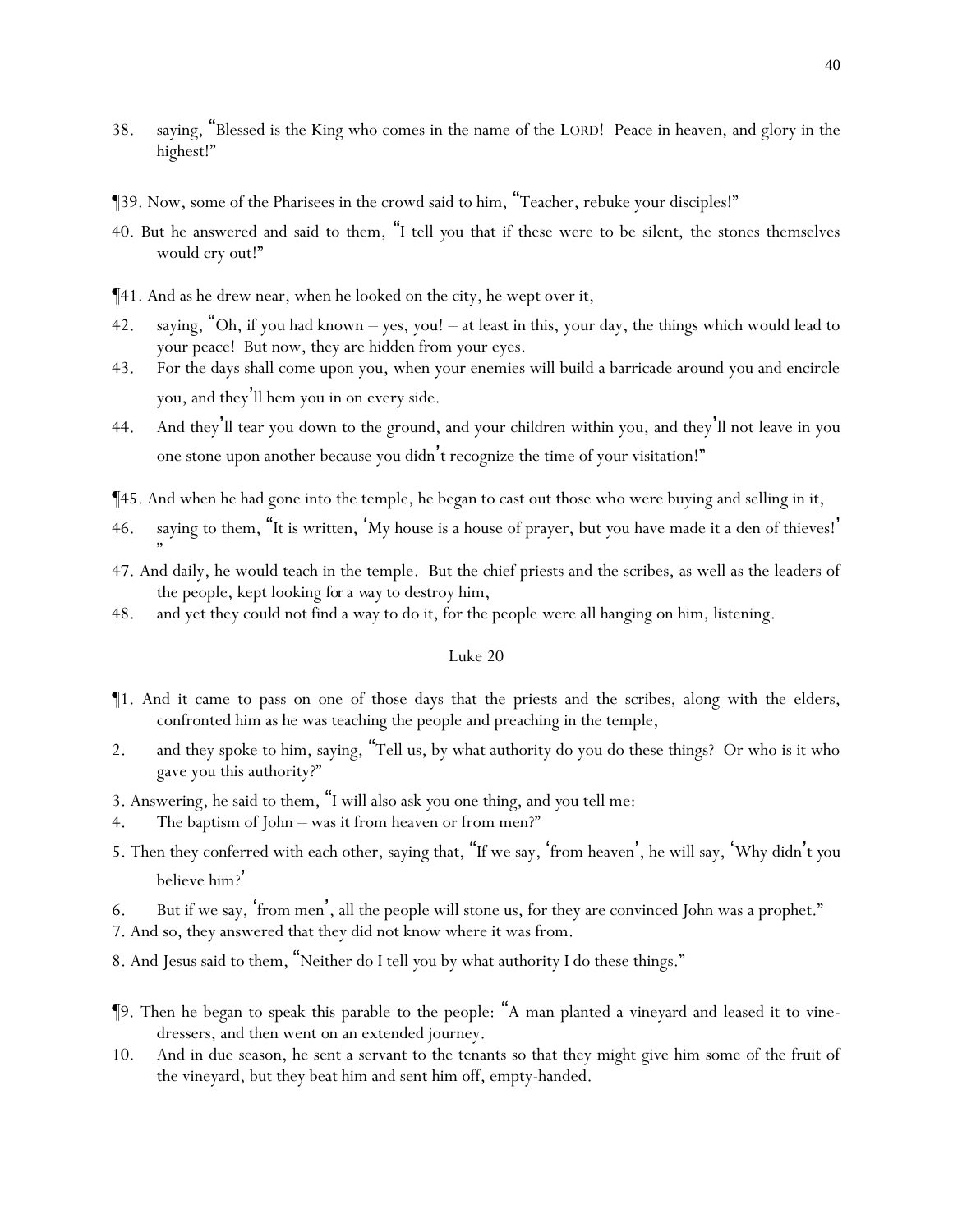- 11. And he proceeded to send a different servant, but they beat that one, too, treated him shamefully, and sent him off, empty-handed.
- 12. And he proceeded to send a third, and they wounded him, too, and threw him out.
- 13. Then the owner of the vineyard said, 'What am I to do? I will send my dear son. When they see him, they will surely respect him. '
- 14. But seeing him, the vine-dressers reasoned with each other, saying, 'This is the heir. Come on! Let's kill him so that the inheritance might become ours.'
- 15. And they threw him out of the vineyard, and killed him. So now, what will the owner of the vineyard do to them?
- 16. He will come and destroy those tenants and give the vineyard to others." Upon hearing this, they said, "God forbid!"
- 17. But he looked straight at them and said, "Why, then, is this written: 'The stone that the builders rejected, the same has become the head of the corner'?
- 18. Everyone who falls on that stone will be broken, but whoever it falls on, it will crush him."
- ¶19. And the chief priests and scribes wanted to lay hands on him that very hour, for they knew that he spoke this parable against them, but they were afraid.
- 20. And yet, they watched him, and they sent spies who pretended to be righteous in order to catch him in conversation, to deliver him to the governor's jurisdiction and authority.
- 21. And so they put a question to him, saying, "Teacher, we know that you speak and teach rightly and are no respecter of persons, but truly teach the way of God.
- 22. Is it lawful for us to pay tribute to Caesar, or not?"
- 23. But he, perceiving their cunning, said to them, "Why are *y*ou testing me?
- 24. Show me a denarius. Whose image and inscription does it have?" They answered and said, "Caesar's."
- 25. So, he said to them, "Render, therefore, to Caesar the things that are Caesar's, and to God the things that are God's."
- 26. And they could not catch him in his talk before the people, but dumbfounded at his answer, they were silent.
- ¶27. Then came up to him some of the Sadducees, who deny that there is a resurrection, and they put a question to him,
- 28. saying, "Teacher, Moses wrote for us, if someone 's brother dies, having a wife, and if he dies childless, then his brother should take the wife and should raise seed up for his brother.
- 29. Now then, there were seven brothers, and the first, having taken a wife, died childless.
- 30. Then, the second took the wife, and he himself also died childless.
- 31. And the third one, likewise, took her; and likewise also the seven left no children and died.
- 32. And after all of them died, the woman died, too.
- 33. So then, in the resurrection, which one's wife is she to be? For seven had her as a wife."
- 34. And Jesus answered and said to them, "The children of this world marry and are given in marriage,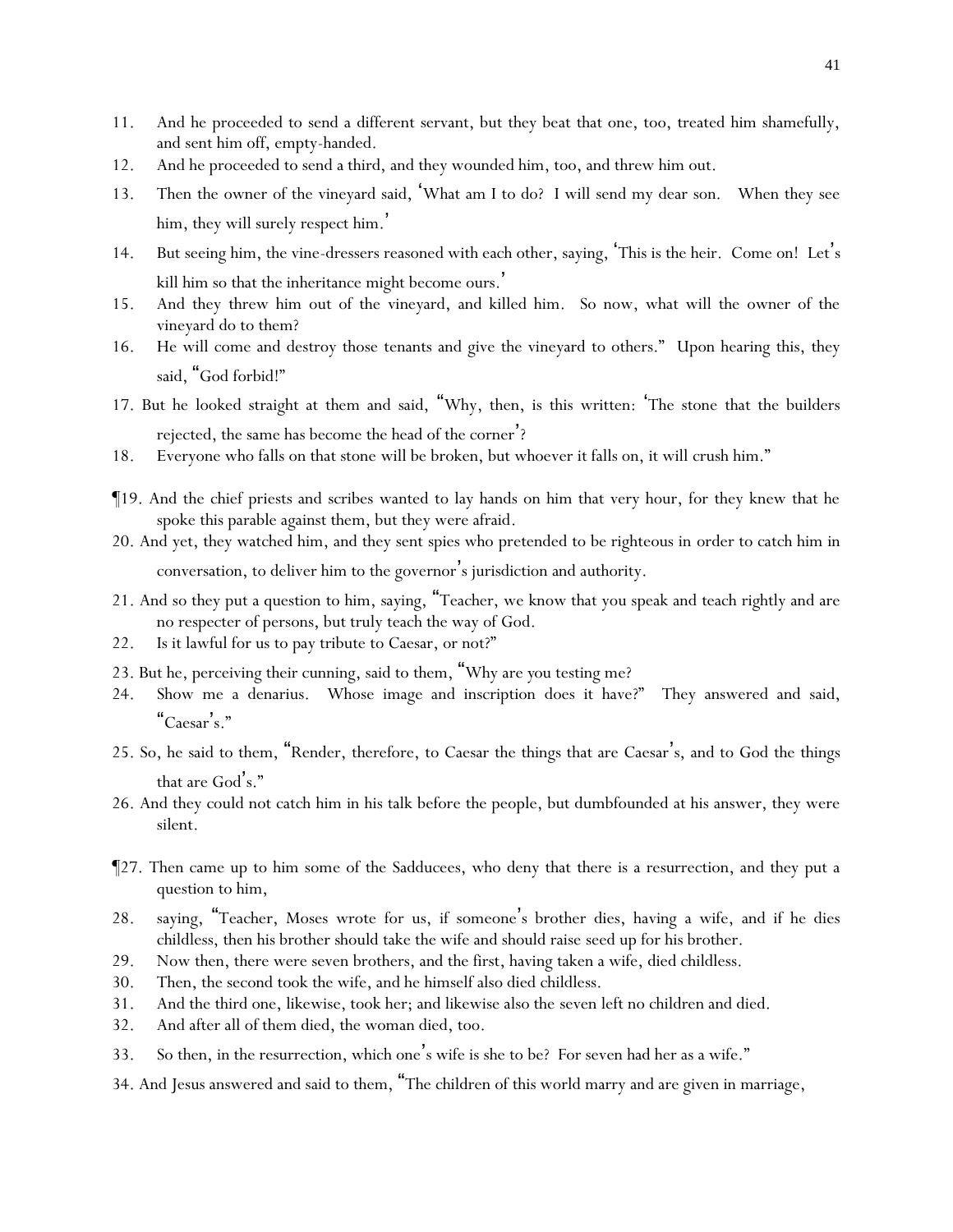- 35. but those deemed worthy to attain to that world and to the resurrection of the dead neither marry nor are given in marriage,
- 36. nor yet can they die any more, for they are like angels; indeed, they are sons of God, being children of the resurrection.
- 37. But that the dead are raised, even Moses showed at the bush. As it says, 'The LORD, God of Abraham, and God of Isaac, and God of Jacob. '
- 38. Now, He is not God of the dead, but of the living, for to Him, everyone is alive."
- 39. Then certain of the scribes answered and said, "Teacher, you have spoken well."
- 40. No longer, then, did they dare to ask him anything.
- ¶41. Then he told them, "How is it that they declare the Messiah to be David's son?
- 42. And yet, David himself says in the book of Psalms, 'The LORD said to my Lord, "Sit at my right hand
- 43. until I make your enemies your footstool." '
- 44. Now then, David called him 'Lord'; so, how is he his son?"
- ¶45. Then, in the hearing of all the people, he told his disciples,
- 46. "Beware of the scribes, who like to walk around in long robes, and love salutations in the marketplaces, and seats of honor in the synagogues, and places of honor at dinners,
- 47. who are devouring widows 'houses, and for show, are making long prayers! These men shall receive greater damnation."

- ¶1. Then he looked up and saw the rich casting their offerings into the offering-box.
- 2. Then he also saw a certain needy widow, casting in two lepta.
- 3. And he said, "I tell *y*ou truthfully that this poor widow cast in more than all of them,
- 4. for these all cast into the offerings of God from the surplus they have, but she, out of her penury, has cast in all that she had to live on."
- ¶5. And when some spoke of the temple, how it was adorned with beautiful stones and dedicated offerings, he said,
- 6. "*As for* these things that *y*ou see, the days shall come in which there shall not be one stone left on another that will not be torn down."
- 7. Then they asked him, saying, "So, Teacher, when will these things happen? And what *will be* the sign that these things are about to take place?"
- 8. Then he said, "Take heed that *y*ou be not deceived. For many will come, using my name, saying that I am the Messiah,<sup>11</sup> and, <sup>'</sup>The time is near!' Don't follow after them.
- 9. And when *y*ou hear of wars and insurrections, don't be alarmed, for these things must take place first, but the end will not immediately come."

<sup>11</sup> Or, "saying, 'I am *the Messiah*.'"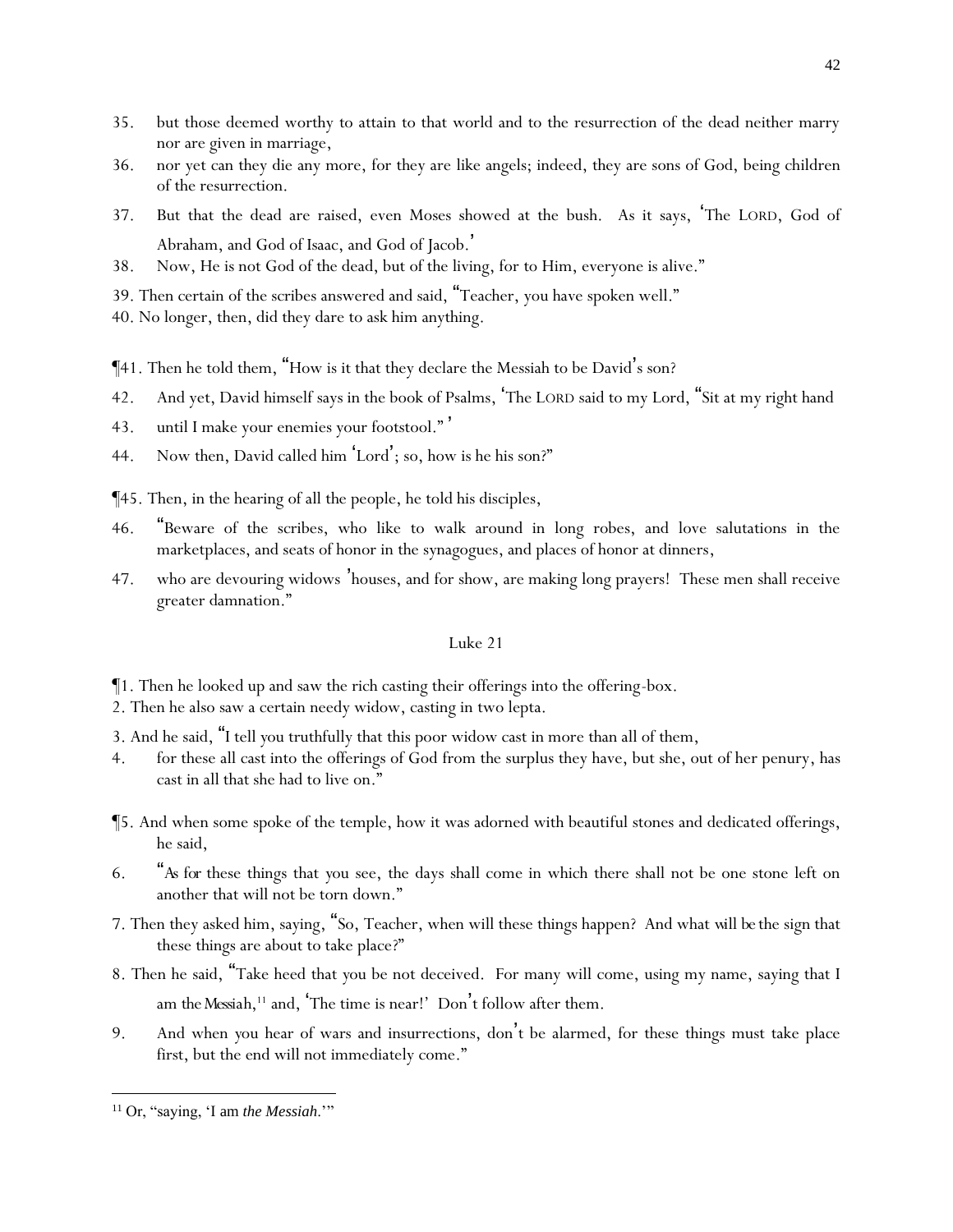¶10. Then he said to them, "Nation will rise up against nation, and kingdom against kingdom.

- 11. And there will be great earthquakes in various places, and there will be famines and pestilences, and there will also be terrifying sights and great signs from heaven.
- 12. But before all these things, they will lay their hands on *y*ou and persecute *you*, handing *y*ou over to synagogues and prisons *and* haling *y*ou before kings and governors because of my name.
- 13. But it shall turn to *y*ou for a testimony.
- 14. So, settle *it* in *y*our hearts not to prepare to make a defense,
- 15. for I will give *y*ou a mouth and wisdom which all those who oppose *y*ou shall not be able to gainsay or resist.
- 16. But *y*ou'll be betrayed even by parents, and kinsmen, and friends, and associates, and they'll kill some of *y*ou.
- 17. And *y*ou'll be hated by all because of my name.
- 18. And yet, not one hair of *y*our head shall perish.
- 19. With *y*our patience, win *y*our souls!"
- ¶20. "Now, when *y*ou see Jerusalem surrounded by armies, then know that her desolation is near.
- 21. Then let those in Judea flee for the mountains, and let those in the midst of it get out, and let not those in the countryside enter into her.
- 22. For these are the days of vengeance, to fulfill all that is written.
- 23. And woe to the women who are with child, and those who are nursing in those days, for there will be great distress in the land, and wrath on this people.
- 24. They will fall by the edge of the sword, and they will be led captive into all nations. And Jerusalem will be trampled underfoot by the Gentiles until the times of the Gentiles be fulfilled.
- 25. And there will be signs in the sun and moon and stars, and on the earth, bewildered anguish among the nations because of the raging of the sea, and *its* surge,
- 26. men fainting from fear and from expectation of things coming upon the world, for the powers of the heavens will be shaken.
- 27. And then they will see the Son of man coming on a cloud with power and great glory.
- 28. But when these things begin to take place, *y*ou stand erect and lift up *y*our heads because it is *y*our redemption drawing near."

¶29. And he spoke a parable to them: "Consider the fig tree, and all the trees.

- 30. As soon as they sprout*, y*ou see for *y*ourselves *and* know at once that summer is near.
- 31. Likewise, *y*ou also, when *y*ou see these things taking place, know that the kingdom of God is near.
- 32. Truly, I tell *y*ou that this generation shall not pass away until all *these* things take place.
- 33. Heaven and earth shall pass away, but my words shall never pass away.
- ¶34. "Take heed to *y*ourselves, lest *y*our hearts be dulled by dissipation, and drunkenness, and cares of life, and that day come upon *y*ou unexpectedly,
- 35. for as a snare, it will come upon all who dwell on the face of the whole earth.
- 36. So then, stay alert and always pray, so that *y*ou might be counted worthy to escape all the things that are to come, and to stand before the Son of man."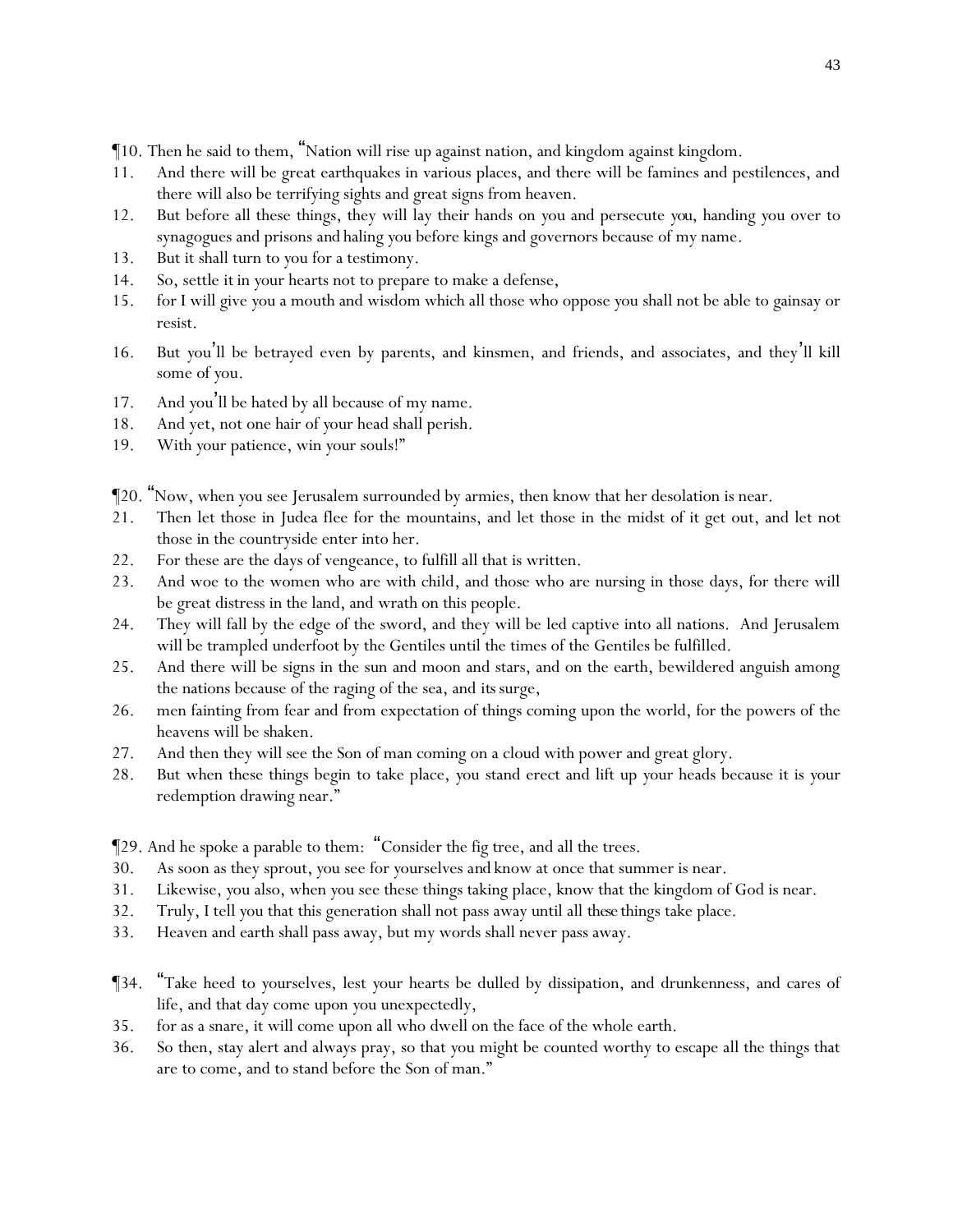- ¶37. Now, he was daily in the temple, teaching, but he was going out and spending the nights on the mountain that is called *the Mount* of Olives.
- 38. And the people were getting up very early *to come* to him in the temple, to hear him.

- ¶1. The Feast of Unleavened Bread, which is called Passover, was approaching,
- 2. and the chief priests and the scribes were seeking how that they might do away with him, but they were afraid of the people.
- ¶3. Then Satan entered into Judas, who was surnamed Iscariot, being one of the twelve.
- 4. And when he had gone away, he took counsel with the chief priests and temple guard, how he might betray him to them.
- 5. And they were glad, and agreed to give him money.
- 6. And he consented, and then he started looking for an opportunity to betray him to them, away from the crowd.
- ¶7. Then came the day of Unleavened Bread, on which the Passover had to be sacrificed.
- 8. And he sent Peter and John, saying, "Go and prepare the Passover for us, so that we may eat *it*."
- 9. They said to him, "Where do you want us to prepare *it*?"
- 10. And he said to them, "Behold, when *y*ou have entered the city, a man carrying a pitcher of water will meet *y*ou. Follow him to the house where he enters,
- 11. and tell the owner of the house, 'The Teacher says to you, "Where is the guest room where I may eat the Passover with my disciples?"'
- 12. And that man will show *y*ou a large upper room, furnished. Make preparations there."
- 13. So they went away, and they found *it* just as he had told them, and they made ready the Passover.
- ¶14. And when the time came, he reclined to eat, and the twelve apostles with him.
- 15. And he said to them, "I have very much desired to eat this Passover with *y*ou before my suffering,
- 16. for I tell *y*ou that I will never again eat of it until it is fulfilled in the kingdom of God."
- 17. Then, taking the cup, he offered thanks and said, "Take this, and divide it among *y*ourselves.
- 18. I tell *y*ou that I will not drink of the fruit of the vine until the kingdom of God comes."
- 19. And when he had taken bread and offered thanks, he broke *it* and gave *it* to them, saying, "This is my body, which is given for *y*ou. Do this in remembrance of me."
- 20. Likewise, after supper, *he* also *took* the cup, saying, "This cup, with my blood which is being poured out for *y*ou, is the new covenant.
- 21. But behold, here with me at the table is the hand of him who betrays me.
- 22. The Son of man will go as it is appointed, but woe to that man by whom he is betrayed."
- 23. And they began to ask among themselves which of them it might be that was going to do this thing.
- ¶24. There was also a contention among them, as to which of them he considered to be greatest.
- 25. Then he said to them, "The kings of the Gentiles act like lords over them, and those with authority over them are called 'benefactors',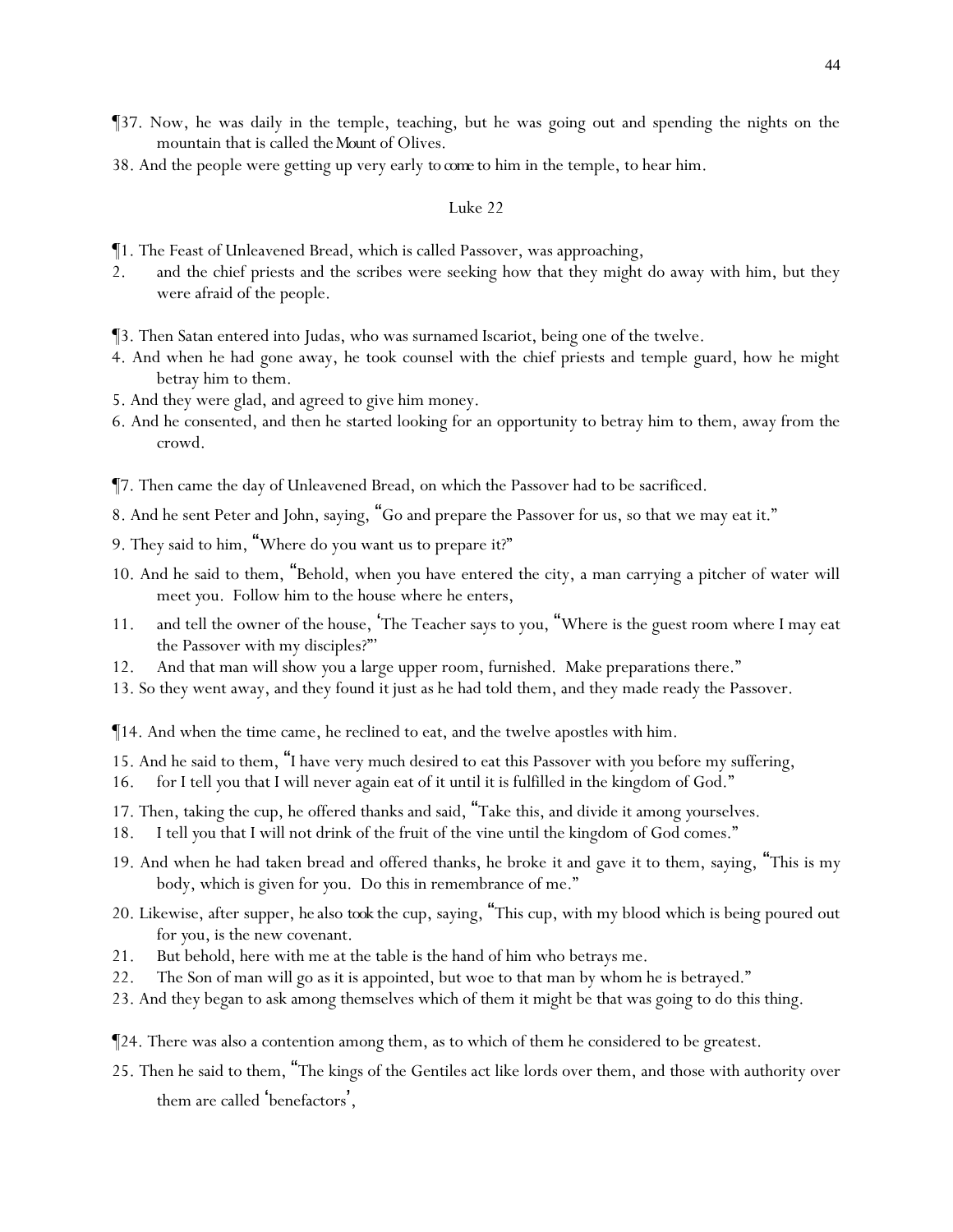- 26. but *y*ou are not to be like that. Instead, he who is greatest among *y*ou must be as the youngest, and the ruler, like one who serves.
- 27. Who is greater, the one who is eating, or the one who is serving? Isn't it the one eating? But I am in *y*our midst as one who serves.
- 28. *Y*ou are the ones who have stood by me through my trials.
- 29. And so, I am appointing to *y*ou a kingdom, as my Father appointed *a kingdom*to me,
- 30. that *y*ou may eat and drink at my table in my kingdom. And *y*ou shall sit on thrones, judging the twelve tribes of Israel."
- 31. And then the Lord said, "O Simon, Simon! Satan has asked for *y*ou, that he might sift *you* as wheat.
- 32. But I have prayed for you, that your faith will not give out. And when you are converted, strengthen your brothers."
- 33. But he said to him, "Master, I am ready to go with you both to prison and to death!"
- 34. Then he said, "I tell you, Peter, a rooster shall not crow today before you deny three times that you know me."
- ¶35. And he said to them, "When I sent *y*ou out without moneybag, or knapsack, or sandals, you didn't lack for anything, did *y*ou? And they said, "Nothing."
- 36. Then he said to them, "But now, let him who has a moneybag take it, and likewise, a knapsack, and let him who doesn't have a sword, sell his cloak and buy *one*.
- 37. For I say to you that this which is written must still be fulfilled in me: 'He was numbered with the lawless', for the things concerning me are coming to an end."
- 38. And they said, "Master, look, here are two swords." And he said to them, "It is enough."
- ¶39. And he went out, going as usual to the Mount of Olives, and his disciples followed him.
- 40. And when he was at the place, he told them, "Pray that *y*ou do not enter into temptation."
- 41. Then he withdrew from them about a stone's throw distant, and, falling to his knees, he began to pray,
- 42. saying, "O Father, if you are willing to take this cup away from me –. Nevertheless, not my will, but yours be done."
- 43. Then an angel from heaven appeared to him, strengthening him.
- 44. And being in anguish, he began praying even more fervently, and his sweat became like drops of blood falling to the ground.
- 45. And when he rose from prayer and was come to the disciples, he discovered them fallen asleep because of their sadness.
- 46. And he said to them, "Why are *y*ou sleeping? Get up! Pray, lest *y*ou enter into temptation!"
- ¶47. But while he was yet speaking, behold, a crowd *appeared*, and the one called Judas, one of the twelve, was leading them. And he drew near Jesus to kiss him.
- 48. But Jesus said to him, "Judas, you are betraying the Son of man with a kiss?"
- 49. Then those around him, seeing what was happening, said to him, "Master, should we strike them down with a sword?"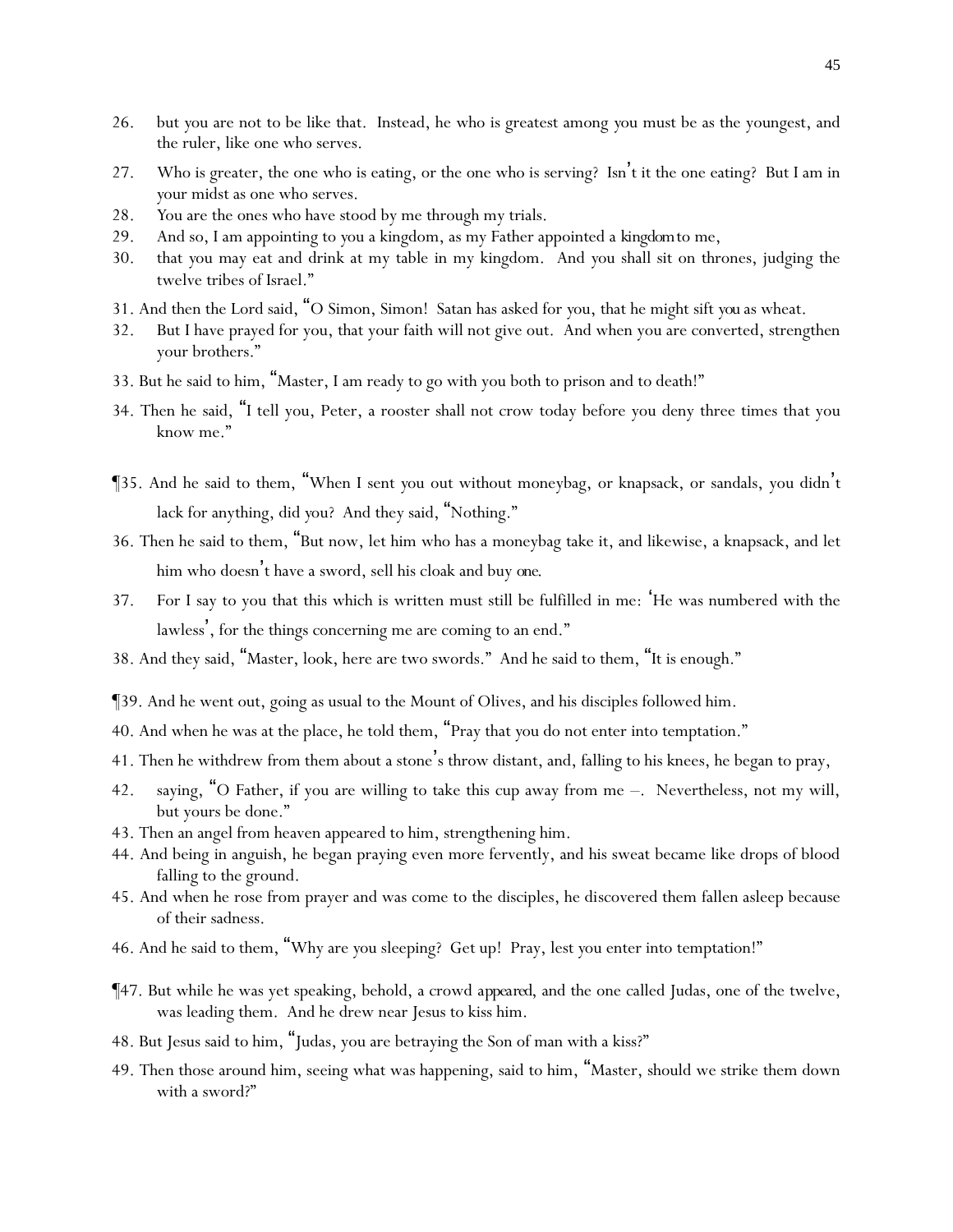- 50. And a certain one of them struck the servant of the high priest and took off his right ear.
- 51. But Jesus answered and said, "*Y*ou stop that!" And he touched his ear, and healed him.
- 52. Then Jesus said to the chief priests, temple guards, and elders who had come for him, "Have *y*ou come out with swords and clubs as against a robber?
- 53. Every day, while I was with *y*ou in the temple, *y*ou didn't lay hands on me. But, this is *y*our time, and the dominion of darkness."
- ¶54. Then, after they took him, they led him *away* and brought him to the house of the high priest. But Peter was following at a distance.
- 55. And when they lit a fire in the middle of the courtyard and sat down together, Peter sat in their midst.
- 56. And a certain servant-girl saw him sitting down, facing the light, and when she looked at him closely, she told *the others*, "This man was definitely with him."
- 57. But he denied him, saying, "Woman, I don't know him."
- 58. And after a little while, someone else, a man, looked at him and said, "You are one of them, for sure." But Peter said, "Not me, man!"
- 59. And when about an hour had passed, another man began insisting, saying, "This man was definitely with him, for he is a Galilean also!"
- 60. But Peter said, "Man, I don't know what you're talking about!" And straightway, while he was yet speaking, a rooster crowed.
- 61. Then the Lord turned and looked straight at Peter. And Peter thought again of the word of the Lord, how he said to him, 'Before a rooster crows, you will deny me three times. '
- 62. And Peter went outside, and wept bitterly.

¶63. And the men who were holding Jesus began making fun of him as they beat *him.*

64. And when they had blindfolded him, they began punching him in the face and asking him, saying,

"Prophesy! Who is it that hit you?"

- 65. And they said many other things to him, blaspheming.
- ¶66. And when it was day, the elders of the people, the chief priests, and the scribes gathered, and they led him before their Sanhedrin, saying,
- 67. "If you are indeed the Messiah, tell us." He said to them, "Even if I told *y*ou, *y*ou would not believe.
- 68. And even if I ask *you*, *y*ou will not answer me at all, or let *me* go.
- 69. From this time on, the Son of man will be seated at the right hand of the power of God."
- 70. Then they all said, "So, you, yourself, are the Son of God?" And he said to them, "*Y*ou *y*ourselves are saying it because I am."
- 71. Then they said, "What further need have we of testimony? We have heard it ourselves from his own mouth!"

#### Luke 23

¶1. And the whole assembly arose and led him to Pilate.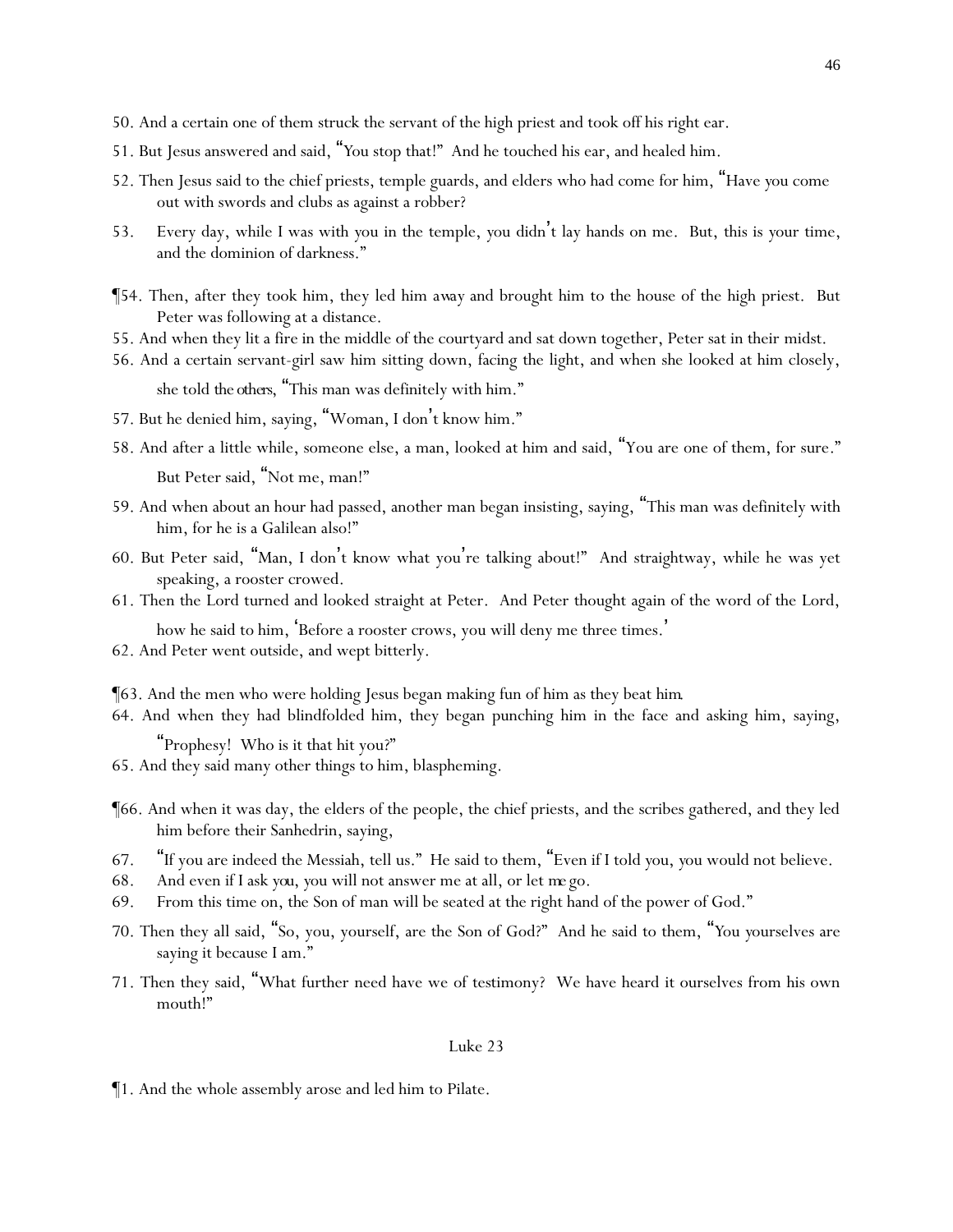- 2. And they began to accuse him, saying, "We found this man subverting the nation, even forbidding *us* to render taxes to Caesar and purporting himself to be Messiah *and* King."
- 3. Then Pilate asked him, saying, "You? You are the King of the Jews?" He answered him and said, "You yourself are saying it."
- 4. Then Pilate said to the chief priests and the crowds, "I find nothing in this man warranting legal action."
- 5. But they were insistent, saying, "He is stirring up the people, teaching throughout Judea, beginning from Galilee to here."
- 6. Now, when Pilate heard "Galilee", he asked if the man was a Galilean,
- 7. and when he learned that he came from Herod's jurisdiction, he sent him on to Herod, who himself was also in Jerusalem at that time.
- ¶8. Now, when Herod saw Jesus, he was very glad, for he had been wanting for a long time to see him because he had heard many things about him, and he hoped to see some miracle performed by him.
- 9. So, he questioned him at great length, but he answered him nothing.
- 10. And the chief priests and the scribes stood by, vehemently accusing him.
- 11. Then Herod despised him, along with his soldiers, and he mocked him*,* and he arrayed him in a gorgeous robe and sent him back to Pilate.
- 12. (Pilate and Herod became friends with one other that same day, though they had been at enmity with each other.)
- ¶13. So, when Pilate had summoned the chief priests, and the rulers, and the people,
- 14. he said to them, "*Y*ou brought this man to me as one inciting the people to rebel. And, behold, having examined him in your presence, I found in this man nothing warranting legal action in regard to the charges you made against him.
- 15. Furthermore, neither did Herod, for I sent *y*ou to him, and behold, nothing worthy of death has been done by him.
- 16. Therefore, after I have chastised him, I will release him."
- 17. (He was obligated to release to them one *prisoner*at each feast.)
- 18. But they cried out at once, saying, "Away with this man! Release Barabbas to us!"
- 19. (This man had been thrown into prison for an insurrection that took place in the city, and for murder.)
- 20. Then Pilate, wanting to release Jesus, spoke more emphatically to them,
- 21. but they kept crying aloud, saying, "Crucify! Crucify him!"
- 22. But he told them a third time, "Why? What evil did this man do? I find in him nothing worthy of death. Therefore, I will chastise him and release him."
- 23. But they kept insisting, demanding with loud voices that he be crucified. And their voices, and those of the chief priests, began to prevail.
- 24. Then Pilate made the decision for their demand to be granted.
- 25. And he released the man they demanded, the one thrown into prison for insurrection and murder, but he handed Jesus over to their will.
- ¶26. And as they led him away, they laid hold on a certain Simon of Cyrene as he came in from a field, and they laid the cross on him, to carry it behind Jesus.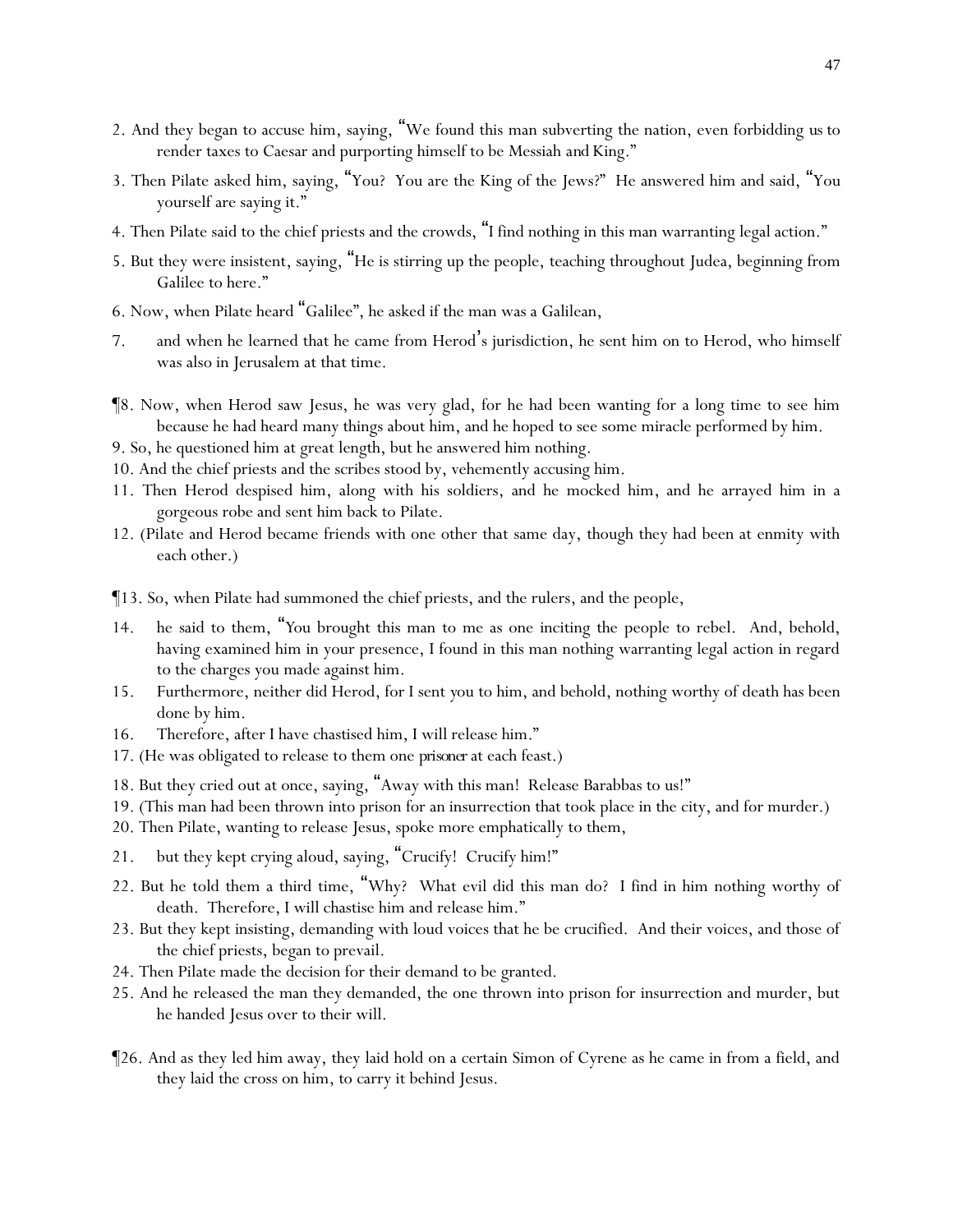- ¶27. And a large number of people followed him, and women who were beating their breasts and lamenting him.
- 28. But Jesus turned to them and said, "Daughters of Jerusalem, don't weep for me. Weep for *y*ourselves and for *y*our children,
- 29. for, behold, the days are coming in which they'll say, 'Blessed are the barren, and the wombs that don't bear, and the breasts that don't give suck. '
- 30. In that time, they'll begin to say to the mountains, 'Fall on us! 'and to the hills, 'Hide us! '
- 31. For if they're doing these things with the tree green, what will happen when it is dry?"
- ¶32. Now, there were two others, evil-doers, also being led away to be executed with him.
- 33. And when they came to the place called "A Skull", they crucified him there, and the evil-doers, one to his right, and the other to the left.
- 34. But Jesus said, "Father, forgive them; they don't know what they're doing," as they divided up his garments, casting lots *for them*.
- 35. And the people stood by, watching. They and the rulers with them were ridiculing *him*, saying, "He saved others; let him save himself, since he is the Messiah, the chosen one of God!"
- 36. The soldiers were also making fun of him, coming up and offering him vinegar,
- 37. saying, "Since you are the King of the Jews, save yourself !"
- 38. There was also an inscription written above him in Greek, and Latin, and Hebrew letters: "This is the King of the Jews."
- ¶39. One of the evil-doers who were hanged *with him* reviled him, saying, "If you're the Messiah, save yourself and us!"
- 40. But the other answered and rebuked him, saying, "Don't you fear God? You're suffering the same punishment!
- 41. And we justly! We're getting what we deserve for what we did, but this man's done nothing wrong."
- 42. And then he said to Jesus, "Remember me, sir, when you come in your kingdom."
- 43. And Jesus said to him, "Truly, I tell you, today you 'll be with me in Paradise."

¶44. Now, it was about the sixth hour, and darkness came over the whole land until the ninth hour.

- 45. The sun was darkened, and the veil of the temple was torn down the middle.
- 46. And Jesus cried in a loud voice and said, "Father, into your hands I commit my spirit!" And after saying these words, he breathed out *his* life.
- 47. Now, when the captain saw what happened, he honored God, saying, "Surely, this was a righteous man!"
- 48. And all the people who were gathered for this spectacle, watching the things that took place, began to go back*,* beating their breasts.
- 49. And all those who knew him stood far off to see these things, including the women who followed along with him from Galilee.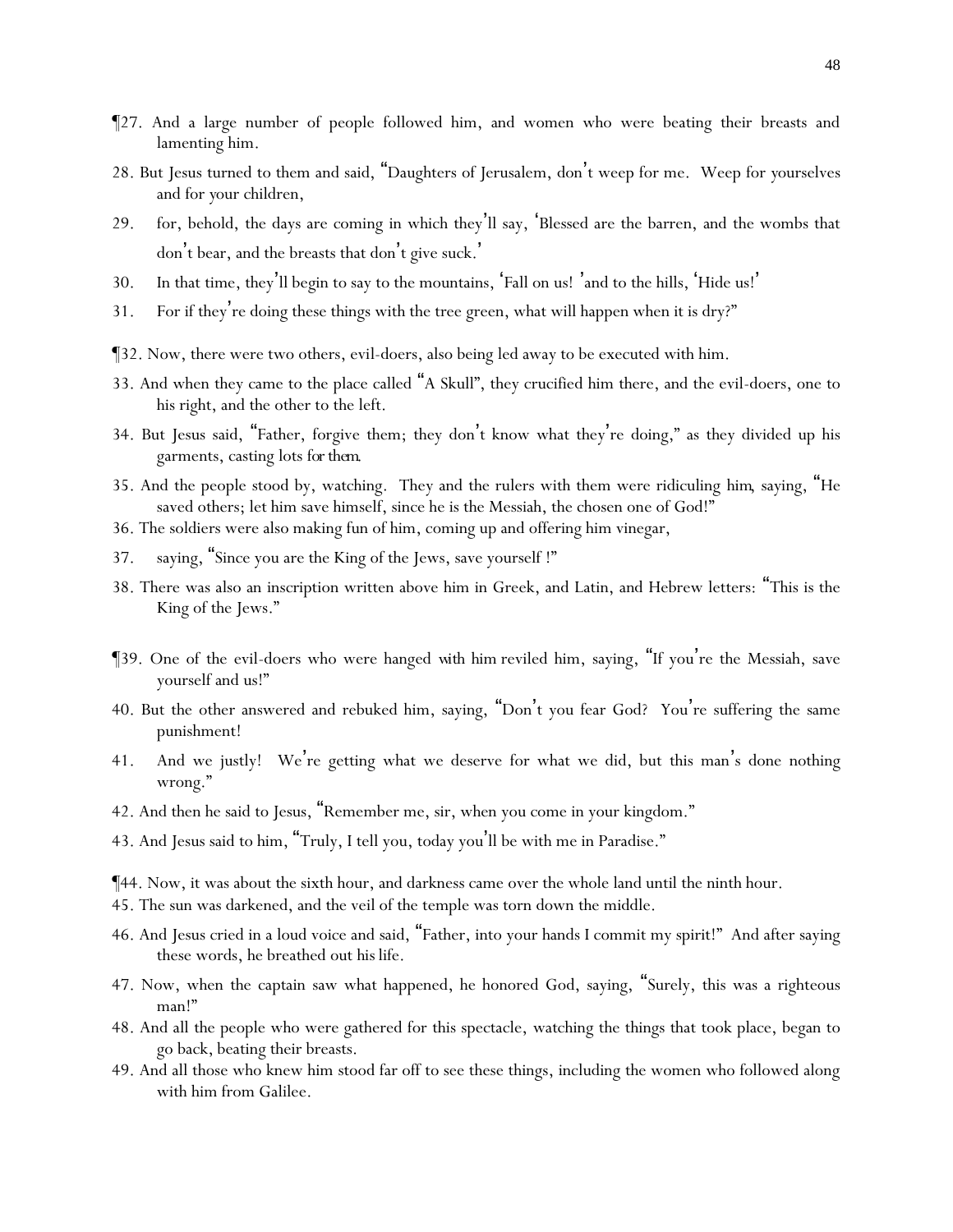- ¶50. And behold, there was a man named Joseph, a good and just man, a member of the Council
- 51. (he had not consented to their scheme or actions), from Arimathaea, a Jewish city, who himself also was awaiting the kingdom of God.
- 52. This man approached Pilate and asked for Jesus 'body.
- 53. And when he had taken it down, he wrapped it up in a linen cloth and laid it in a sepulcher hewn in stone, in which no one had ever yet been laid.
- 54. And it was the day of Preparation; twilight was bringing in the Sabbath.
- 55. And women who had come with him from Galilee followed, and they observed the sepulcher and how his body was laid.
- 56. Then they returned and prepared spices and perfumes. And they rested on the Sabbath, according to the commandment.

- ¶1. Now, on the first *day* of the week, at the break of dawn, they came to the grave, bringing the spices which they had prepared, and some others were with them,
- 2. but they found the stone rolled away from the sepulcher.
- 3. And when they entered, they did not find the body of the Lord Jesus.
- 4. And it came to pass that, as they stood there, utterly perplexed, behold, two men in shining clothes were standing with them,
- 5. and they were afraid. And as they bowed, faces to the ground, they said to them, "Why do *y*ou seek the living among the dead?
- 6. He is not here; he is risen. Remember how he told *y*ou, when he was still in Galilee,
- 7. that the Son of man must be betrayed into the hands of wicked men and be crucified, and then rise from the dead on the third day."
- 8. And they remembered his words.
- 9. And when they returned from the sepulcher, they reported all these things to the eleven, and to all the rest.
- 10. (They were the Magdalene Maria, and Joanna, and Maria the mother of Jacobus, and the other women with them, who told these things to the apostles.)
- 11. But their words seemed to them like idle talk, and they did not believe them.
- 12. Nevertheless, Peter got up and ran to the sepulcher, and when he looked in, he saw the linen wrappings lying by themselves. And he went away, wondering to himself what had happened.
- ¶13. And on the same day, behold, two of them were traveling to a village named Emmaus, about sixty stadia<sup>12</sup> from Jerusalem,
- 14. and they were conversing with one another about all these things that had happened.
- 15. And it came to pass that while they talked and reasoned together, Jesus himself drew near and walked with them.
- 16. But their eyes were kept from recognizing him.
- 17. And he said to them, "What are these things that *y*ou're discussing as *y*ou go along, looking so sad?"

<sup>&</sup>lt;sup>12</sup> Sixty *stadia* is approximately seven miles.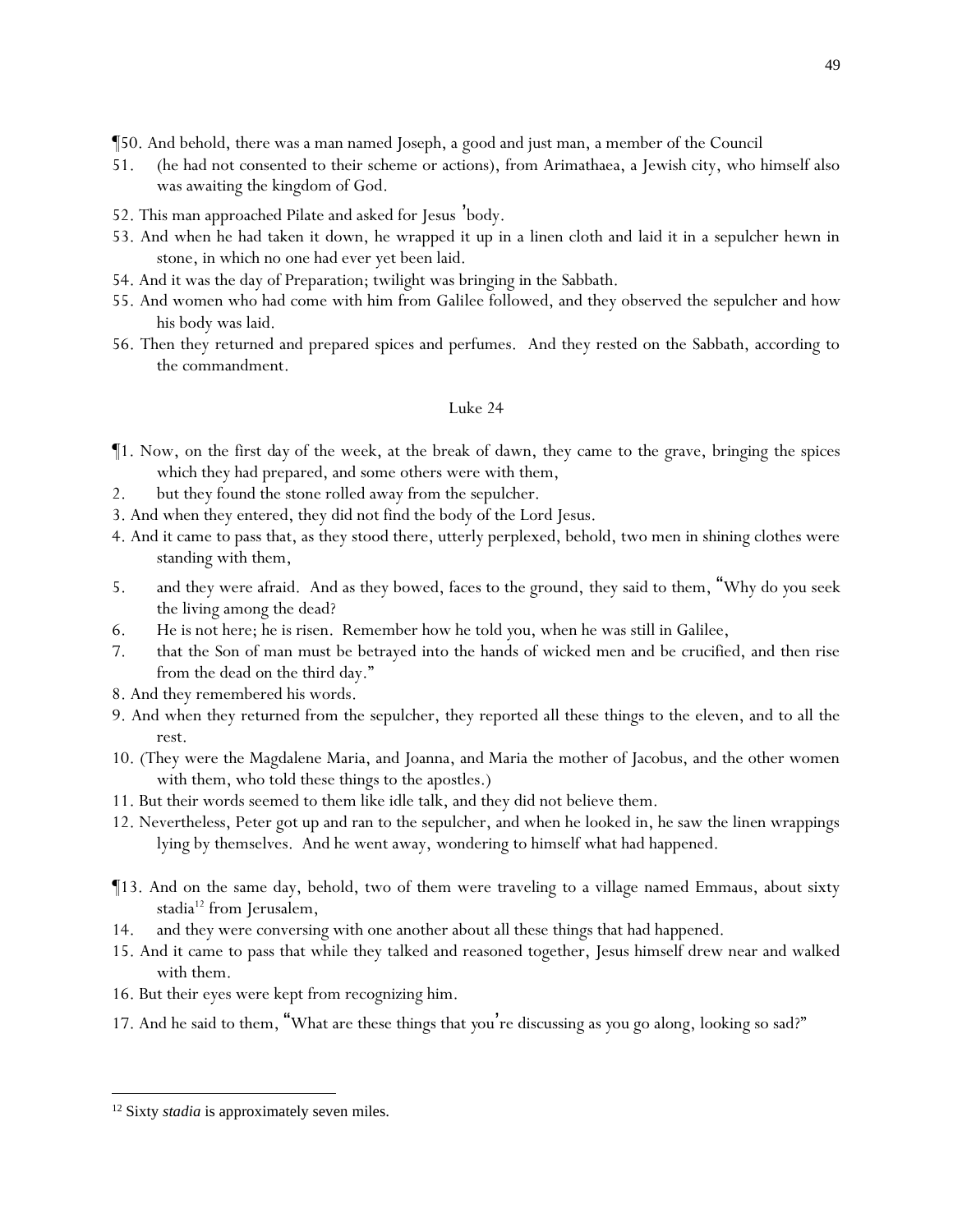- 18. The one named Cleopas answered and said to him, "Are you the only one living near Jerusalem who doesn't know what things have happened in it these *past few*days?"
- 19. He said to them, "What things?" Then they said to him, "The things concerning Jesus of Nazareth, who was a man, a prophet, mighty in deed and word before God and all the people,
- 20. and how our chief priests and rulers handed him over *to the Gentiles* to be condemned to death, and they crucified him.
- 21. We were hoping that he was the one who was going to redeem Israel. And now, after all these things — today marks the third day since these things happened  $-$
- 22. some of the women among us utterly astounded us when, after going to the sepulcher early in the morning
- 23. and not finding his body, they came saying they had actually seen a vision of angels who said he was alive!
- 24. And then some of those with us went out to the sepulcher and found it exactly as the women said, but they didn't see him."
- 25. Then he said to them, "O fools! So slow in heart to believe all that the prophets have spoken!
- 26. Didn't the Messiah have to suffer these things and enter into his glory?"
- 27. And beginning with Moses and all the prophets, he began explaining to them the things concerning himself in all the scriptures.
- 28. And they drew near the village where they were going, and he made as though he was going farther,
- 29. but they prevailed upon him, saying, "Stay with us. It's nearly evening; the day is far spent." And so, he went in to lodge with them.
- 30. And it came to pass as he ate with them that he took the bread and blessed it, and then he broke it and gave it to them.
- 31. Then their eyes were opened, and they recognized him, but he vanished from their sight.
- 32. And they said to one another, "Wasn't our heart burning within us while he was talking with us on the road, and while he was explaining the scriptures to us?"
- 33. And they arose the same hour and returned to Jerusalem, and they found the eleven and those with them gathered together,
- 34. and they said, "The Master really has been raised up, and he was seen by Simon!"
- 35. And they began detailing what happened on the road, and how he was made known to them in the breaking of the bread.
- ¶36. As they were telling these things, Jesus himself stood in their midst, and he said to them, "Peace to *y*ou."
- 37. But they were startled and afraid, thinking they were seeing a ghost.
- 38. And he said to them, "Why are *y*ou troubled? And why do doubts come up in *y*our hearts?
- 39. See my hands and my feet, that it is me. Touch me and see! A ghost doesn't have flesh and bones the way *y*ou see I have."
- 40. And after he said this, he presented *his* hands and feet to them.
- 41. But while they still disbelieved for joy, and were amazed, he said to them, "Do *y*ou have any food here?"
- 42. And they gave him a piece of broiled fish and some honeycomb.
- 43. And he took *it*, and ate in their presence.